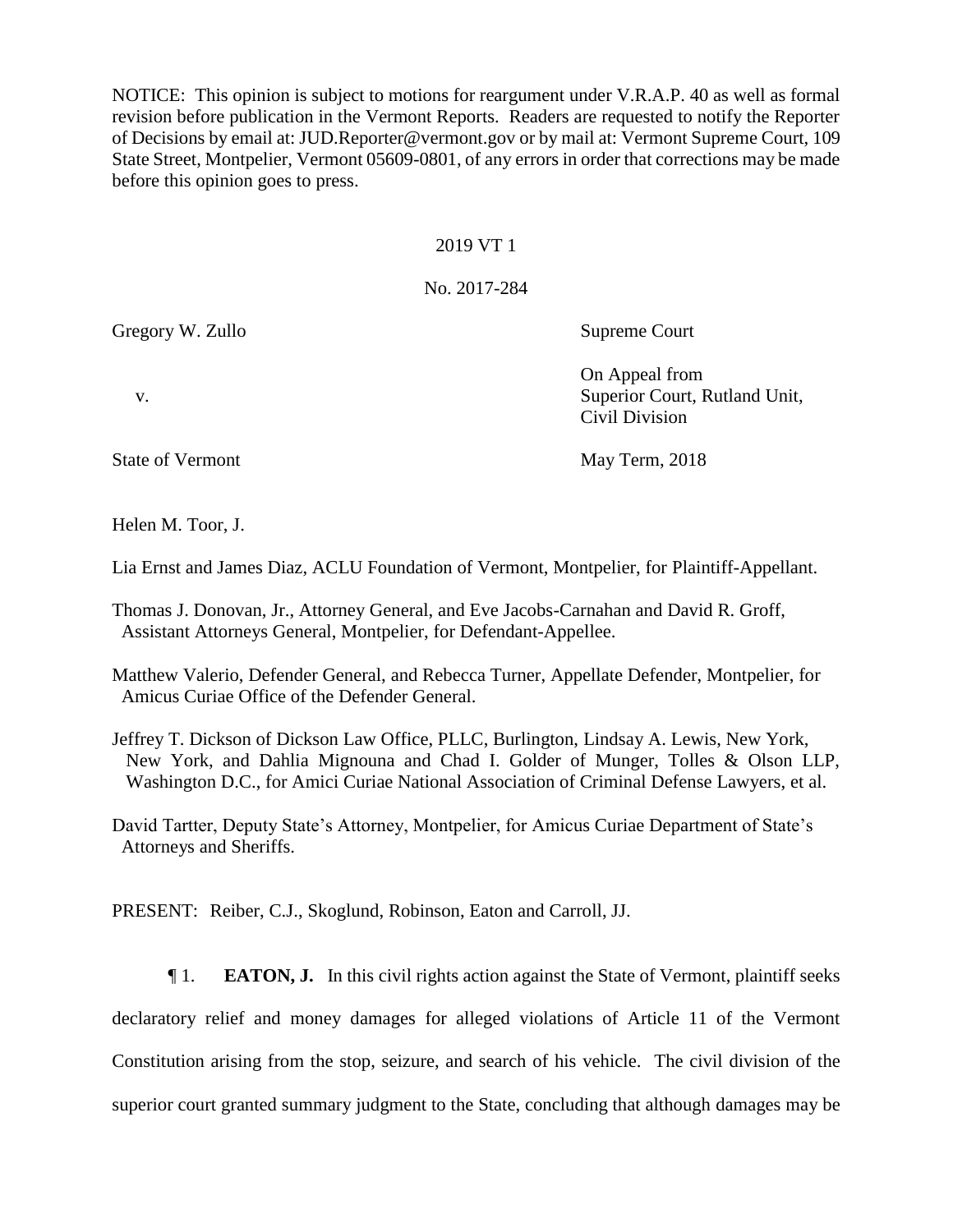obtained in an implied private right of action directly under Article 11, in this case neither the stop, the exit order, nor the seizure and search of plaintiff's vehicle violated Article 11's constraints against governmental searches and seizures.

¶ 2. At issue in this appeal is: (1) whether Article 11 provides a self-executing right of action for damages; (2) whether the Vermont Tort Claims Act (VTCA) governs any such action and, if not, whether the common law doctrine of sovereign immunity shields the State from liability; (3) if the action is neither governed by the VTCA nor barred by sovereign immunity, whether this Court should impose any limitations on obtaining damages against the State; and (4) assuming a damage remedy exists and plaintiff can potentially overcome any other barriers to obtaining damages against the State, whether the stop, exit order, and/or seizure and search of plaintiff's vehicle violated plaintiff's rights under Article 11, thereby entitling him to seek such relief.

¶ 3. We conclude that an implied private right of action for damages is available directly under Article 11, that the VTCA does not apply to plaintiff's suit alleging a constitutional tort, and that the common law doctrine of sovereign immunity does not bar such an action against the State, but that damages may be obtained only upon a showing that a law enforcement officer acting within the scope of the officer's duties either acted with malice or knew or should have known that those actions violated clearly established law. We further conclude that although the exit order would not have violated Article 11 had the initial stop been lawful, both the stop and the warrantless seizure and subsequent search of plaintiff's vehicle violated Article 11. In light of our resolution of the legal issues before us, we reverse the superior court's grant of summary judgment in favor of the State, as well as its dismissal of one of plaintiff's counts in an earlier decision, and we remand the matter for further proceedings consistent with this opinion. As explained below, the parties are not precluded from submitting renewed motions for summary judgment based on the law established in this opinion.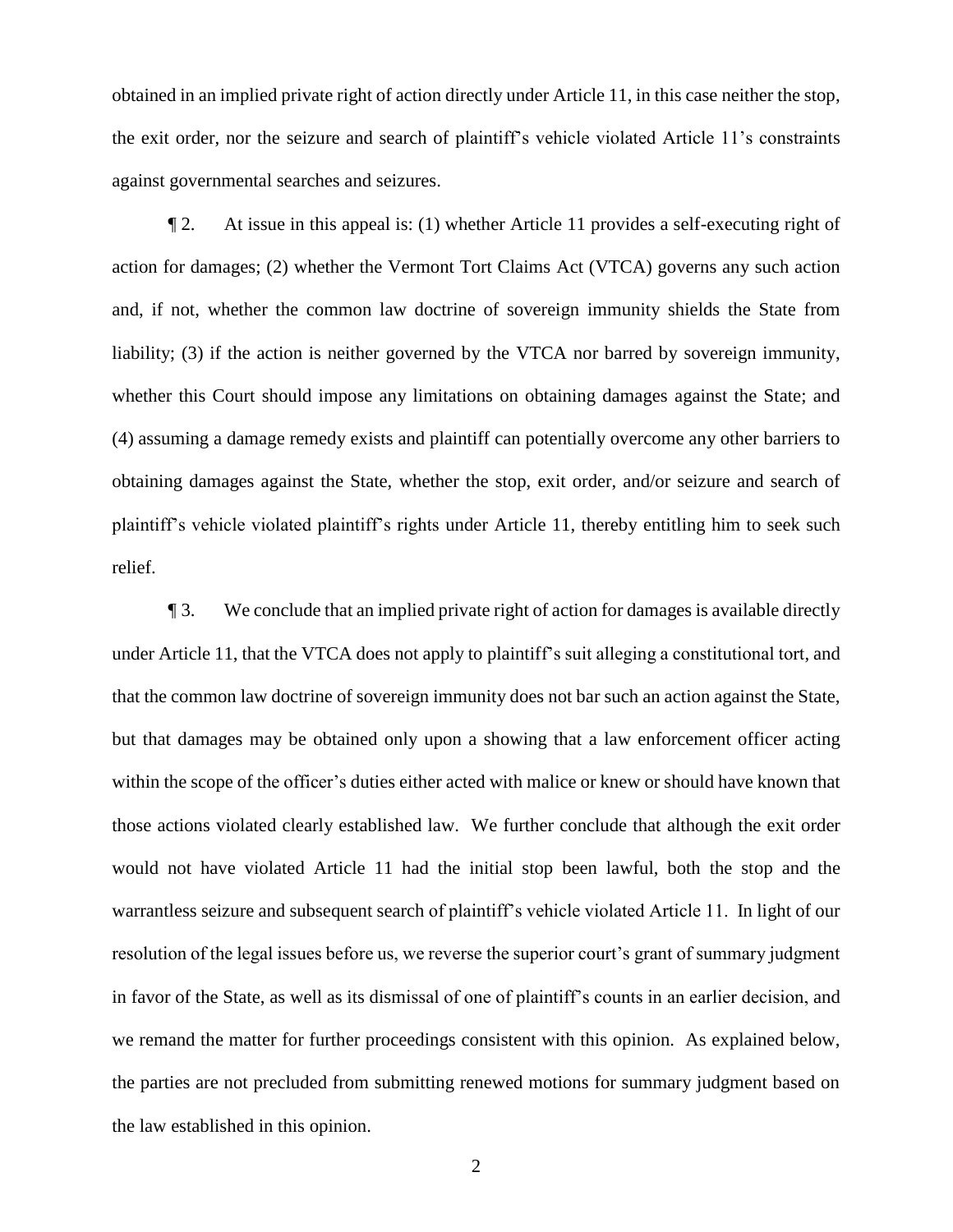# I. Facts and Procedural History

### A. Facts

¶ 4. "Summary judgment is proper only where the material undisputed facts show that the moving party is entitled to judgment as a matter of law." Morisseau v. Hannaford Bros., 2016 VT 17, ¶ 12, 201 Vt. 313, 141 A.3d 745. Accordingly, "[t]he nonmoving party is entitled to all reasonable doubts and inferences" regarding those facts. Id. (quotation omitted). "In determining whether there is a genuine issue of material fact, we will accept as true the allegations made in opposition to the motion . . . so long as they are supported by affidavits or other evidentiary material." Id. (quotation omitted). With this standard in mind, we summarize the relevant facts as follows. $<sup>1</sup>$ </sup>

¶ 5. On the afternoon of March 6, 2014, plaintiff, a twenty-one-year-old African-American<sup>2</sup> male, had just finished his work shift at his place of employment in the Town of

<sup>&</sup>lt;sup>1</sup> The superior court briefly summarized the facts and stated that the material facts are undisputed. Given our resolution of the legal issues presented in this appeal, some of the facts that are disputed could conceivably impact any assessment of liability or any potential damage remedy.

<sup>&</sup>lt;sup>2</sup> Plaintiff does not make an equal protection claim, but throughout this case he has intimated that the stop, seizure, and search of his vehicle were the result of implied racial bias and racial profiling. In one of the amicus curiae briefs aligned with plaintiff, we are asked to consider, in determining whether and under what circumstances to allow a direct private right of action under Article 11, numerous studies indicating that implicit racial bias is a real and significant problem, not only nationally, but also in Vermont. See S. Seguino & N. Brooks, Driving While Black and Brown in Vermont (January 9, 2017), https://www.uvm.edu/giee/pdfs/SeguinoBrooks\_Police Race\_2017.pdf [https://perma.cc/BEA6-6F7V]; S. Seguino & N. Brooks, Racial/Ethnic Disparities in Traffic Stops: Analysis of Vermont State Police Data, 2010-15 (June 2016), https://stephanieseguino.weebly.com/uploads/2/3/2/7/23270372/brooks\_and\_seguino\_vsp\_2010- 15 final.pdf [https://perma.cc/Z6VW-D7T7]; Inst. on Race and Just., Northeastern Univ., Vermont State Police: An Examination of Traffic Stop Data, July 1, 2010—December 31, 2015 (May 24, 2016), http://vsp.vermont.gov/sites/vsp/files/documents/VSPPresentation 05242016.pdf [https://perma.cc/5UMM-BGJ6]; see also B. Obama, Commentary, The President's Role in Advancing Criminal Justice Reform, 130 Harv. L. Rev. 811, 820-21 ("A large body of research finds that, for similar offenses, members of the African American and Hispanic communities are more likely to be stopped, searched, arrested, convicted, and sentenced to harsher penalties."). As the amicus points out, the Vermont Legislature has recognized the existence of this problem and taken steps to address it. See 20 V.S.A. § 2366(e)(1) (requiring Vermont law enforcement agencies to collect roadside stop data, including driver's race, reason for stop, and outcome of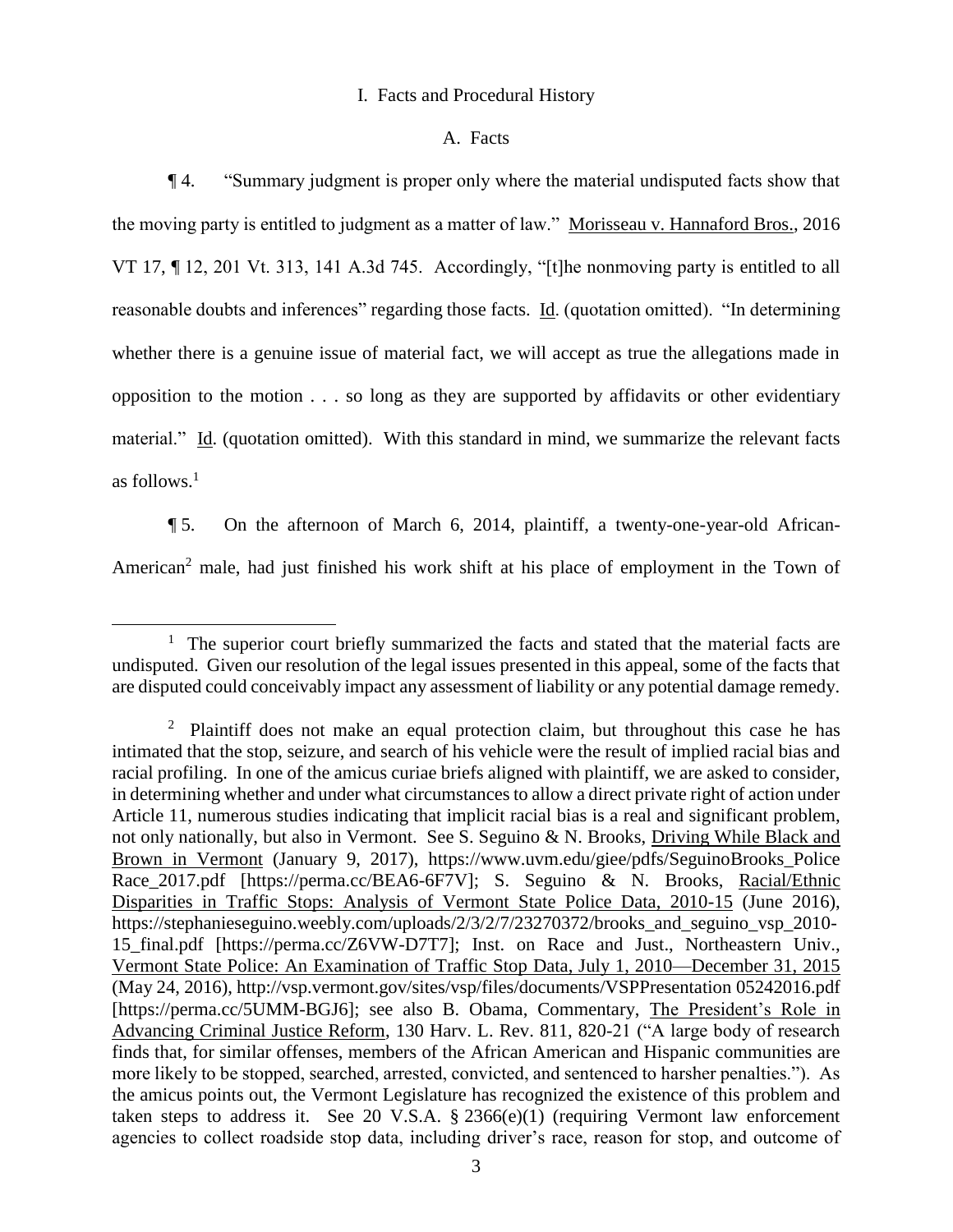Killington and was driving alone in the Town of Wallingford to see a friend. Lewis Hatch, a state trooper, was on duty in a marked state police vehicle. Trooper Hatch was in his vehicle at a Wallingford gas station when plaintiff drove by. The trooper pulled out of the station and followed plaintiff through Wallingford. He activated his vehicle's emergency blue lights and stopped plaintiff shortly after three o'clock in the afternoon.

¶ 6. Because the microphone in Trooper Hatch's shirt was either not working or not turned on, his interactions with plaintiff outside the range of the recording system in the trooper's vehicle were not recorded. Following the stop, Trooper Hatch approached the passenger-side window of plaintiff's car and asked plaintiff to provide his driver's license and registration. Plaintiff did so and explained to the trooper that he was coming from his work; plaintiff declined, however, to answer the trooper's questions as to where he was going. The trooper stated in his warrant application that he smelled a faint odor of burnt marijuana as he approached plaintiff's car, but during his interaction with plaintiff he did not deploy the drug-detection dog he had in his vehicle. Trooper Hatch observed an air freshener affixed to the center air vent in plaintiff's car and a small bottle of Visine in the car's center console. In response to the trooper's questioning, plaintiff told the trooper that he had smoked marijuana three days prior to the stop.<sup>3</sup> Any initial suspicion Trooper Hatch had that plaintiff was driving while impaired was quickly dispelled during the trooper's questioning of plaintiff.

stop); 3 V.S.A. § 168(f)(1)g(2) (establishing panel to "review and provide recommendations to address systemic racial disparities in statewide systems of criminal and juvenile justice," and requiring, among other things, continual review of data collected pursuant to 20 V.S.A. § 2366(e)(1) and submission of recommendations for training law enforcement officers and others "to recognize and address implicit bias").

<sup>&</sup>lt;sup>3</sup> The superior court noted that the parties disagreed as to whether plaintiff acknowledged smoking marijuana in the car in the past and that, according to Trooper Hatch, plaintiff equivocated as to how many days it had been since he smoked marijuana. We do not find that either of these disputes concern material facts.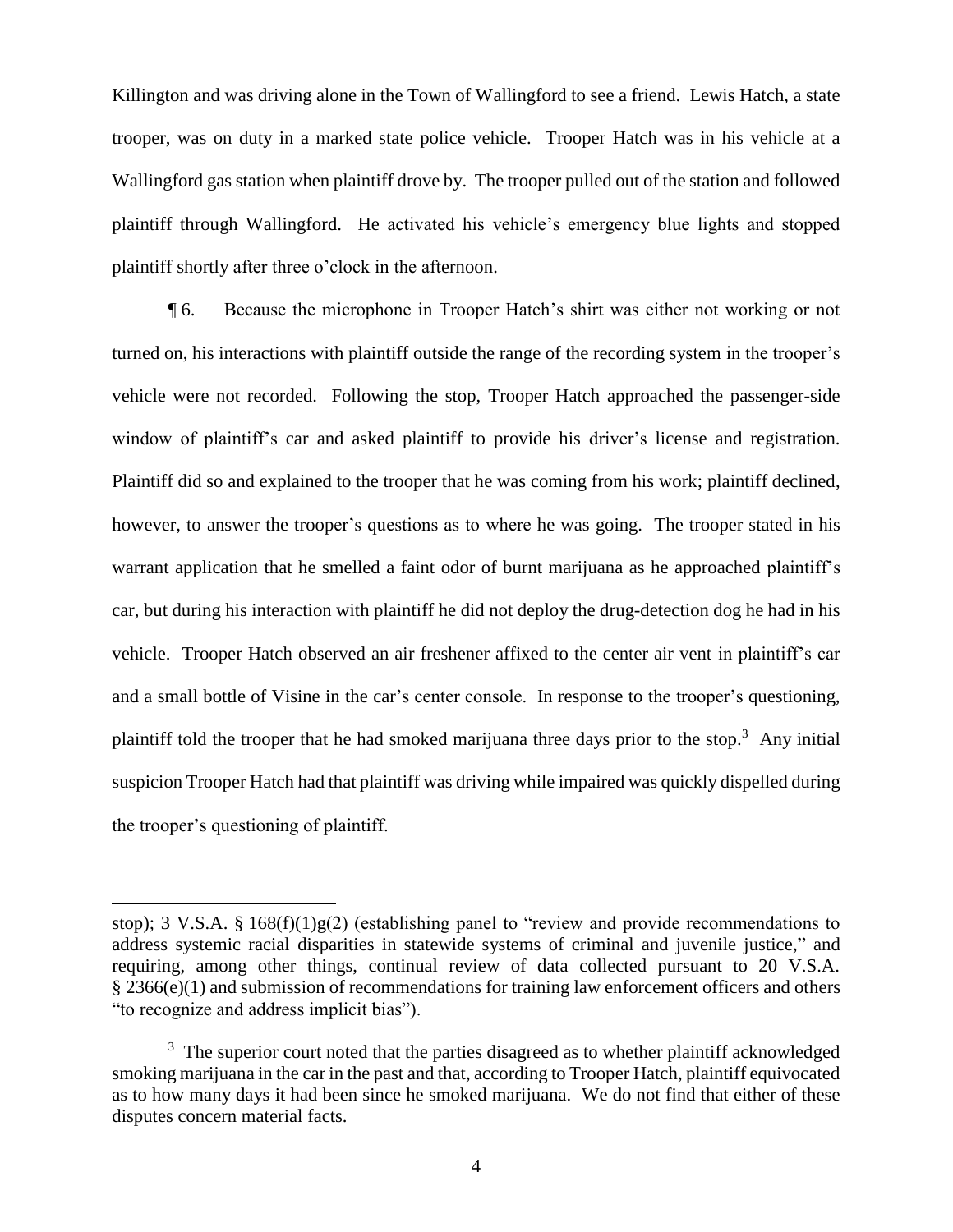¶ 7. Trooper Hatch ordered plaintiff to exit his car, but did not ask plaintiff to perform any field sobriety exercises. At some point after ordering plaintiff out of his car, in response to plaintiff's inquiry, the trooper told plaintiff for the first time that he had stopped him because there was snow partially obscuring the registration sticker affixed to his car's license plate. Plaintiff consented to Trooper Hatch's request that he submit to a search of his person, which did not reveal any evidence of contraband or a crime. Trooper Hatch then read plaintiff a consent card, advising him that if he did not agree to have his car searched, the car would be towed to the state police barracks while the trooper applied for a search warrant. Plaintiff refused to consent to a search of his car. Approximately twenty minutes after the initial stop, Trooper Hatch radioed for a tow truck.

¶ 8. Trooper Hatch declined to give plaintiff a ride to his home in Rutland, but he offered to drop plaintiff off at a nearby gas station or call someone to pick him up. Plaintiff declined these offers, and he wound up walking and hitchhiking to his home eight miles away. After arriving at the Rutland police barracks, Trooper Hatch applied for a search warrant, which was issued at approximately seven o'clock in the evening. At the barracks, a certified drug detection dog alerted twice on the trunk of plaintiff's vehicle. A search was completed at seven-thirty in the evening. The search turned up a metal grinder and a small pipe with residue later identified as marijuana, but no evidence of a criminal offense. Plaintiff's vehicle was not released to plaintiff until approximately ten o'clock in the evening after he paid the required \$150 towing fee.

# B. Procedural History

¶ 9. In September 2014, plaintiff filed suit against the State, alleging four counts of violations of Article 11 of the Vermont Constitution: (1) an unlawful traffic stop without reasonable suspicion of any traffic violation; (2) an unlawful exit order without reasonable suspicion of danger or the commission of a crime; (3) an unlawful seizure of his car without probable cause; and (4) an unlawful search of his car without probable cause. He sought a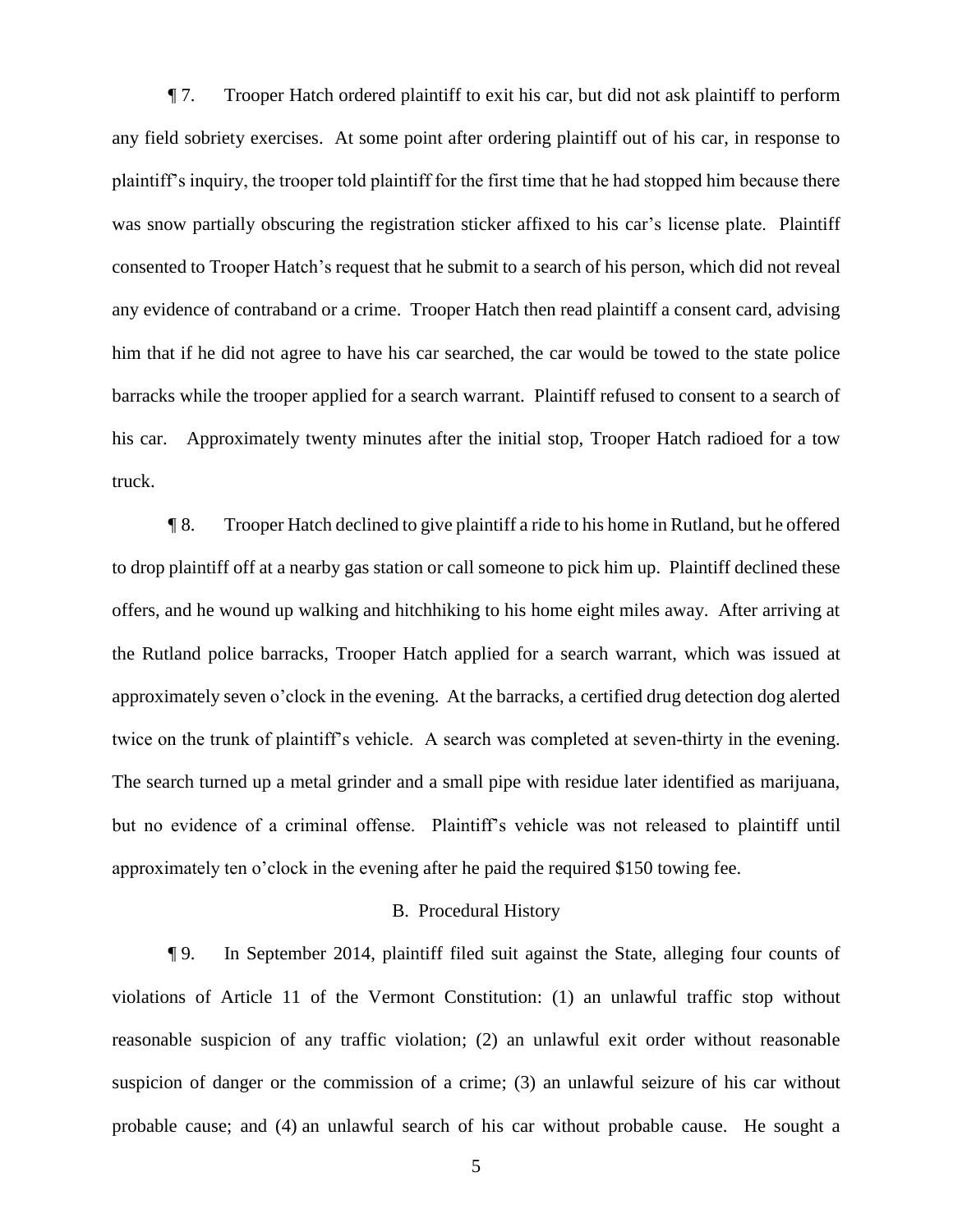declaration that Trooper Hatch's actions were illegal, an award of damages for the violations of his rights, and an award of costs.

¶ 10. In November 2014, the State filed a motion to dismiss counts two, three, and four, but not count one. In March 2015, the superior court denied the State's motion as to counts two and three, but it granted the motion as to count four concerning the alleged unlawful search. The court concluded that the alleged facts with respect to counts two and three concerning the exit order and seizure of plaintiff's car were sufficient to overcome the State's motion to dismiss. See Samis v. Samis, 2011 VT 21, ¶ 9, 189 Vt. 434, 22 A.3d 444 ("A motion to dismiss should be granted only when it is beyond doubt that there exist no facts or circumstances that would entitle the nonmoving party to relief.").

¶ 11. As for count four, the court stated that the key question was the meaning of Vermont's then-recent law decriminalizing the possession of less than one ounce of marijuana, see 18 V.S.A. § 4230a(a), 2013 No. 194 (Adj. Sess.), § 13 (effective June 17, 2014), insofar as plaintiff alleged that the search warrant was issued even though Trooper Hatch failed to cite any evidence suggesting that plaintiff's car contained more than one ounce of marijuana. In dismissing this count, the court relied mainly on the Legislature's pronouncement that marijuana is still contraband subject to seizure and forfeiture unless lawfully used for medicinal purposes and that the decriminalization of less than one ounce of marijuana is "not intended to affect the search and seizure laws afforded to duly authorized law enforcement officers." Id. § 4230a(c)(2). Moreover, the court concluded that the warrant application was not defective merely because it referenced evidence of a criminal offense rather than evidence of contraband. Following its dismissal of count four, the court granted plaintiff's motion to add a fifth count alleging that the search of his car was unlawful because Trooper Hatch dishonestly stated in his warrant application that he expected to find evidence of a crime.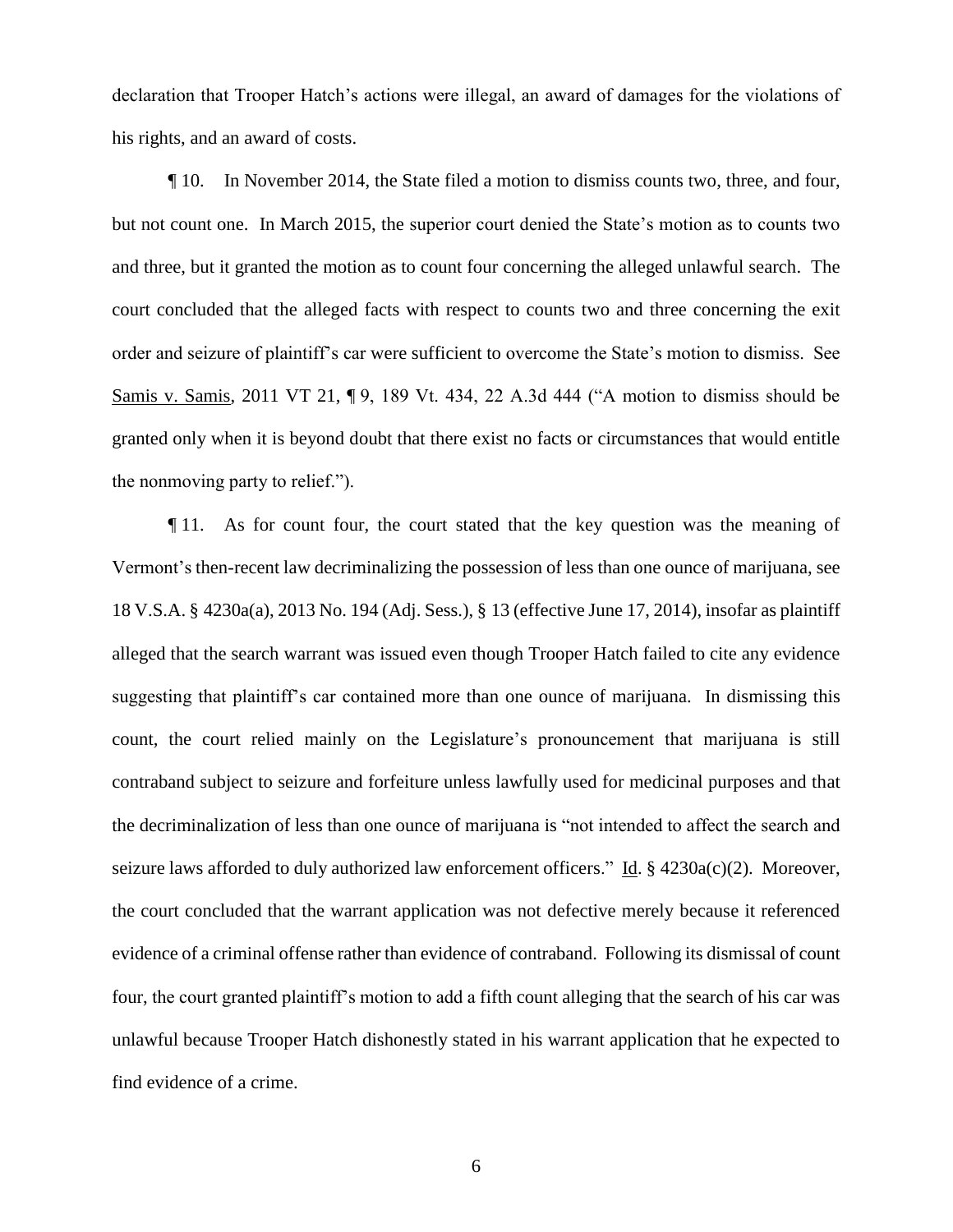¶ 12. After the parties completed discovery that included taking the depositions of plaintiff and Trooper Hatch, they filed cross-motions for summary judgment. The State asserted that summary judgment should be entered on count one because the stop was lawful and because the trooper's actions were protected by qualified immunity. With respect to counts two, three, and five, the State argued that the totality of the circumstances justified the exit order and the seizure and search of plaintiff's vehicle. The State also argued that even if Trooper Hatch erred in assessing whether reasonable suspicion or probable cause existed to support the exit order and seizure of plaintiff's vehicle, either qualified immunity or sovereign immunity barred plaintiff's action. Plaintiff responded that the State waived its sovereign immunity, either through the VTCA or Article 11 itself, and that Trooper's Hatch's qualified immunity did not extend to the State. Plaintiff further argued that none of the statutes or caselaw relied upon by the State provided legal justification for Trooper Hatch to stop plaintiff, order him to exit his vehicle, or seize and search his vehicle.

¶ 13. In May 2017, the superior court granted the State's motion for summary judgment and denied plaintiff's cross-motion for summary judgment. The court concluded that: (1) the VTCA is inapplicable because it concerns only common law torts and because no private analogs exist for Trooper Hatch's actions; (2) Article 11 provides an implied private right of action for damages against the State; and (3) money damages are an appropriate remedy if liability is found because there is no viable alternative remedy. The court granted the State's motion for summary judgment, however, based on its determination that Trooper Hatch's actions did not violate Article 11. The court concluded that: (1) any mistake of law by Trooper Hatch in stopping plaintiff based on a partially obscured registration sticker was objectively reasonable and thus did not rise to an actionable violation of Article 11; (2) the faint smell of burnt marijuana, in combination with the presence of the air freshener and bottle of Visine, provided Trooper Hatch with reasonable suspicion to order plaintiff to exit his car; and (3) even though the air freshener and Visine lost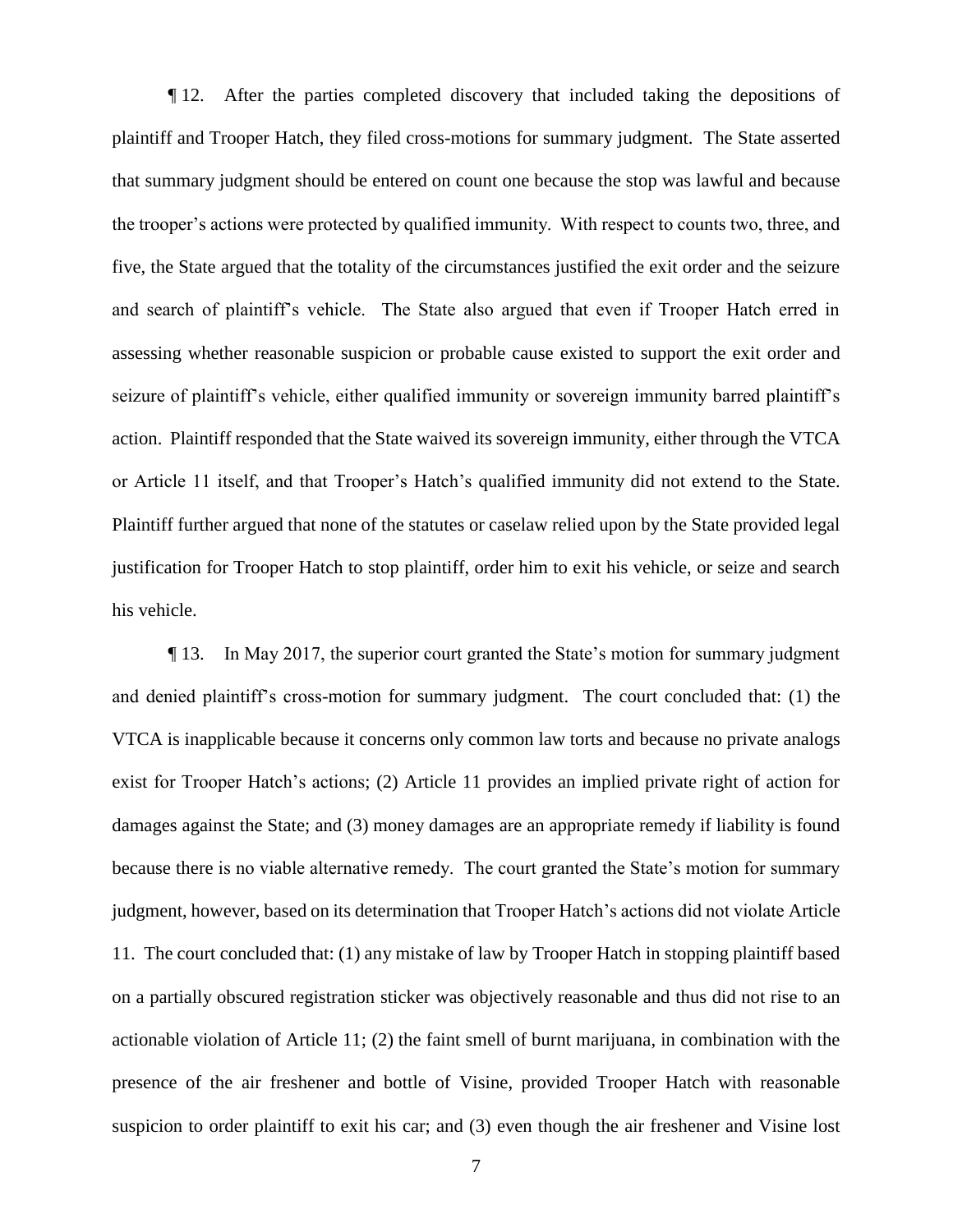their probative value after Trooper Hatch's concerns about plaintiff's possible impaired driving were dispelled, the faint smell of burnt marijuana alone provided probable cause to seize plaintiff's car and obtain a warrant to search the car—notwithstanding the fact that possession of less than one ounce of marijuana was only a civil infraction at the time of the stop.

¶ 14. Plaintiff appeals, arguing that: (1) in assessing whether the stop in this case violated Article 11, which offers more protection than the Fourth Amendment, this Court should not follow the U.S. Supreme Court's recent holding that reasonable suspicion to support a traffic or investigatory stop may rest upon a police officer's reasonable mistake of law, see Heien v. N. Carolina, \_\_\_ U.S. \_\_\_, 135 S. Ct. 530 (2014); (2) even if this Court were to adopt a Heien-type analysis, the stop in this instance violated Article 11 because it was not objectively reasonable for Trooper Hatch to believe that plaintiff had violated a statute requiring number plates to be kept unobscured with legible letters and numbers; (3) Trooper Hatch ordered plaintiff to exit his car without reasonable suspicion of criminal activity or any other legal justification, in violation of Article 11; and (4) there was no probable cause to seize or search plaintiff's car.<sup>4</sup> The Office of the Defender General raises similar arguments in its amicus curiae brief filed in support of plaintiff's appeal. In another amicus curiae brief filed in support of plaintiff's appeal, the National Association of Criminal Defense Lawyers (NACDL) and other organizations<sup>5</sup> argue that adopting the holding in Heien would undercut the protections guaranteed by Article 11, as evidenced by studies indicating that, as the result of implicit racial bias, law enforcement officers are more likely to mistake the actions of nonwhite individuals as violations of the law.

<sup>&</sup>lt;sup>4</sup> Plaintiff does not challenge on appeal the superior court's rejection of his claim that Trooper Hatch misrepresented material facts in his application for a search warrant.

<sup>&</sup>lt;sup>5</sup> The other organizations are Migrant Justice, Vermonters for Criminal Justice Reform, The Root Social Justice Center, The Peace and Justice Center, local chapters of The National Association for the Advancement of Colored People, and Justice for All.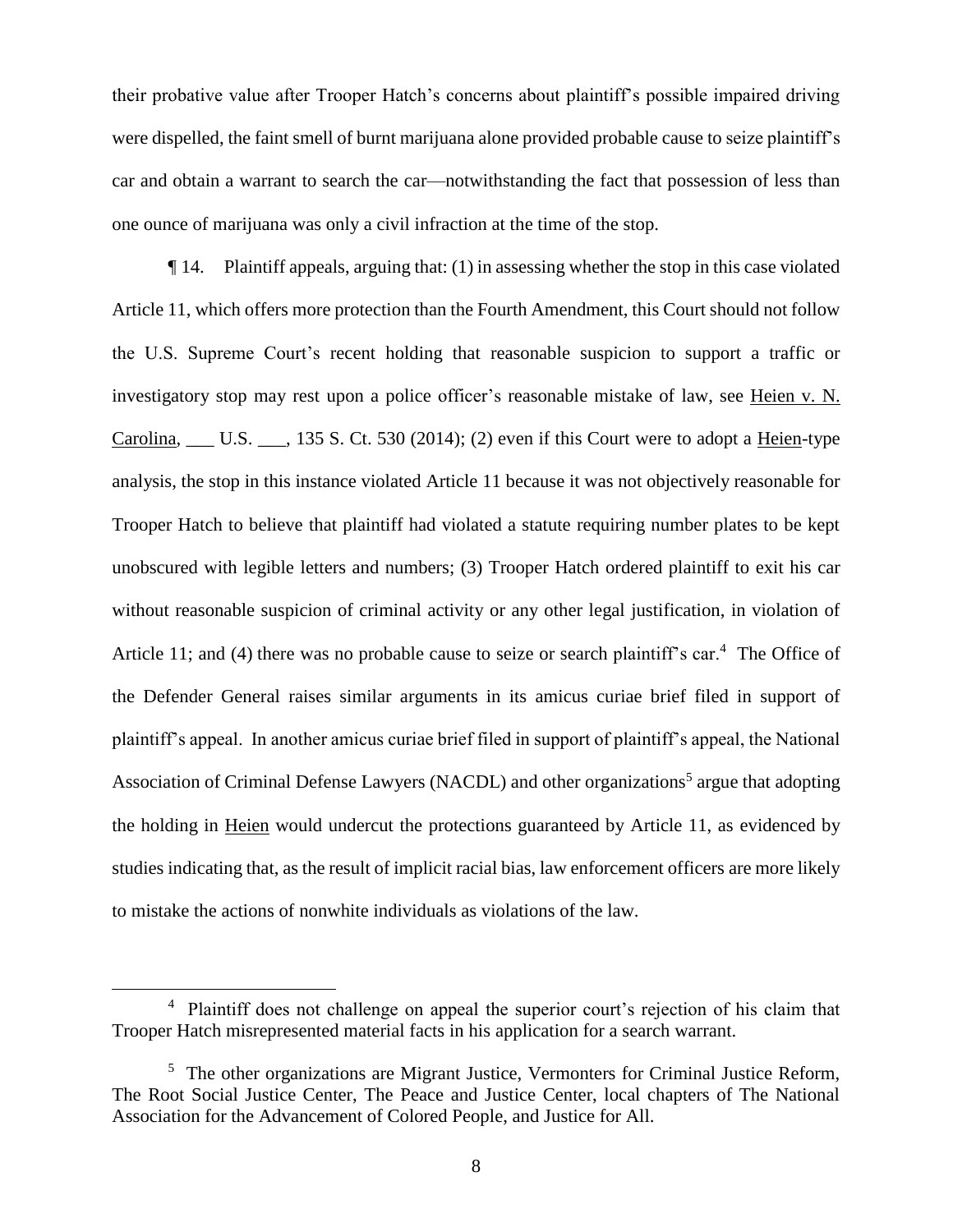The State responds that: (1) the superior court was correct in holding that the VTCA does not grant jurisdiction for plaintiff's claims; (2) Article 11 does not provide jurisdiction for a private right of action against the State because the State is protected by its sovereign immunity and because alternative remedies exist;<sup>6</sup> (3) Trooper Hatch's stop of plaintiff's car did not violate Article 11 because it was objectively reasonable for him to believe that plaintiff was in violation of a motor vehicle law; and (4) notwithstanding the then-existing marijuana decriminalization law, reasonable suspicion supported the exit order and probable cause supported the seizure and search of plaintiff's car. In its amicus curiae brief, the Department of State's Attorneys and Sheriffs argues that this Court should follow Heien and hold that traffic stops based on an officer's objectively reasonable mistake of law satisfy the reasonable suspicion standard and thus do not violate Article 11.

### II. The Vermont Tort Claims Act and Sovereign Immunity

¶ 15. We first address the State's argument that no private right of action may be implied directly under Article 11 because the State has not waived its sovereign immunity to any such action either under the VTCA or any other legislation. According to the State, Vermont courts lack jurisdiction over plaintiff's lawsuit, notwithstanding his claims of constitutional violations, because plaintiff has failed to identify a statutory waiver of sovereign immunity, which the State

<sup>&</sup>lt;sup>6</sup> Because the State was content with the superior court's summary judgment ruling in its favor, it was not required to file a cross-appeal challenging the court's conclusion that Article 11 provides an implied private right of action seeking money damages for alleged unlawful searches and seizures. See Huddleston v. Univ. of Vt., 168 Vt. 249, 255, 719 A.2d 415, 419 (1998) ("An appellee seeking to challenge aspects of a trial court's decision must file a timely cross-appeal unless, of course, the party was content with the final order below, leaving it nothing to appeal." (citation omitted)); Staruski v. Cont'l Tel. Co. of Vt., 154 Vt. 568, 571 n.3, 581 A.2d 266, 267 n.3 (1990) (noting that appellee was not required to file cross-appeal to preserve its claims on appeal "since it was content with the final order in the case, namely the JNOV in its favor, and therefore had nothing in the first instance to appeal"); cf. Stowell v. Action Moving & Storage, Inc., 2007 VT 46,  $\P$  7 n.3, 182 Vt. 98, 933 A.2d 1128 (addressing issue on which appellant prevailed at trial and that appellee was challenging on appeal, despite no cross-appeal, because if appellee prevailed on issue "we would reach the same result as the superior court with respect to [appellant's] appeal issues, but on a different ground").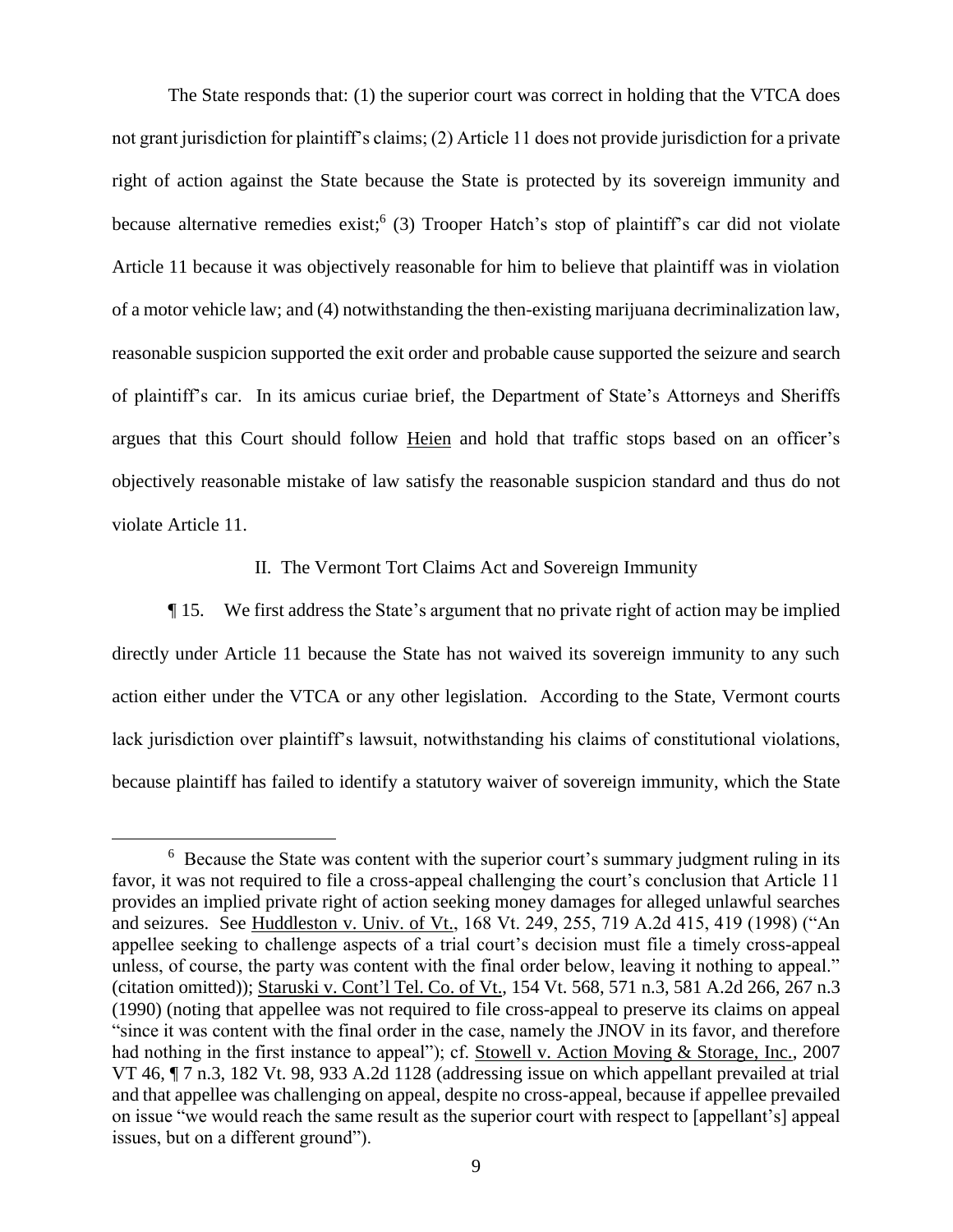contends is necessary before he can sue the State for damages.<sup>7</sup> The State concurs with the superior court's assessment that plaintiff's constitutional tort claim does not fit within the VTCA's waiver provisions, arguing that the Act applies only to ordinary common law torts and that there are no private analogs for Trooper Hatch's actions within the scope of his duties. The State argues, however, that, absent any other legislation explicitly waiving sovereign immunity for constitutional torts, plaintiff's suit against the State is barred for lack of jurisdiction.

¶ 16. Plaintiff responds that an explicit legislative waiver of sovereign immunity is not required to obtain a damages remedy under a self-executing constitutional provision for a violation of one's constitutional rights under that provision. Plaintiff agrees with the State and the superior court that his constitutional tort claim should not proceed through the VTCA because the Act does not apply to constitutional claims. He also argues, however, that even if the Act applied to his constitutional claims, it would not bar those claims because common law torts such as unlawful trespass and false imprisonment provide private analogs for his claims and because the discretionary function exception in the Act does not apply to unconstitutional or unlawful conduct.

# A. The Vermont Tort Claims Act

¶ 17. As noted, the superior court agreed with the State that the VTCA does not govern plaintiff's lawsuit for two interrelated reasons: the Act applies only to ordinary common law torts and only where there is a private analog—in other words, where the cause of action is comparable

 $7$  The State did not make this specific argument below; rather, it argued only that the State was immune from suit because it had not waived its immunity in the VTCA. In so arguing, the State noted that this Court had not explicitly addressed the issue of whether the State is entitled to rely on sovereign immunity in defending claims brought under the Vermont Constitution. The superior court determined that Article 11 provided a private right of action for damages arising from violations by the State or its agents and that the VTCA did not apply, but it did not otherwise address the question of sovereign immunity, thereby intimating that Article 11, of its own force, impliedly waived the State's sovereign immunity. We address the State's argument on appeal because it is the primary question with respect to whether plaintiff may go forward with his lawsuit. See My Sister's Place v. City of Burlington, 139 Vt. 602, 608, 433 A.2d 275, 279 (1981) (stating that "sovereign immunity is not considered an affirmative defense in Vermont").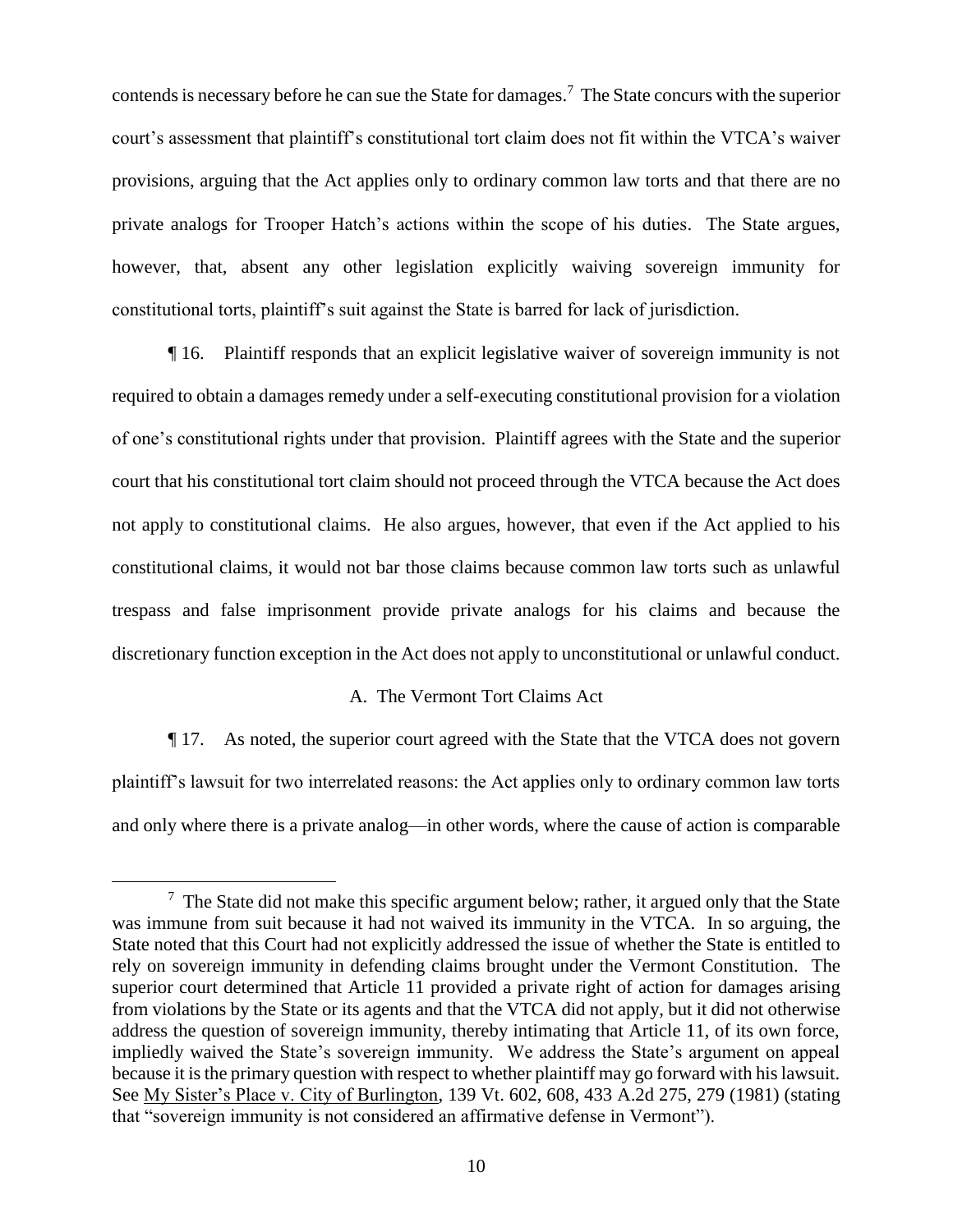to one available against a private citizen. The court rejected plaintiff's arguments that his lawsuit was analogous to actions against private individuals for trespass to chattel, false imprisonment, and invasion of privacy. The court concluded that because the ultimate question—whether Trooper Hatch acted in conformance with plaintiff's constitutional rights—turned on purely governmental functions, his lawsuit could not be treated as analogous to a common law claim against a private party.

¶ 18. "[T]he primary purpose of the VTCA is to waive sovereign immunity for recognized causes of action, particularly for common law torts." See Kennery v. State, 2011 VT 121, ¶ 26, 191 Vt. 44, 38 A.3d 35. First enacted in 1961, the VTCA generally makes the State liable for injuries, with delineated exceptions, resulting from the negligent or wrongful acts or omissions of state employees acting within the scope of their employment "under the same circumstances, in the same manner, and to the same extent as a private person would be liable." 12 V.S.A. § 5601. The statute does not explicitly address constitutional torts. Cf. J. Friesen, State Constitutional Law: Litigating Rights, Claims, and Defenses § 8.04[4], at 24 (4th ed. 2006) (citing state statutes explicitly recognizing compensation for deprivation of constitutional rights); G. Gildin, Redressing Deprivations of Rights Secured by State Constitutions Outside the Shadow of the Supreme Court's Constitutional Remedies Jurisprudence, 115 Penn St. L. Rev. 877, 883-85 (2011) (citing state legislatures that have enacted statutory civil damages action for invasion of state constitutional rights, and noting that some statutes encompass all state constitutional rights while others create causes of action only for specifically enumerated rights or for situations in which public official acts with heightened level of culpability).

¶ 19. The VTCA's private-analog waiver, which is similar to that contained in the Federal Tort Claims Act (FTCA),<sup>8</sup> "is primarily directed at the 'ordinary common-law torts.' "

<sup>&</sup>lt;sup>8</sup> One notable difference is that the FTCA provides that the government is liable "in the same manner and to the same extent as a private individual under like circumstances," 28 U.S.C.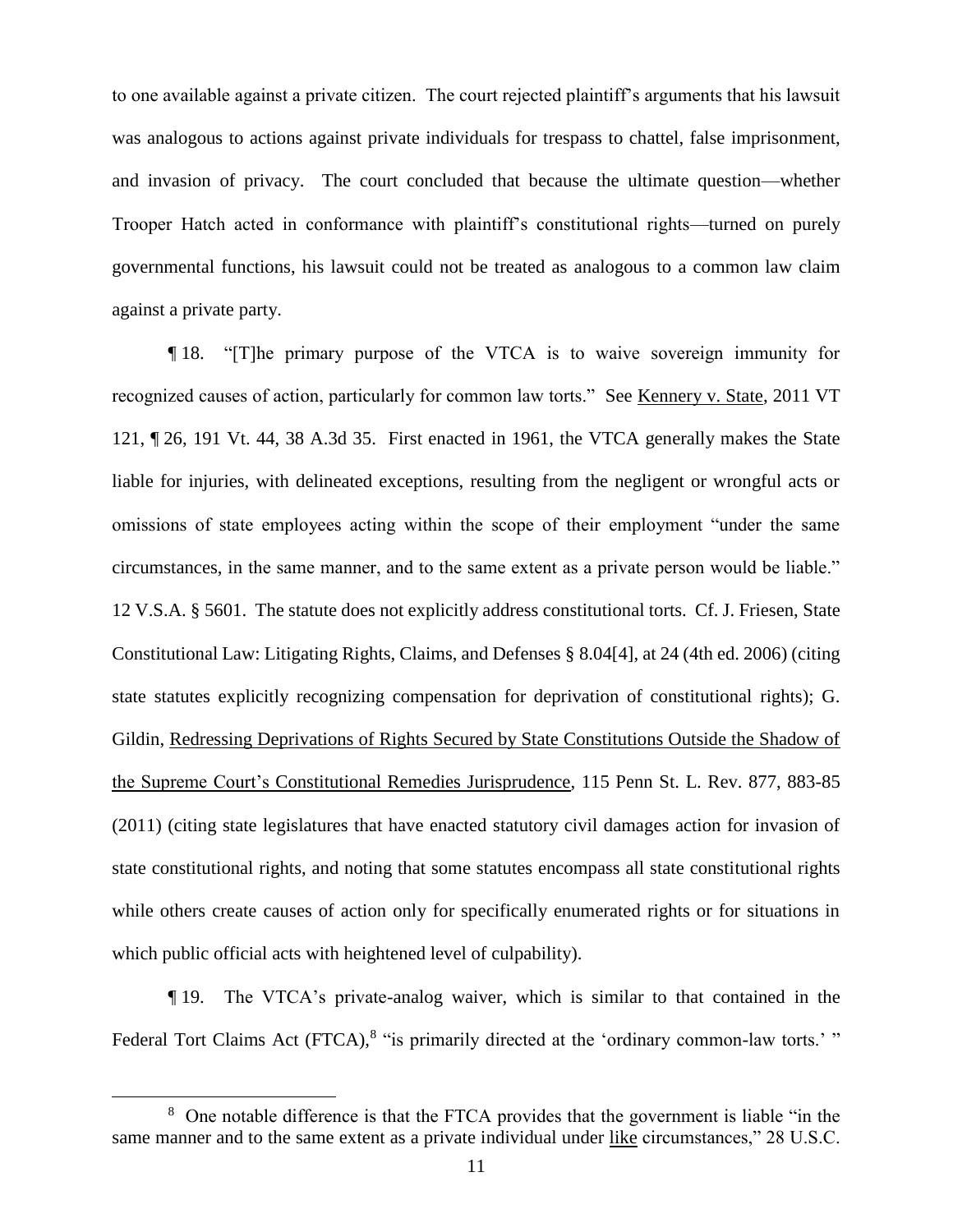Denis Bail Bonds, Inc. v. State, 159 Vt. 481, 485, 622 A.2d 495, 498 (1993). "By maintaining a link to private causes of action, this approach serves to prevent the government's waiver of sovereign immunity from encompassing purely 'governmental' functions." Id. at 485-86, 622 A.2d at 498. Nevertheless, "[t]he purpose of the private-analog provision is not to bar, without exception, suits claiming injuries based on the breach of duties performed by government employees performing government services, but rather to place constraints on how creative courts can be in finding duties where none had previously existed." Sabia v. State, 164 Vt. 293, 302, 669 A.2d 1187, 1193 (1995). Under the private-analog waiver, the State may be liable if the plaintiff's cause of action is comparable to an action maintainable against a private citizen such that the allegations satisfy the necessary elements of the comparable action. Denis Bail Bonds, 159 Vt. at 486, 622 A.2d at 498.<sup>9</sup>

¶ 20. Although plaintiff cites false imprisonment and trespass to chattels as privateanalog torts, he does not demonstrate that his "factual allegations satisfy the necessary elements of a recognized cause of action." Kane v. Lamothe, 2007 VT 91, ¶ 7, 182 Vt. 241, 936 A.2d 1303; cf. Bivens v. Six Unknown Named Agents, 403 U.S. 388, 392 (1971) (rejecting "the notion that the Fourth Amendment proscribes only such conduct as would, if engaged in by private persons, be condemned by state law"). Nor does he effectively counter the superior court's point, with which we agree, that the ultimate question of whether Trooper Hatch acted in compliance with

<sup>§</sup> 2674 (emphasis added), while the VTCA makes the State liable "under the same circumstances, in the same manner, and to the same extent as a private person would be liable," 12 V.S.A. § 5601(a) (emphasis added). The U.S. Supreme Court has explicitly drawn a distinction between the two highlighted words, stating that "the words 'like circumstances' do not restrict a court's inquiry to the same circumstances, but require it to look further afield." United States v. Olson, 546 U.S. 43, 46 (2005) (quotation omitted).

<sup>&</sup>lt;sup>9</sup> We have pointed out that a situation involving a private analog is distinct from one in which a state employee commits a common law tort "for which the source of their employment is unconnected to the duty of care"—for example, a traffic accident on the way to a meeting. Kennery, 2011 VT 121, ¶ 27. Both situations are actionable under the VTCA.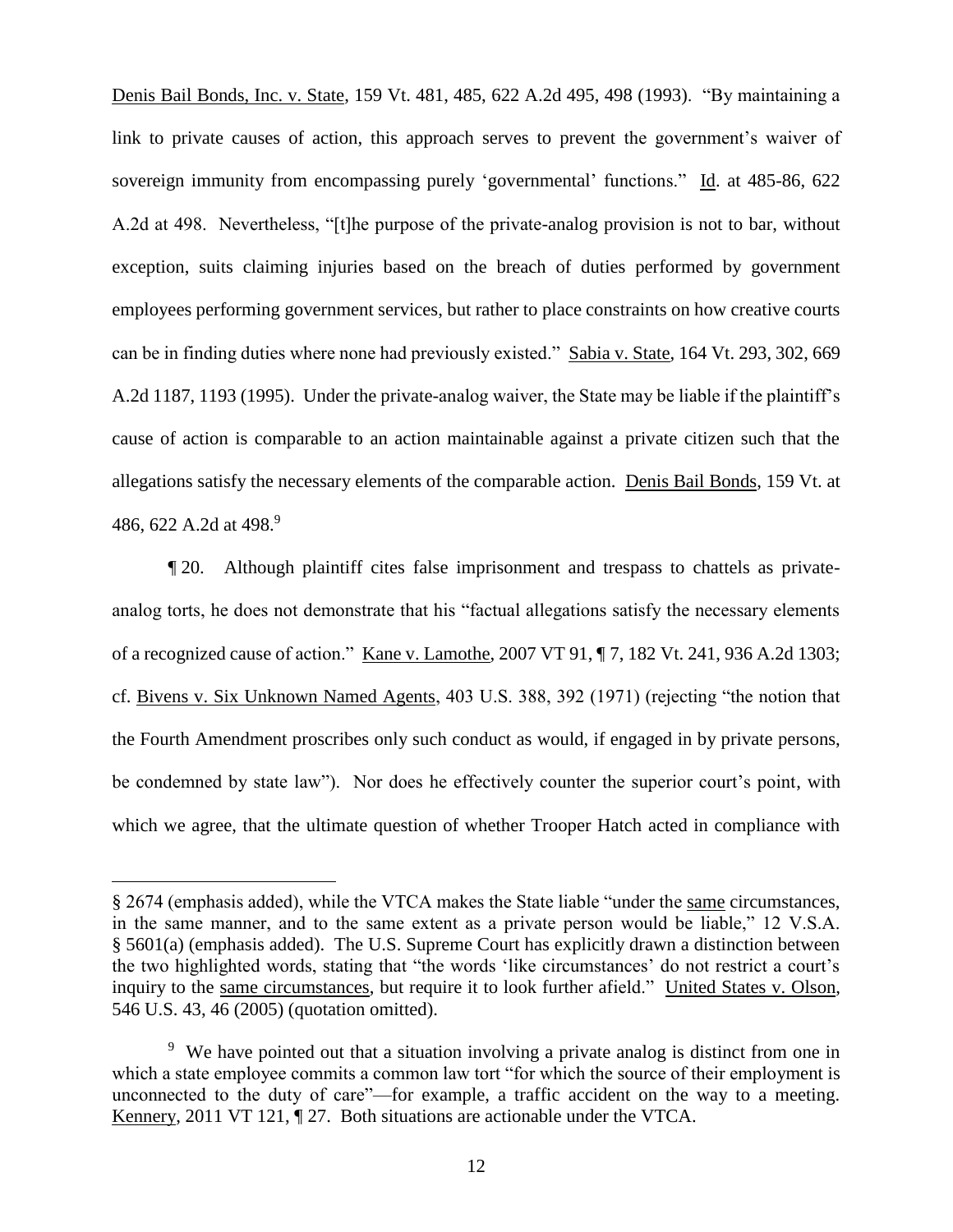plaintiff's constitutional rights turns on law enforcement responsibilities that have no private analog. See Dorwart v. Caraway, 2002 MT 240, ¶ 44, 58 P.3d 128 (agreeing with "authorities that there is a great distinction between wrongs committed by one private individual against another and wrongs committed under authority of the state").

¶ 21. Indeed, the limited federal case law under the FTCA suggests that no private analog exists here. Cf. Casillas v. United States, No. CV 07-395-TUC-DCB (HCE), 2009 WL 735193, at \*11 (D. Ariz. Feb.11, 2009) ("It follows that just as there is no private analog to the act of applying for a search warrant, there is also no private analog to the investigation leading to the decision to seek the warrant."). Given the VTCA's silence as to constitutional torts and the absence of any comparable private analog, we conclude that the Act's statutory waiver of sovereign immunity against certain civil tort claims does not apply here.

# B. Sovereign Immunity

¶ 22. Having determined that the VTCA does not govern plaintiff's lawsuit, we consider the State's argument that Vermont courts lack jurisdiction over constitutional tort claims absent an express statutory waiver of sovereign immunity. Whether the common law doctrine of sovereign immunity stands as a bar to constitutional torts absent an explicit legislative waiver is a difficult question with which few courts have grappled. See Shields v. Gerhart, 155 Vt. 141, 152, 582 A.2d 153, 160 (1990) ("[T]he question of whether sovereign immunity should be a defense to [constitutionally based tort claims for damages] is itself complex."); J. Friesen, supra, § 8.02[2], at 9 ("Where constitutionally based damage suits are allowed, the sparse caselaw is divided on whether they are completely subject to the state rules that affect other claims against governmental bodies and their employees, or are exempt from some of them.").

¶ 23. Although it has a long history, the ancient English common law doctrine that "the King can do no wrong" is not inviolate. See Levinsky v. Diamond, 151 Vt. 178, 183, 559 A.2d 1073, 1077 (1989) (noting that sovereign immunity is "derived from the concept that 'the King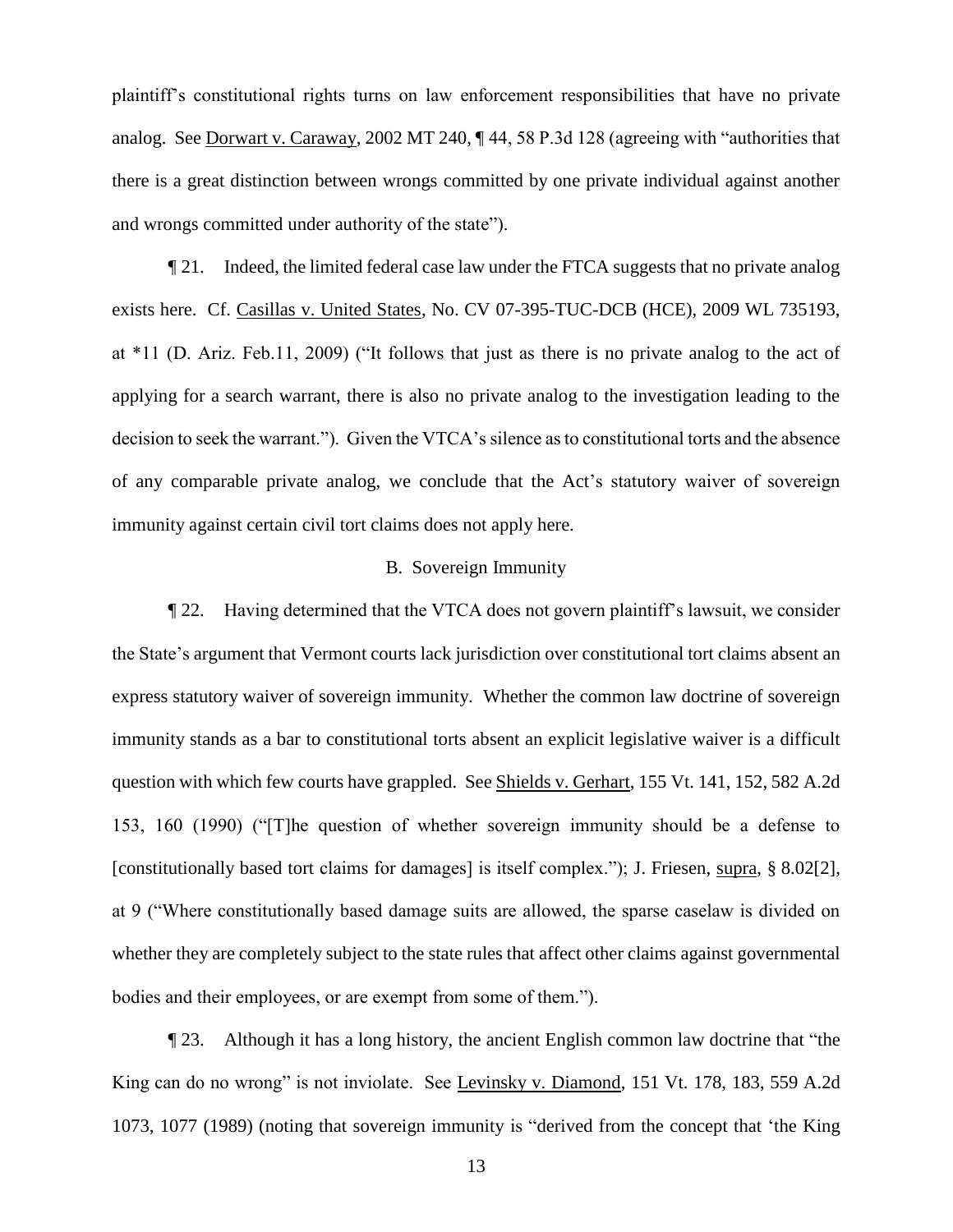can do no wrong' "), overruled on other grounds by Muzzy v. State, 155 Vt. 279, 281, 583 A.2d 82, 83 (1990); J. Friesen, supra, § 8.03[2], at 12 ("Over the last thirty or forty years, the doctrine of sovereign immunity has come under attack in the state courts, where in state after state which had maintained sovereign immunity or municipal immunity as a matter of common law, the doctrines have been judicially abolished or limited.").<sup>10</sup> Indeed, this Court long ago recognized that due process violations are an exception to the general principle applying sovereign immunity absent an explicit legislative waiver. See Denis Bail Bonds, 159 Vt. at 484-85, 622 A.2d at 497 ("Absent due process violations, lawsuits against the state for acts essentially governmental in nature are barred unless the state waives its sovereign immunity and consents to be sued." (emphasis added)); Williams v. State, 156 Vt. 42, 55-56, 589 A.2d 840, 848-49 (1990) (acknowledging that "due process may require that states entertain suits against them though they have not consented," but cautioning that common law sovereign immunity "is not vitiated entirely" as long as state "comports with due process principles").

¶ 24. On multiple occasions, this Court has declined to address whether the doctrine of sovereign immunity bars constitutional torts against the State absent an explicit legislative waiver. See Stevens v. Stearns, 2003 VT 74, ¶¶ 8-9, 175 Vt. 428, 833 A.2d 835 (declining to address plaintiffs' inadequately briefed claim that state was not entitled to sovereign immunity from their suit seeking damages for state employees' violation of their Article 11 rights); Shields v. Gerhart,

<sup>10</sup> Almost forty years ago, in a case where the plaintiff made "no specific claims of unconstitutionality," this Court acknowledged "that many jurisdictions have abolished, and legal commentators have advocated abolition of, the doctrine of sovereign immunity where created by judicial decision." Lomberg v. Crowley, 138 Vt. 420, 424, 415 A.2d 1324, 1327 (1980). The State relies upon the Court's pronouncement in Lomberg that "[w]hile not all legislative enactments concerning a doctrine which may have had a judicial origin will preclude its judicial abolition, there are instances in which [a] doctrine has such clear legislative recognition, as is the case at bar, 29 V.S.A. § 1403 [general waiver of sovereign immunity to extent of insurance coverage], that we are bound to acknowledge its continuance until the legislature mandates otherwise." Id. Nothing in this statement precludes this Court from holding that the common law doctrine of sovereign immunity does not stand as an absolute bar to tort suits seeking damages for alleged constitutional violations.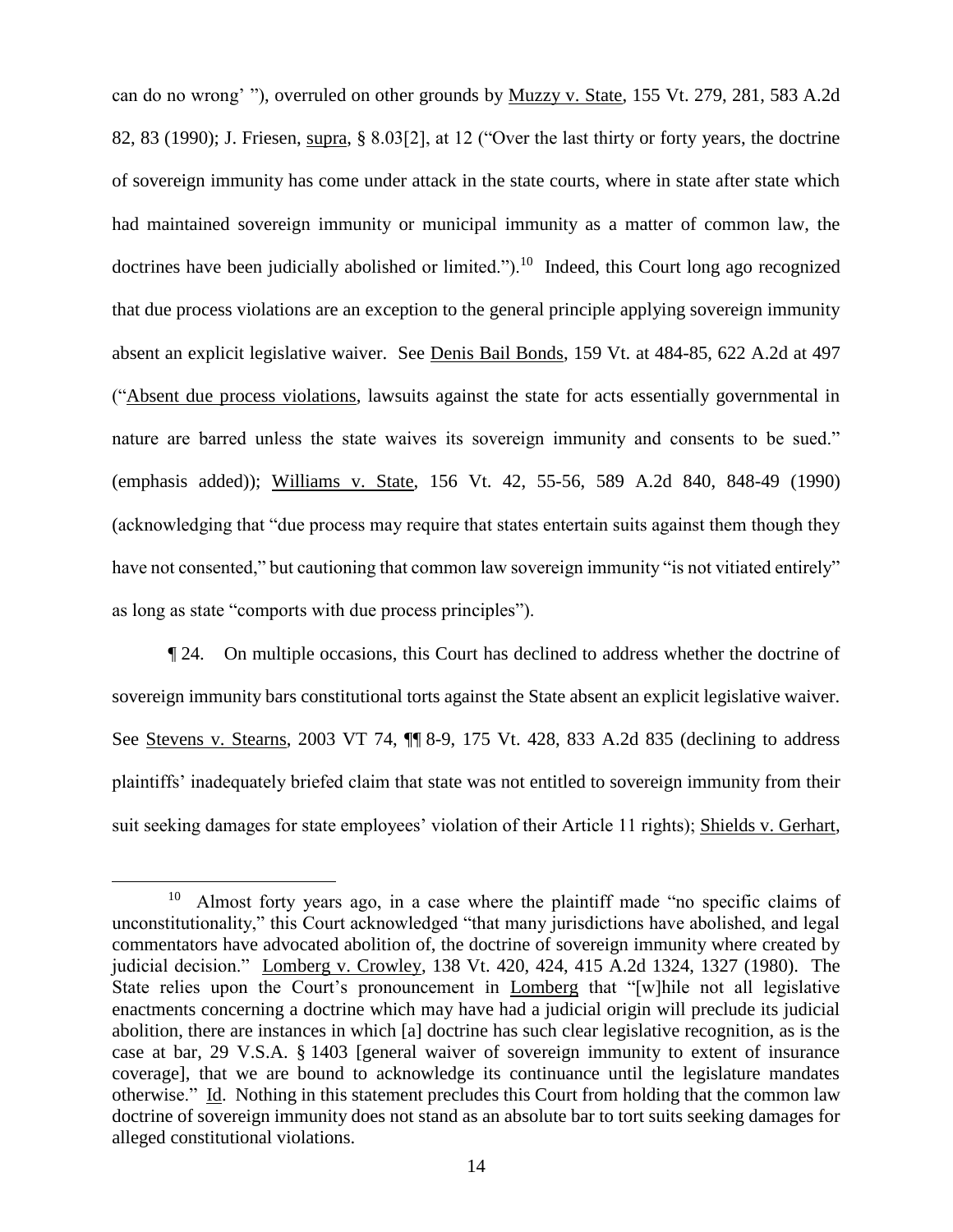163 Vt. 219, 237, 658 A.2d 924, 936 (1995) ("Because of our disposition of the merits of plaintiff's complaint [seeking damages under Articles 1 and 13 of the Vermont Constitution], we do not need to decide whether plaintiff's claims are also barred by the state's sovereign immunity."). Although we did not address in Shields whether the common law doctrine of sovereign immunity was an absolute bar to damage claims against the State based on alleged constitutional violations, we emphasized "the preeminence of the Vermont Constitution in our governmental scheme." Shields, 163 Vt. at 223, 658 A.2d at 927. Noting the truism that a constitution is "the expression of the will of the people" and thus "stands above legislative or judge-made law," we stated that "the absence of legislative enabling statutes cannot be construed to nullify rights provided by the constitution if those rights are sufficiently specified." Id.

¶ 25. In a more recent case in which we upheld the liability of a municipality sued for damages directly under the Common Benefits Clause of the Vermont Constitution, we reiterated the preeminence of the Vermont Constitution over legislative and judge-made law. See In re Town Highway No. 20, 2012 VT 17, ¶ 26, 191 Vt. 231, 45 A.3d 54 (stating that Vermont Constitution, which "is preeminent in our governmental scheme" as "the fundamental charter of our state" and expression of people's will, "confers upon the government limited powers while simultaneously protecting the basic freedoms of the governed"). Although the municipality in that case "invoke[d] the doctrine of municipal immunity to completely absolve itself from liability, we discern[ed] no logic or policy purpose in recognizing a constitutional tort derived from our fundamental charter of rights while simultaneously granting the Town immunity because it was performing a 'governmental' function." Id. ¶ 58. In support of this statement, we quoted the North Carolina Supreme Court, which provided the following explanation for why it was rejecting the notion that the common law doctrine of sovereign immunity barred damage claims brought directly under the state constitution: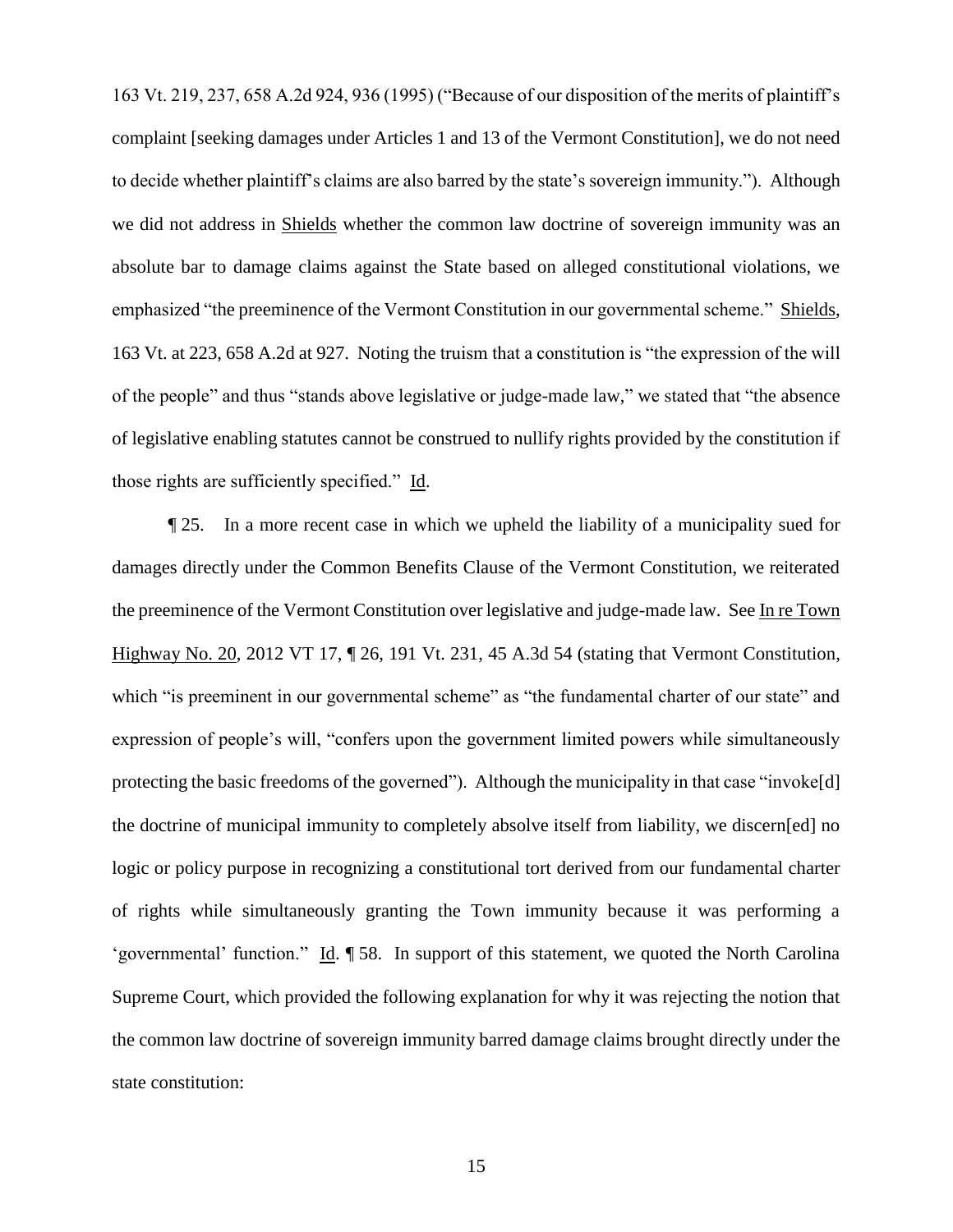It would indeed be a fanciful gesture to say on the one hand that citizens have constitutional individual civil rights that are protected from encroachment actions by the State, while on the other hand saying that individuals whose constitutional rights have been violated by the State cannot sue because of the doctrine of sovereign immunity.

Corum v. Univ. of N.C., 413 S.E.2d 276, 291 (N.C. 1992); see Shields, 163 Vt. at 223, 658 A.2d at 928 ("To deprive individuals of a means by which to vindicate their constitutional rights would negate the will of the people ratifying the constitution, and neither this Court nor the Legislature has the power to do so.").

¶ 26. The few state courts that have addressed this issue are divided over whether sovereign immunity serves as an absolute bar to constitutional torts absent an explicit legislative waiver. See T. Hunter Jefferson, Constitutional Wrongs and Common Law Principles: The Case for the Recognition of State Constitutional Tort Actions Against State Governments, 50 Vand. L. Rev. 1525, 1541-43 (1997) (citing state courts that have accepted or rejected doctrine of sovereign immunity as bar to constitutional torts, either based on tort claims act or incompatibility of doctrine with constitutional violations). Compare Corum, 413 S.E.2d at 291-92 (stating that common law theory of sovereign immunity must yield to constitutional rights and thus "cannot stand as a barrier to North Carolina citizens who seek to remedy violations of their [constitutional] rights") with Figueroa v. State, 604 P.2d 1198, 1206 (Haw. 1979) ("[I]n a suit against the state, there cannot be a right to money damages without a waiver of sovereign immunity and we regard as unsound the argument that all substantive rights of necessity create a waiver of sovereign immunity such that money damages are available."), and McKenna v. Julian, 763 N.W.2d 384, 390 (Neb. 2009) (stating that "existence of a self-executing constitutional right does not entail waiver of the state's sovereign immunity from suit based upon such a right" and reasoning that self-executing constitutional provision, absent language implicating sovereign immunity, "merely creates a right that does not need further legislative action in order to become operable against nonsovereigns").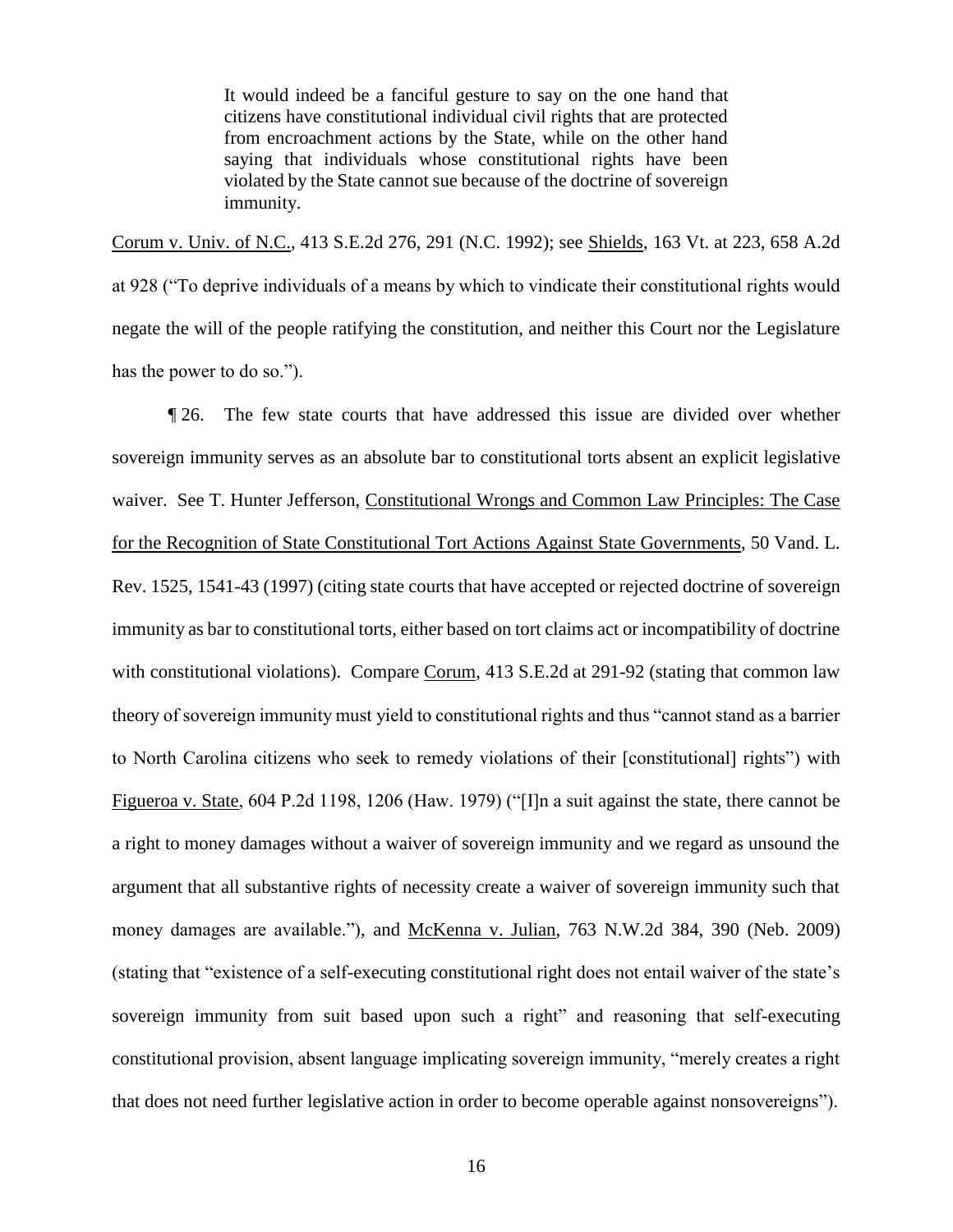¶ 27. The Vermont Constitution neither declares the State immune from all damages stemming from violations of its provisions nor specifies that the State retains any immunity not expressly waived by the State. Accordingly, in light of the reasoning in our prior caselaw discussed above, we conclude that the common law doctrine of sovereign immunity is not an absolute jurisdictional bar to Vermont courts considering constitutional tort actions.

¶ 28. Our conclusion that the common law doctrine of sovereign immunity cannot jurisdictionally bar suits alleging constitutional torts does not mean that the Legislature lacks authority to limit or confine such suits in any way. See Bosh v. Cherokee Cty. Bldg. Auth., 2013 OK 9, ¶¶ 14, 23, 305 P.3d 994 (noting that court had previously abrogated sovereign immunity while acknowledging legislature's right to enact statutory immunity, but holding that subsequent tort claims act "cannot be construed as immunizing the state completely from all liability for violations of the constitutional rights of its citizens"); see also Deal v. Brooks, 2016 OK CIV APP 81, ¶ 4, 389 P.3d 375 (holding that tort claims act "does not immunize [human services department] from liability for reckless and deliberate acts that deprive a child of her due process rights while in state custody" (emphasis omitted)). As we discuss below, the Vermont Constitution requires a meaningful remedy for constitutionally grounded tort violations. Although this Court is the ultimate arbiter of what constitutes a meaningful remedy, the Legislature may provide and limit a statutory remedy for constitutionally based tort violations, as long as the remedy provides meaningful redress for significant violations.

¶ 29. Absent legislation providing a meaningful remedy for constitutional tort violations, in determining the scope and limits of sovereign immunity, we conclude that the judge-made doctrine does not supersede the right of the people to seek redress from the State for violations of fundamental constitutional rights. Invoking absolute sovereign immunity to prevent a remedy for significant breaches of constitutional rights would undermine the fundamental protections provided by our state constitution, which exists "to dictate certain boundaries to the government."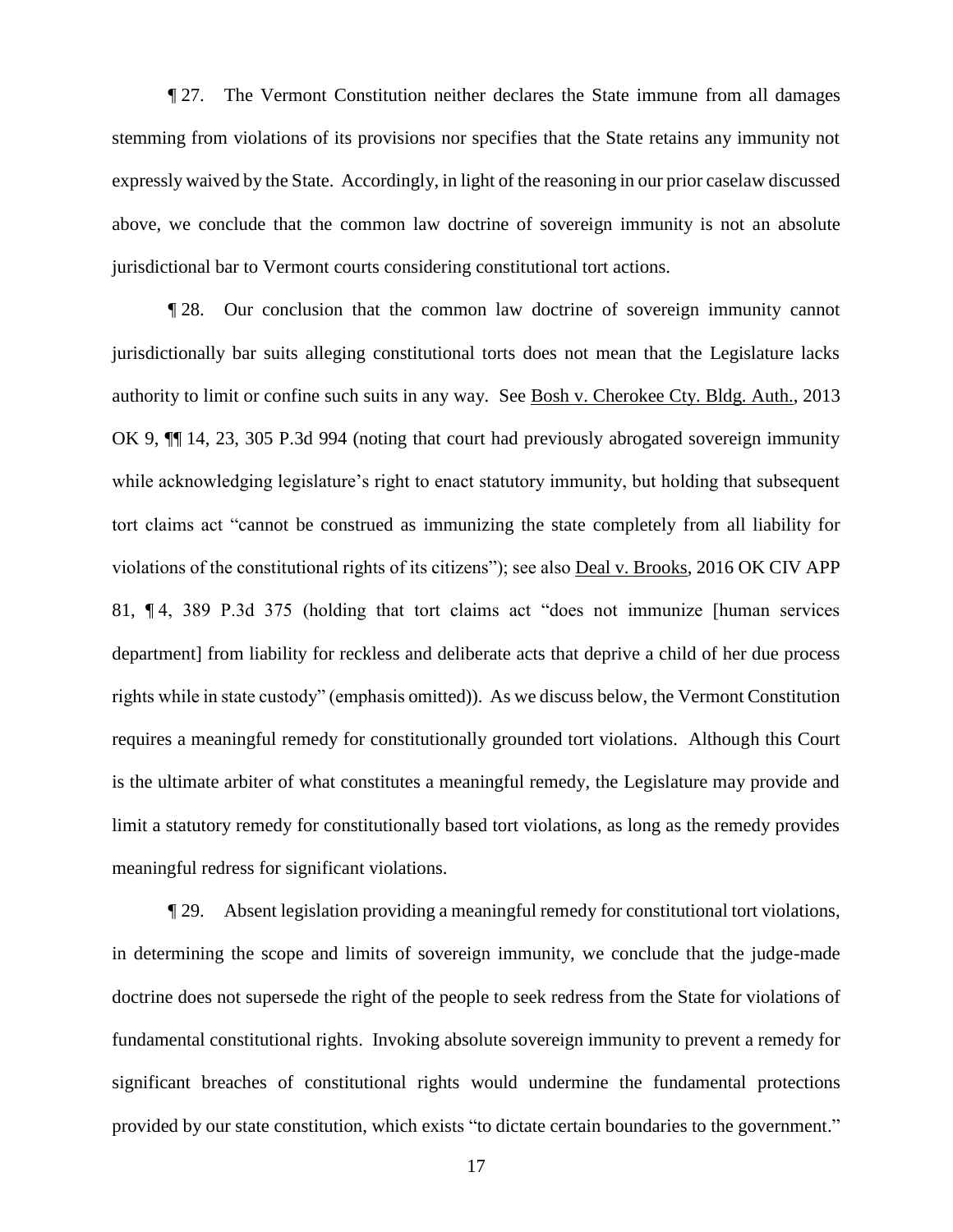J. Friesen, supra, § 8.08[1], at 51 (citing "strong policy argument" that invoking sovereign immunity for breaches of bill of rights aimed at curtailing government power "would make a mockery of constitutional democracy"). The theory that one cannot assert a wrong against the government that created the law upon which the asserted rights depend has no force with respect to constitutional rights, which "are created by the citizenry to govern the government." Id. at 52.

¶ 30. We recognize that plaintiff's action against the State in this case is based on vicarious rather than direct liability. We note that this is consistent with the legislative policy set forth in the VTCA. See 12 V.S.A. § 5602(a) (providing that exclusive right of action is against State for state employees' acts or omissions within scope of employment that cause injury)<sup>11</sup>; see also 3 V.S.A. § 1101(a) (providing in relevant part that in civil action against state employees alleging damage or deprivation of rights arising from performance of employees' official duties, State is obligated to defend action and provide legal representation on behalf of employees). More significantly, "the State is appropriately held answerable for the acts of its officers and employees because it can avoid such misconduct by adequate training and supervision and avoid its repetition by discharging or disciplining negligent or incompetent employees." Brown v. State, 674 N.E.2d 1129, 1142-43 (N.Y. 1996); see Bosh, 2013 OK 9, ¶ 32 (noting that problems of federalism which preclude applying common law doctrine of respondeat superior in § 1983 actions are not present in actions for violation of state's constitution); see also C. Pillard, Taking Fiction Seriously: The Strange Results of Public Officials' Individual Liability Under Bivens, 88 Geo. L.J. 65, 66, 103- 04 (1999) (arguing that individual liability theory in Bivens was fiction intended to evade sovereign immunity issues); J. Madden, Bedtime for Bivens: Substituting the United States as Defendant in Constitutional Tort Suits, 20 Harv. J. on Legis. 469, 473-74 (1983) (noting problems

<sup>&</sup>lt;sup>11</sup> We recognize that the VTCA does not indemnify state employees for gross negligence or willful misconduct, 12 V.S.A.  $\S$  5606(c)(1), but as explained above, the Act does not govern constitutional tort claims.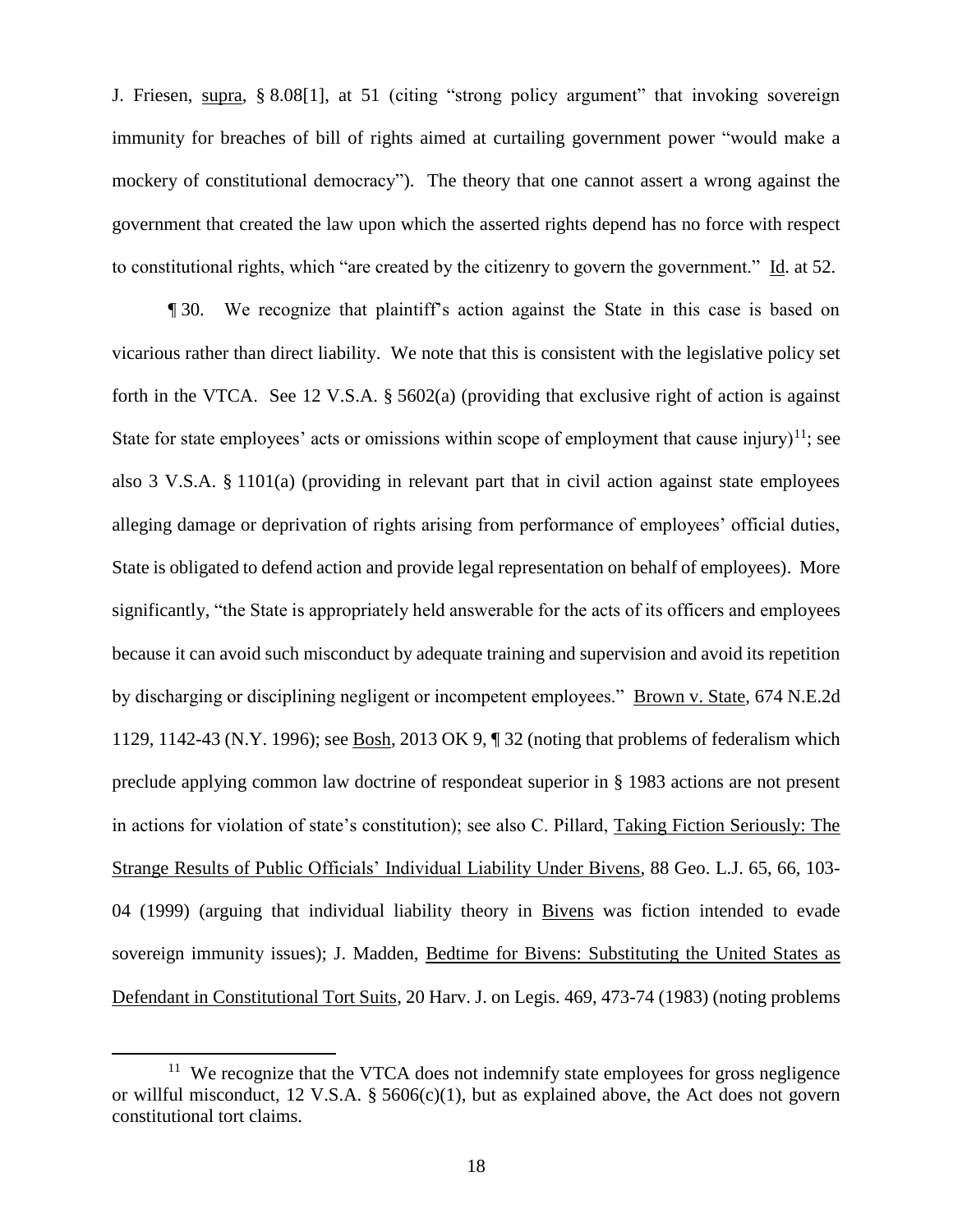with constitutional tort cases against individual officers, including lack of financially responsible defendants, and arguing that government should be responsible for wrongful conduct of its agents).

¶ 31. In short, the common law doctrine of sovereign immunity does not act as a jurisdictional bar to plaintiff's civil damage suit against the State alleging that a state officer deprived him of the protection from government interference guaranteed by Article 11 of the Vermont Constitution.

III. Implied Private Right of Action Directly Under Article 11

¶ 32. Having determined that the VTCA is inapplicable and that the common law doctrine of sovereign immunity is not a jurisdictional bar to plaintiff's lawsuit, we turn to the question of whether plaintiff may seek damages in an implied action directly under Article 11. This is an issue of first impression for this Court. See Stevens, 2003 VT 74, ¶¶ 18, 20. We have established a two-step inquiry to determine whether monetary damages are available directly under a particular constitutional provision. We must first consider whether the constitutional provision at issue is self-executing in the sense that it is specific enough to support an action against the state or state officials absent implementing legislation. Shields, 163 Vt. at 222, 658 A.2d at 927. If that hurdle is cleared, we must then "determine whether monetary damages are available as a remedy for a violation" because of the absence of any viable alternative remedy. Id.

# A. Self-Executing

¶ 33. As we explained in Shields, a constitutional provision is self-executing if it provides sufficient direction by which the right at issue might be protected; whereas it is not self-executing if it merely states a general principle without establishing any basis on which that principle may be enforced. Id. at 224, 658 A.2d at 928. Thus, "a self-executing provision should do more than express only general principles; it may describe the right in detail, including the means for its enjoyment and protection." Id. "Ordinarily a self-executing provision does not contain a directive to the legislature for further action." Id.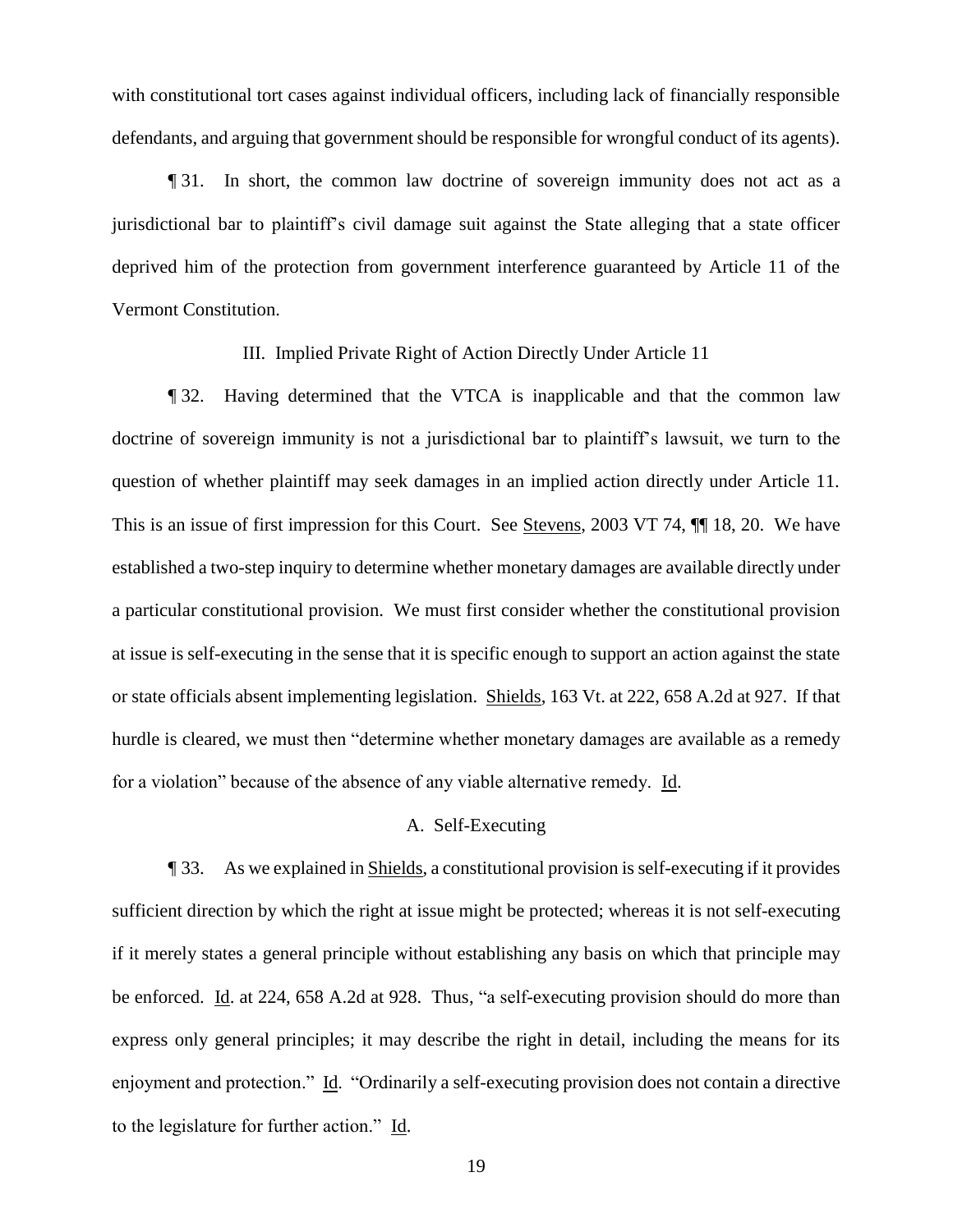¶ 34. Under this test, there is little doubt that Article 11 is self-executing. Indeed, searchand-seizure provisions such as Article 11 are the paradigmatic self-executing provisions. Article 11's federal counterpart, the Fourth Amendment, is the constitutional provision in which the U.S. Supreme Court first recognized a direct constitutional damage remedy. See Bivens, 403 U.S. at 397. Search-and-seizure provisions have also been the basis of direct constitutional damage actions accepted in other jurisdictions. See, e.g., Binette v. Sabo, 710 A.2d 688, 789 (Conn. 1998) (concluding that search-and-seizure and arrest provisions of Connecticut Constitution afford private cause of action for money damages); Moresi v. Dep't of Wildlife & Fisheries, 567 So. 2d 1081, 1092-93 (La. 1990) (concluding that "damages may be obtained by an individual for injuries or loss" resulting from violation of search-and-seizure provision of Louisiana Constitution); Dorwart, 2002 MT 240, ¶ 44 (applying test set forth in Shields and concluding that Montana Constitution's search-and-seizure provision, among others, is self-executing and may be basis of direct action for money damages); Brown, 674 N.E.2d at 1137-39 (concluding that state constitutional search-and-seizure clause is manifestly self-executing and that direct cause of action to recover damages may be asserted against state for violation of clause); see also Godfrey v. State, 898 N.W.2d 844, 858-60 (Iowa 2017) (providing overview of state supreme court cases finding state constitutional provisions self-executing for purposes of obtaining money damages).

¶ 35. Insofar as Article 11 unequivocally sets forth a single specific right of the people to be free from unwarranted searches and seizures of their persons, possessions, and property, that provision is manifestly self-executing. Cf. Shields, 163 Vt. at 226-27, 658 A.2d at 929-30 (stating that Article 13 unequivocally sets forth single specific right rather than general principle). Our extensive case law on Article 11 demonstrates that the right set forth therein is certain and definite enough to establish rules for the implementation of that right. Cf. Town Highway, 2012 VT 17, ¶ 32 (stating that Common Benefits Clause is certain and definite enough to allow formation of rules for judicial decision). Moreover, because the right set forth in Article 11 is sufficiently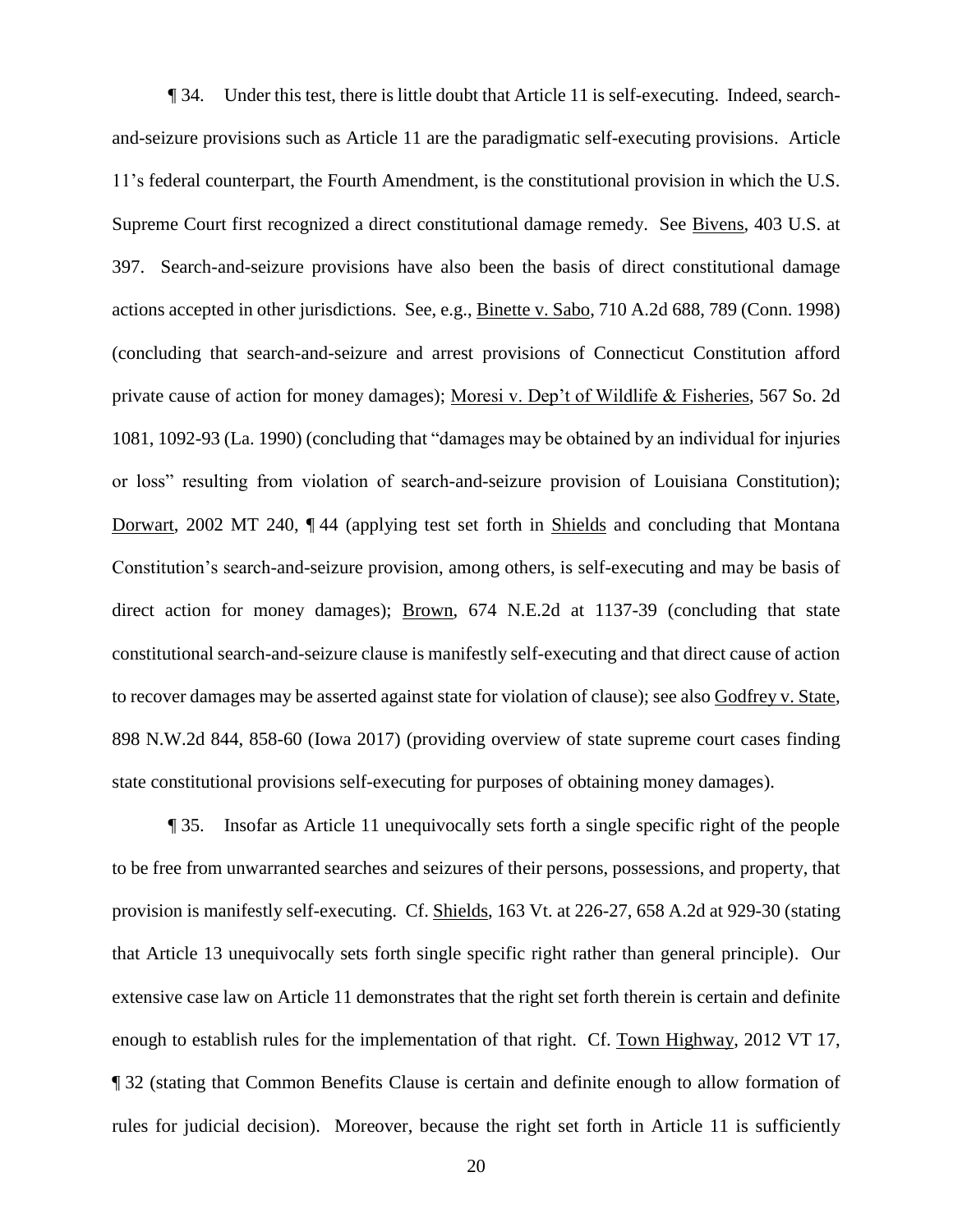specified, "the absence of a legislative directive supports a conclusion that the provision is selfexecuting." Shields, 163 Vt. at 227, 658 A.2d at 930.

# B. Alternative Remedies

¶ 36. Our conclusion that Article 11 is self-executing means that the right set forth therein does not "need further legislative action to become operative"; however, "[i]t does not necessarily mean that monetary damages are the proper remedy for a violation." Id. at 227-28, 658 A.2d at 930. The second part of our inquiry is to determine "if monetary damages are an appropriate remedy for the constitutional violation." Town Highway, 2012 VT 17, ¶ 35. "Determining whether a constitutional tort merits monetary relief . . . necessarily compels a careful inquiry into the precise nature of the injury alleged and the adequacy of existing remedies to redress it." Id. ¶ 36. A constitutional damage remedy is most appropriate when "damages must be recognized to give a plaintiff some remedy." Shields, 163 Vt. at 233, 658 A.2d at 933. "[T]he law supports civil damages when an alternative remedy does not meaningfully compensate the injury." Town Highway, 2012 VT 17,  $\P$  50. Ultimately, the question is whether "compensatory relief is necessary or appropriate to the vindication of the interest asserted." Id. ¶ 35 (quotations omitted). "Historically, damages have been regarded as the ordinary remedy for an invasion of personal interests in liberty." Bivens, 403 U.S. at 395.

¶ 37. The standard remedy for an Article 11 violation in a criminal context—the exclusionary rule—provides no relief to the instant plaintiff, who was not charged with a crime. The State argues, however, that each of the following remedies is a sufficient alternative to suing the State for damages: (1) an action against Trooper Hatch pursuant to 42 U.S.C. § 1983; (2) injunctive relief prohibiting the State from stopping vehicles with covered registration stickers<sup>12</sup> or from issuing exit orders based on suspicion that the driver possessed less than one

<sup>12</sup> As discussed below, the relevant statute has since been amended to require that registration stickers be kept unobscured.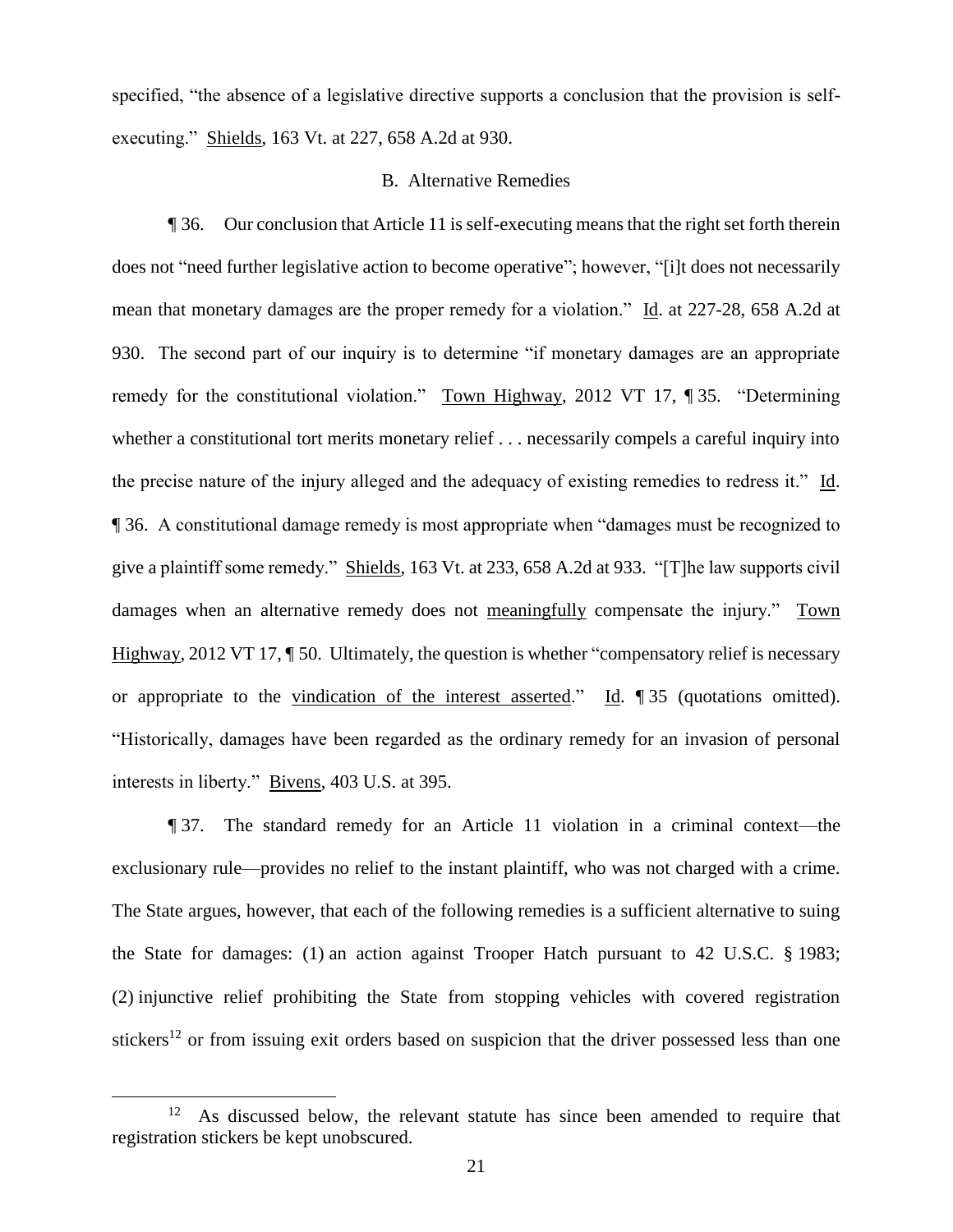ounce of marijuana; (3) administrative relief by way of Vermont Rule of Criminal Procedure 41 or 18 V.S.A. §§ 4241-4248, which provide procedures for reclaiming seized or forfeited property; (4) an administrative complaint against the individual officer accused of improper conduct; and (5) the assertion of rights in a criminal proceeding, including filing a motion to suppress, had plaintiff been criminally charged as result of the incident in question.

¶ 38. We conclude that none of the State's proffered alternative remedies would provide meaningful redress to plaintiff for the constitutional transgressions he alleges. Generally, 42 U.S.C. § 1983 "creates a remedy for violations of federal rights committed by persons acting under color of state law." Howlett v. Rose, 496 U.S. 356, 358 (1990). A § 1983 action for monetary damages cannot be maintained against a state, a state agency, or state officials sued in their official capacity. Id. at 365. One may obtain injunctive relief against state officials in their official capacity under § 1983, Will v. Mich. Dep't of State Police, 491 U.S. 58, 71 n.10 (1989), but monetary damages are available against state officials only in their individual capacity, Kentucky v. Graham, 473 U.S. 159, 165 (1985).

¶ 39. Notwithstanding these impediments, some courts have found § 1983 to be a viable alternative remedy to a direct private right of action for damages under certain provisions of their state constitutions. See State v. Heisey, 271 P.3d 1082, 1096-97 (Alaska 2012) (concluding that § 1983 is viable alternative remedy because "an alternative remedy need not be an exact match" and protections against excessive force in state and federal constitutions "are substantially the same"); Jones v. City of Phila., 890 A.2d 1188, 1212-13 (Pa. Commw. Ct. 2006) (stating that § 1983 is viable alternative remedy because state constitutional protection against use of excessive force is no broader than federal constitutional protection). However, apart from the fact that § 1983 actions seeking damages may be brought only against government officials in their individual capacity, this Court has construed Article 11 to provide broader protections than the Fourth Amendment in several contexts, including the context at issue here. See State v. Cunningham,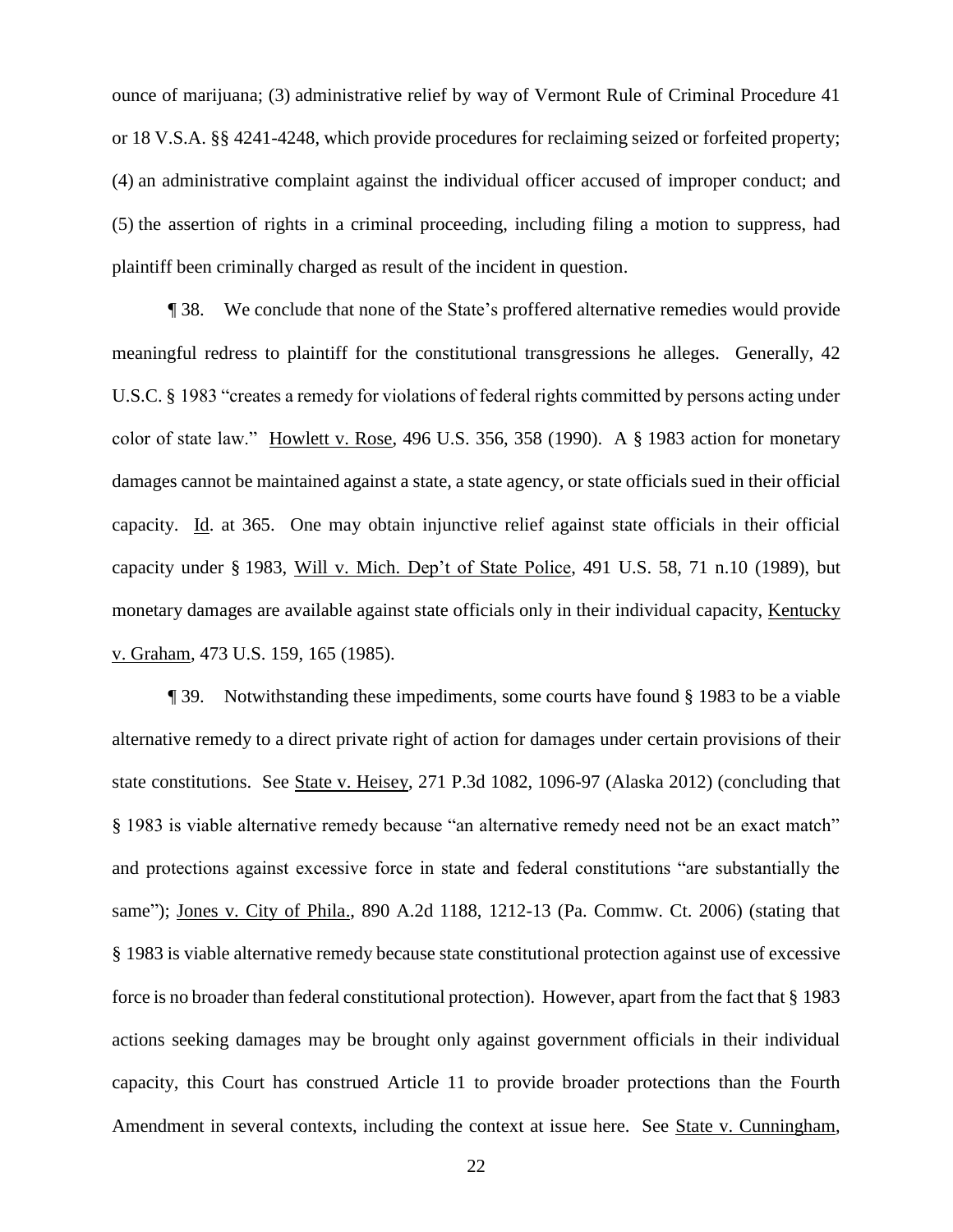2008 VT 43, ¶ 16, 183 Vt. 401, 954 A.2d 1290 (noting that this Court has "consistently held that Article 11 provides greater protections than its federal analog, the Fourth Amendment"); State v. Bauder, 2007 VT 16, ¶ 10, 181 Vt. 392, 924 A.2d 38 (recognizing that both Article 11 and Fourth Amendment protect against unreasonable government intrusions into legitimate expectations of privacy, but noting that "we have also long held that our traditional Vermont values of privacy and individual freedom—embodied in Article 11—may require greater protection than that afforded by the federal Constitution"); see, e.g., State v. Sprague, 2003 VT 20, ¶¶ 16-20, 175 Vt. 123, 824 A.2d 539 (declining to follow under Article 11 U.S. Supreme Court's holding in Pennsylvania v. Mimms, 434 U.S. 106, 111 (1977), that police may order driver to exit vehicle whenever vehicle has been lawfully stopped); State v. Oakes, 157 Vt. 171, 183-84, 598 A.2d 119, 126-27 (1991) (declining to follow good-faith exception to exclusionary rule adopted in United States v. Leon, 468 U.S. 897 (1984)). In this case, plaintiff seeks redress under Article 11 for some conduct—for example, the exit order—that could not have been actionable under the Fourth Amendment. See Sprague, 2003 VT 20, ¶¶ 16-20.

¶ 40. This Court has followed other courts in inferring a private right of action under various state constitutional provisions because "[w]hile certain wrongs may find redress under federal law, we recognize the inherent and independent value in the rights and protections enshrined in our own constitution." Town Highway, 2012 VT 17, ¶ 27. As we stated in Town Highway, "the federal statutory remedy under 42 U.S.C. § 1983 generally 'creates no impediment to judicial recognition of a damages remedy' under the state constitution, as the civil rights statute is limited to violations of federal law, and the state constitution may protect broader interests than those under the federal constitution." Id. ¶ 54 n.6 (quoting Binette, 710 A.2d at 698 n.18); see Widgeon v. E. Shore Hosp. Ctr., 479 A.2d 921, 929 (Md. 1984) (holding that existence of remedy under § 1983 "is not a persuasive basis" to defeat claim based on state constitution). Accordingly, we do not find § 1983 to be an adequate alternative remedy in this case.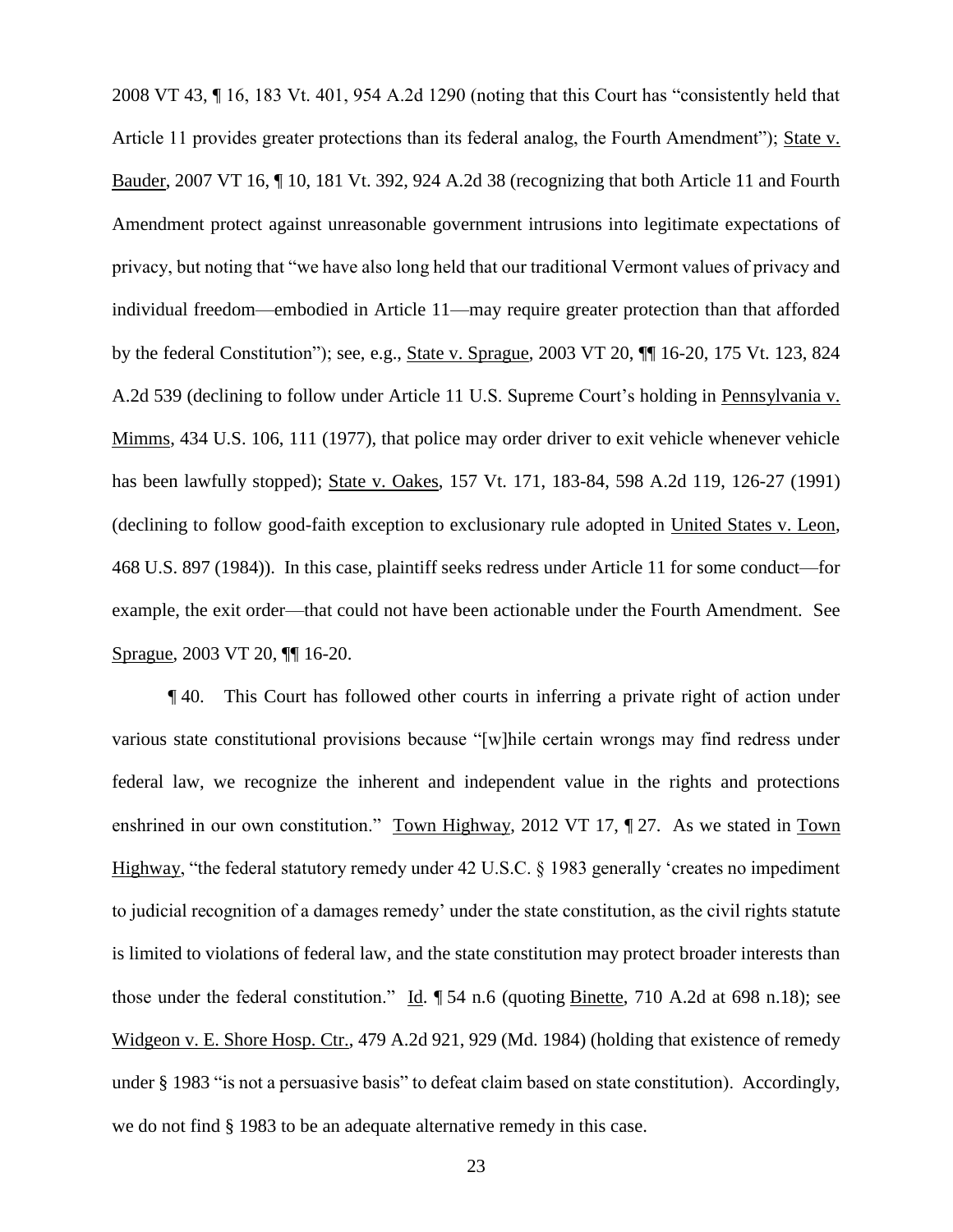¶ 41. The State's reliance on injunctive relief as an alternative remedy is equally unavailing. As the U.S. Supreme Court noted in Bivens, "damages have been regarded as the ordinary remedy for an invasion of personal interests in liberty." 403 U.S. at 395. Indeed, the ineffectiveness of injunctive relief as a remedy for a past invasion of an individual's liberty interest resulting from an unlawful search and seizure was what prompted the Supreme Court to imply a constitutional damage remedy in Bivens. See id. at 409-10 (Harlan, J., concurring) ("[I]t is apparent that some form of damages is the only possible remedy for someone in Bivens' alleged position. It will be a rare case indeed in which an individual in Bivens' position will be able to obviate the harm by securing injunctive relief from any court."); Brown, 674 N.E.2d at 1141 (stating that injunctive relief was not viable alternative remedy for alleged unconstitutional seizures because plaintiffs "had no opportunity to obtain injunctive relief before the incidents described and no ground to support an order enjoining future wrongs"); see also Town Highway, 2012 VT 17, ¶ 86 (Dooley, J., concurring and dissenting) (stating that "deprivation of the constitutional right to be protected against unreasonable searches could not be undone or remedied through any . . . means" other than "a monetary award").

¶ 42. Moreover, we find no merit to the State's argument that a viable alternative remedy exists here in the potential to reclaim property under Vermont Rule of Criminal Procedure 41 or to seek return of forfeited property under 18 V.S.A. §§ 4241-4248. There is no indication that plaintiff made any claim for seized or forfeited property, which would be the case in many, if not most, instances involving an unlawful search and seizure. In this case, the extent of plaintiff's property loss would have been, at most, a metal grinder and a pipe containing marijuana residue. Return of such property would hardly provide a meaningful remedy for the alleged violation of his constitutional rights.

¶ 43. Nor do we find merit in the State's suggestion that an administrative complaint would be a viable alternative. If that were the case, no damages claim would ever lie against a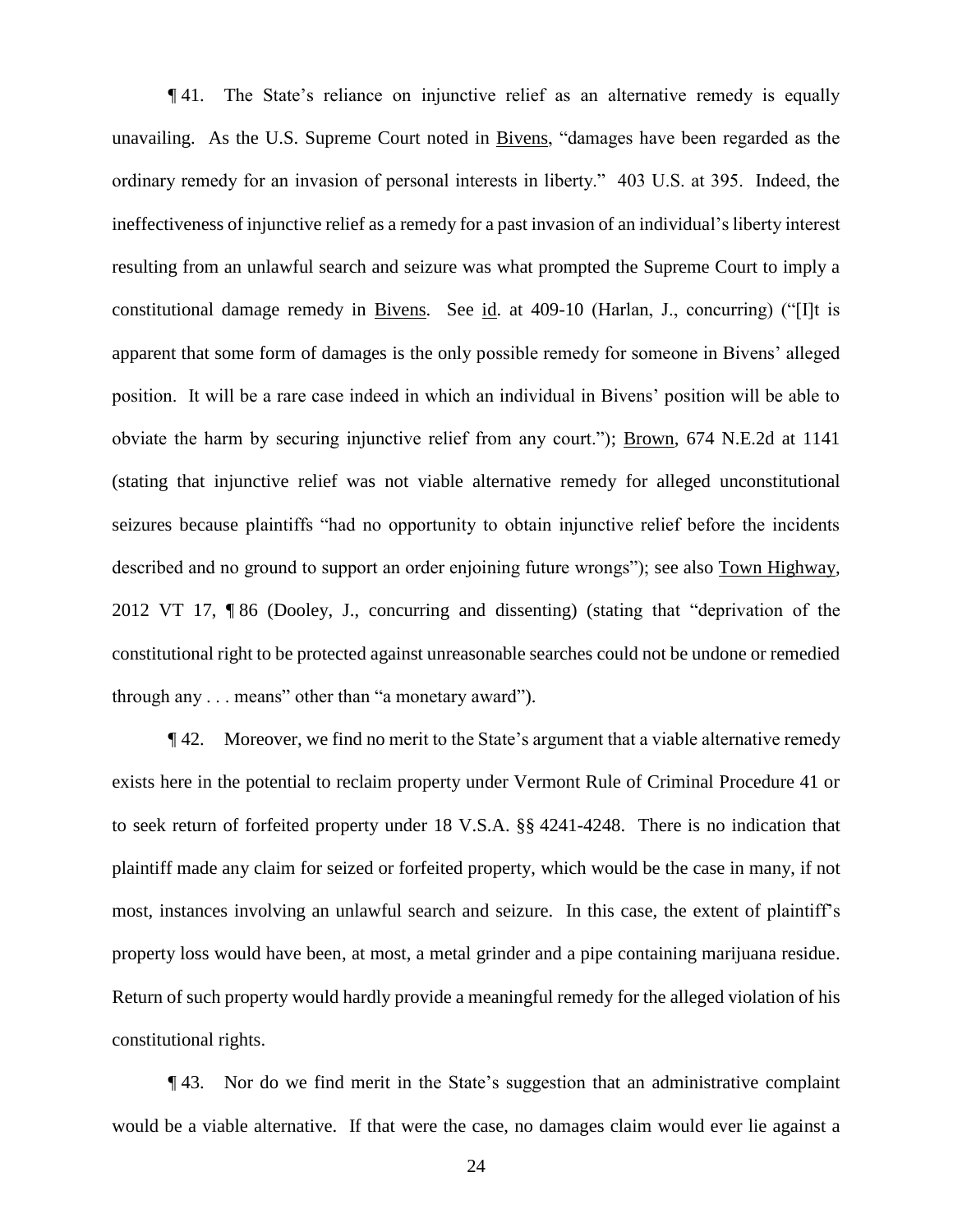public official. Even if a confidential internal affairs investigation resulted in some disciplinary action against a law enforcement officer, 20 V.S.A. § 1923(d) (providing that records of internal investigation shall be confidential with specific exceptions), it would offer no remedy to individuals deprived of their constitutional rights, other than the knowledge that the offending officer may or may not have been disciplined, which may or may not result in others being spared a similar deprivation of their rights.

¶ 44. The simple answer to the State's argument that plaintiff could have filed a motion to suppress had he been charged with a crime is that he was not—and apparently could not successfully have been—charged with a crime. "The interest protected by Article 11, like the Fourth Amendment, is the expectation of the ordinary citizen, who has never engaged in illegal conduct . . . ." State v. Bryant, 2008 VT 39, ¶ 39, 183 Vt. 355, 950 A.2d 467 (quotation omitted) ("We protect defendant's marijuana plots against [warrantless aerial] surveillance so that lawabiding citizens may relax in their backyards, enjoying a sense of security that they are free from unreasonable surveillance."); see United States v. White, 401 U.S. 745, 788 n.24 (1971) (Harlan, J., dissenting) (reasoning that scope of constitutional protection must reflect "the impact of a practice on the sense of security that is the true concern of the [Fourth Amendment's] protection of privacy"). A constitutional tort action seeking damages may be a necessary remedy for an innocent person subjected to an unreasonable search and seizure that does not lead to a prosecution because "criminal process remedies are only effective when the government chooses to invoke its criminal powers against an individual." J. Park, The Constitutional Tort Action as Individual Remedy, 38 Harv. C.R.-C.L. L. Rev. 393, 449 (2003); see Brown, 674 N.E.2d at 1141 (stating that exclusion of evidence obtained during unconstitutional seizures had no deterrent value because plaintiffs were "not charged with any crime as the result of their detention").

¶ 45. Finally, the State does not suggest, and we do not find, a viable alternative remedy in a potential common law tort action against the allegedly offending officer. Cf. Long v.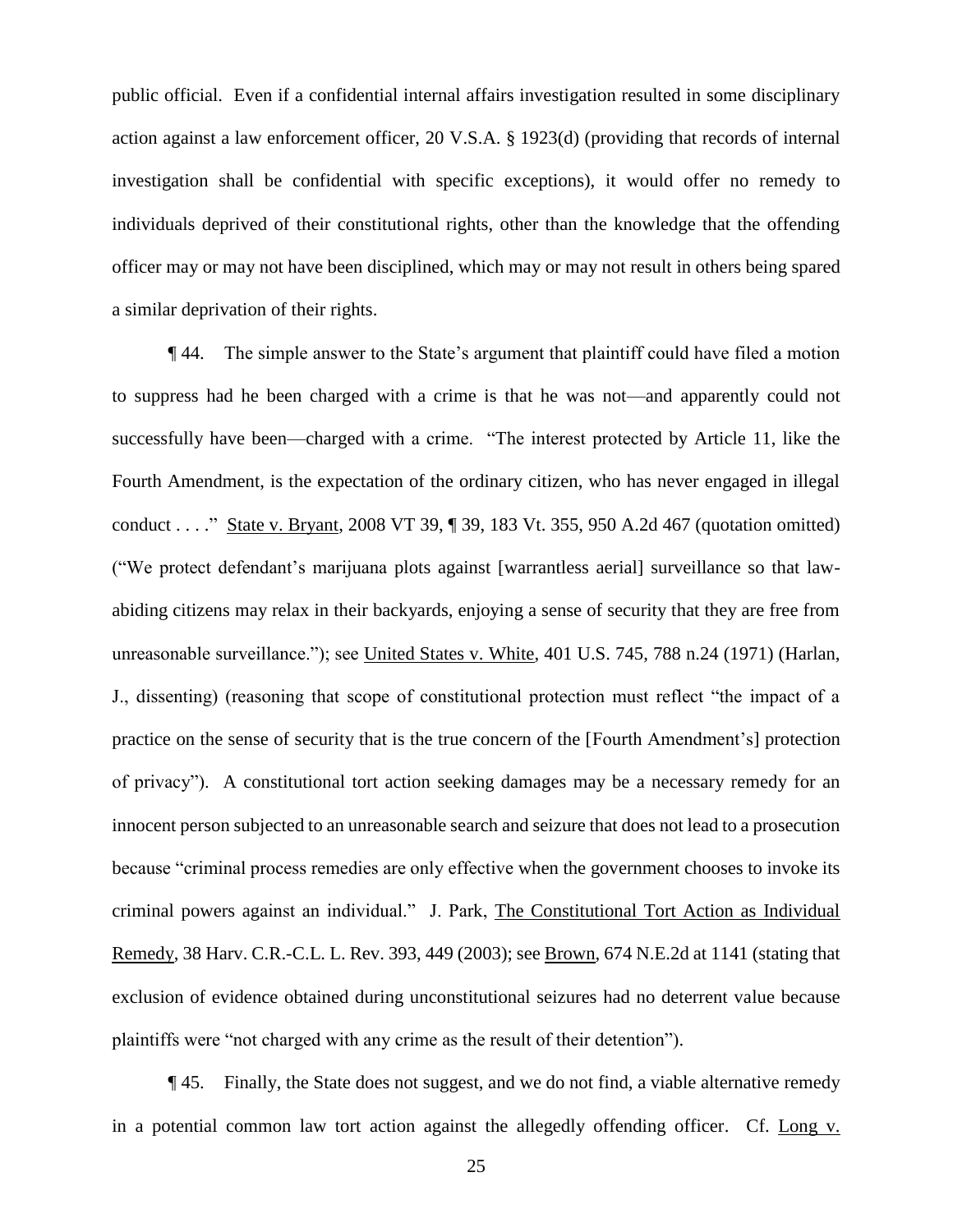L'Esperance, 166 Vt. 566, 568, 701 A.2d 1048, 1050 (1997) ("Following his arrest by [state trooper] on charge of disorderly conduct, plaintiff brought this action alleging unlawful arrest, false imprisonment, assault, battery, and intentional infliction of emotional distress." (citation omitted)). As the U.S. Supreme Court stated in Bivens, "[t]he interests protected by state laws regulating trespass and the invasion of privacy, and those protected by the Fourth Amendment's guarantee against unreasonable searches and seizures, may be inconsistent or even hostile." 403 U.S. at 394; see Binette, 710 A.2d at 699 (noting "important distinction between the tortious misconduct of one private citizen toward another, on the one hand, and the violation of a citizen's constitutional rights by a police officer, on the other"); Dorwart, 2002 MT 240, ¶ 46 ("Common law causes of action intended to regulate relationships among and between individuals are not adequate to redress the type of damage caused by the invasion of constitutional rights."); Brown, 674 N.E.2d at 1140-41 (stating that plaintiffs' right to recover damages for alleged constitutional torts should not be dependent on availability of common law tort actions, which "are heavily influenced by overriding concerns of adjusting losses and allocating risks, matters that have little relevance when constitutional rights are at stake").

¶ 46. In sum, none of the alternative remedies proffered by the State can substitute as a viable remedy for someone subjected to an allegedly unconstitutional search or seizure, most particularly in a case like this where plaintiff was not charged with a crime. In addition to providing a compensatory remedy for particular individuals whose constitutional rights have been violated by state officials, the adjudication of constitutional torts has played a critical role in establishing specific constitutional limits on governmental power in a way that could not be provided by injunctive relief or common law actions. See J. Park, supra, at 396, 450-53. For the reasons discussed above, we conclude that a private right of action seeking money damages for violations of Article 11 is available directly under that constitutional provision absent any adequate alternative legislatively enacted remedy.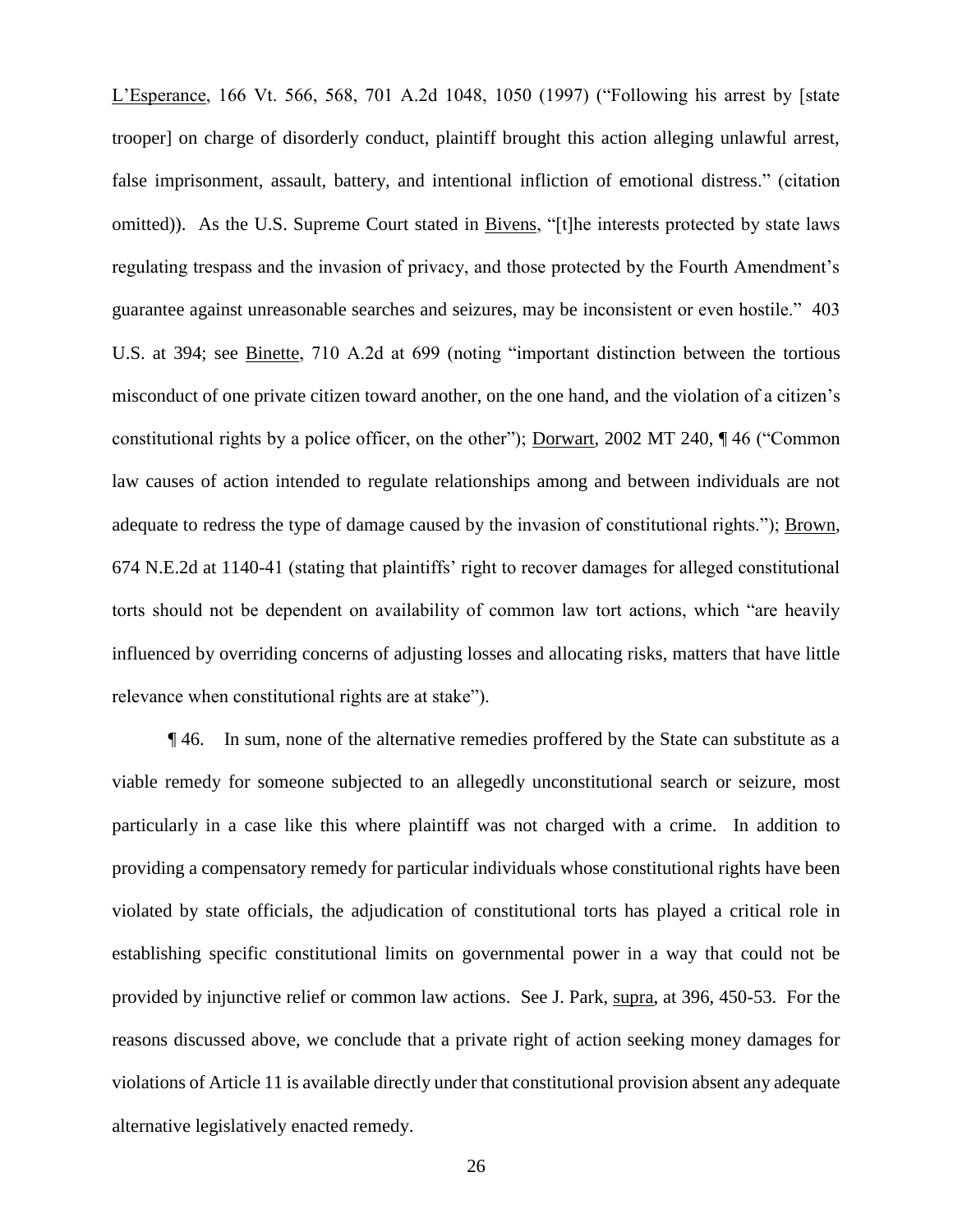### C. Limiting Principle

¶ 47. The question remains, however, whether this Court should impose any limitations on this judicially recognized constitutional damage remedy. In Town Highway, we stated that the caution we raised in Shields about creating a private damage remedy when the Legislature had not created an alternative civil remedy was "magnified in the context of recognizing a tort remedy under the broad mandate of Article 7." 2012 VT 17, ¶ 36. We concluded, therefore, that in addition to requiring a plaintiff to show the absence of an adequate alternative remedy to vindicate the interest asserted, it was "necessary and appropriate to establish stringent additional requirements to obtain monetary relief for a violation of Article 7." Id.  $\parallel$  37. We held that a plaintiff alleging a constitutional tort claim pursuant to Article 7, the Common Benefits Clause, would have to show that: (1) the plaintiff was denied a common benefit; (2) the denial favored another individual or group over the plaintiff; and (3) the decision to deny the benefit to the plaintiff not only "was wholly irrational and arbitrary, but also . . . actuated by personal motives unrelated to the duties of the defendant's official position, such as ill will, vindictiveness, or financial gain." Id. We stated that this last element was necessary to "defer to any reasonable and just basis supporting a discretionary judgment by a government decisionmaker" and "to bar routine suits aimed merely at forcing a political body to change its decision, not through representative politics, but through judicial action." Id. ¶¶ 37-38 (quotation omitted).

¶ 48. The superior court rejected the State's argument that any establishment of a constitutional tort with respect to alleged violations of Article 11 should be limited by stringent requirements similar to those set forth in Town Highway. The court rejected this argument in a footnote, summarily stating that recognizing a private right of action under Article 11 would not result in a flood of litigation for routine law enforcement actions and that there is no need for a heightened standard of proof to secure damages because Article 11 provides its own standard the unreasonable exercise of authority by a state actor. On appeal, plaintiff argues that the superior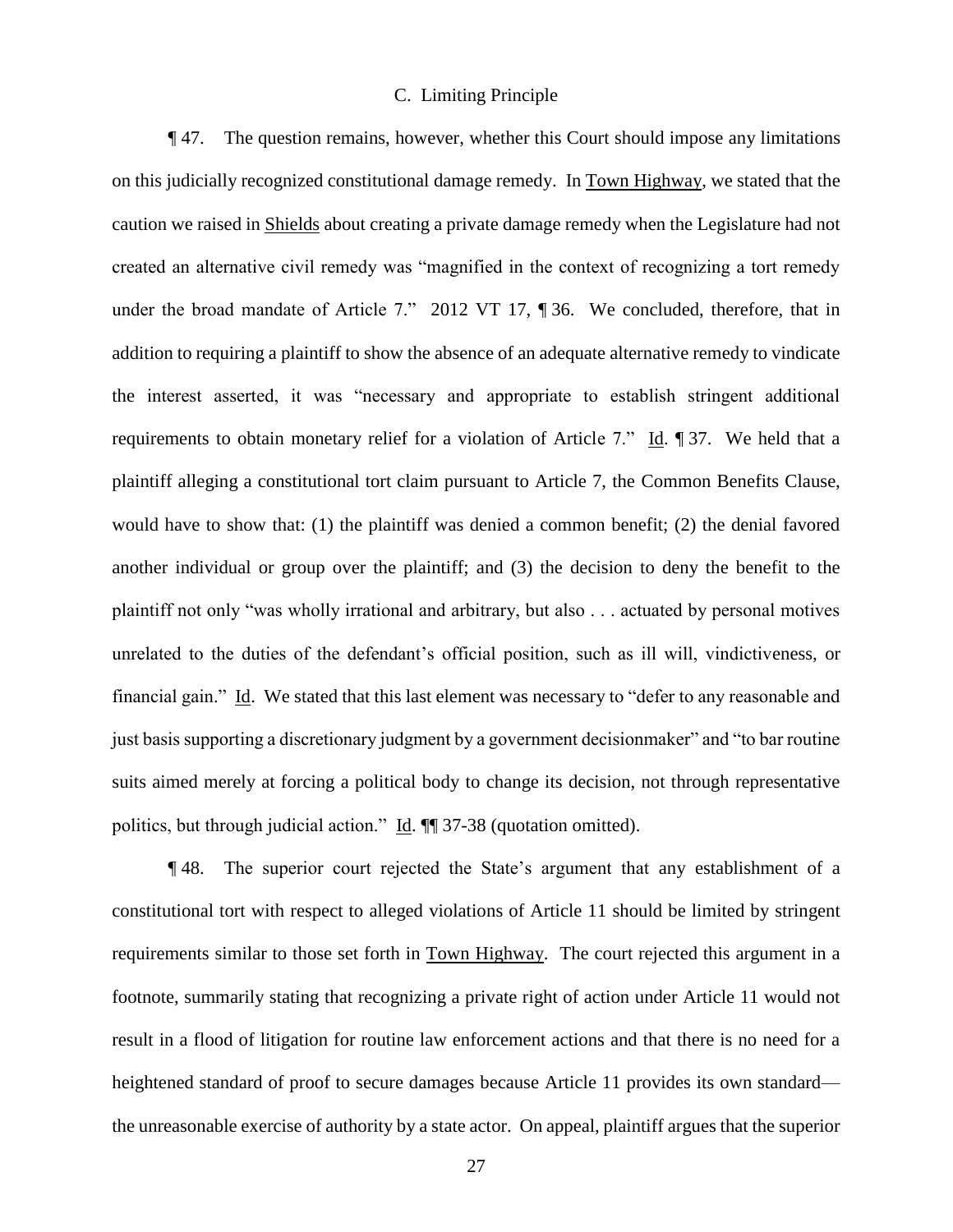court correctly rejected a heightened standard for establishing a private damage remedy under Article 11 and that a qualified immunity limitation is unnecessary to prevent a chilling effect on law enforcement officers when the State rather than the individual officer is subject to liability.

¶ 49. In considering whether a rigorous standard is appropriate to limit a private damage remedy directly under Article 11, we first note that the U.S. Supreme Court has applied an objective qualified immunity limitation on Bivens actions—the constitutional tort progenitor that itself involved a claim of an unlawful search under the Fourth Amendment. See Butz v. Economou, 438 U.S. 478, 507 (1978). We recognize that we are not bound by federal law concerning Bivens actions and that such actions are brought against government officials rather than the government itself. We also recognize that the U.S. Supreme Court has suggested that there would be less of a deterrent effect on unlawful government action in a suit brought against a governmental agency rather than a government official.<sup>13</sup> See F.D.I.C. v. Meyer, 510 U.S. 471, 485 (1994). But the U.S. Supreme Court plainly contemplated that a private direct constitutional damage remedy would not be available every time there was an adjudicated violation of the federal constitution, irrespective of its nature or impact. See Bivens, 403 U.S. at 410-11 (Harlan, J., concurring) (stating that direct constitutional damage remedy should at least be available "for the most flagrant and patently unjustified sorts of police conduct," keeping in mind that "the countervailing interests in efficient law enforcement of course argue for a protective zone with respect to many types of Fourth Amendment violations").

<sup>13</sup> As noted above, in our view, making the State responsible for the actions of its employees would deter unlawful conduct by motivating the State to better train its employees and to discipline or discharge them when the training proved ineffective. See Brown, 674 N.E.2d at 194-95. Moreover, beyond any goals of compensation and deterrence, constitutional tort actions serve to establish and clarify "constitutional rights that both protect individuals from governmental injury and regulate the discretion of the government to inflict injury." J. Park, supra, at 396.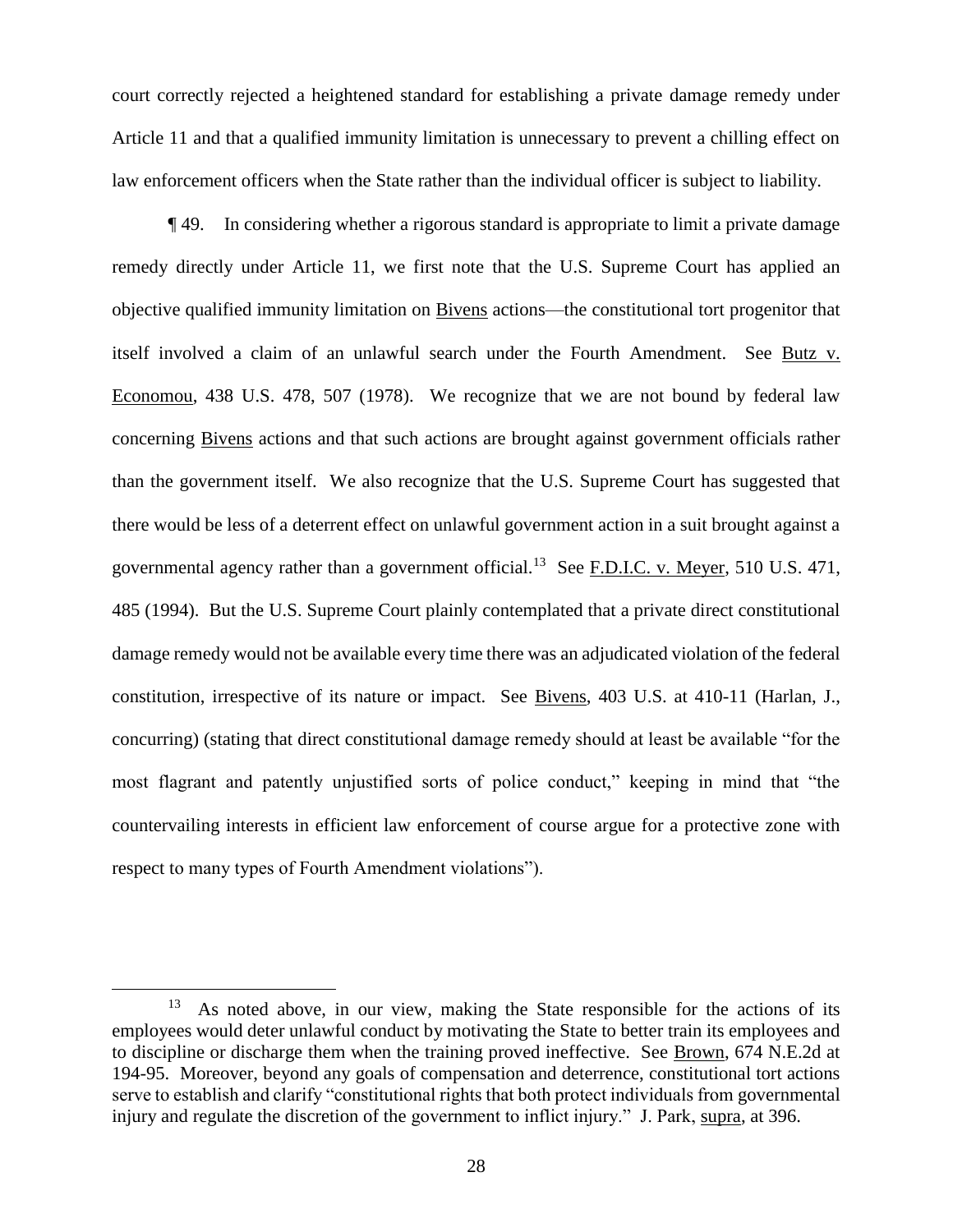¶ 50. State courts are divided on whether to allow the government to assert common law defenses such as qualified immunity or other limitations in civil rights suits seeking damages for breaches of state constitutional provisions. G. Gildin, supra, at 902-03. Compare Clea v. Mayor and City Council of Balt., 541 A.2d 1303, 1314 (Md. 1988) ("To accord immunity to the responsible government officials, and leave an individual remediless when his constitutional rights are violated, would be inconsistent with the purposes of the constitutional provisions."), and Dorwart, 2002 MT 240, ¶¶ 68-69 (holding that qualified immunity is not applicable to claims alleging violation of rights guaranteed by state constitution because it would be inconsistent with constitutional requirement that courts afford remedy for claims recognized by law), with Moresi, 567 So. 2d at 1094 (adopting qualified immunity in action against state officers acting under color of state law for violations of state constitution), and Spackman v. Bd. of Educ. of the Box Elder Cty. Sch. Dist., 2000 UT 87, ¶¶ 22-25, 16 P.3d 533 (holding that plaintiff seeking damages for alleged constitutional tort must establish that there are no existing alternative remedies and that constitutional violation was flagrant in that it violated clearly established constitutional rights of which reasonable person would have been aware).

¶ 51. State courts have limited constitutional tort actions in other ways as well. Most notably, in Martinez v. City of Schenectady, 761 N.E.2d 560 (N.Y. 2001), the New York Court of Appeals limited the reach of its decision in Brown, in which it had determined that the court of claims had jurisdiction over a constitutional tort claim seeking damages for unconstitutional searches. The suit in **Brown** was a class action brought by nonwhite males who were stopped and searched by officers investigating a crime, but who were never charged with a crime. A later constitutional tort case was brought by a plaintiff whose drug conviction had been reversed on appeal because it was based on evidence obtained pursuant to an invalid search warrant. In that case, the New York Court of Appeals stated that the constitutional tort remedy it had recognized in Brown was "not boundless" and that, in addition to proving that their constitutional rights had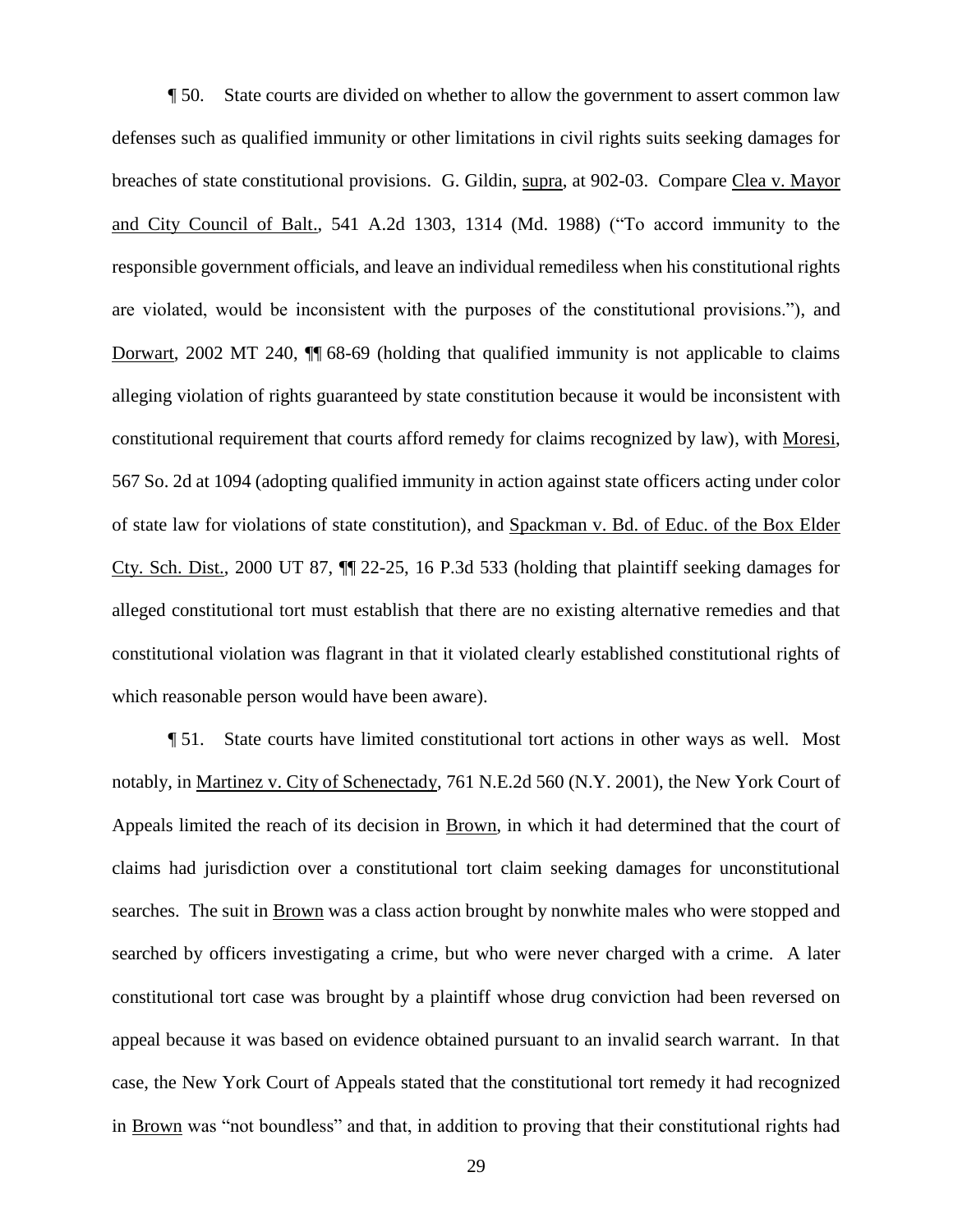been violated, claimants had to "establish grounds that entitle[d] them to a damages remedy." Martinez, 761 N.E.2d at 563. The court ruled that recognition of a constitutional tort claim under the circumstances of that case was "neither necessary to effectuate the purposes of the State constitutional protections plaintiff invokes, nor appropriate to ensure full realization of her rights." Id. The court explained that the deterrence objective of the constitutional tort would "be satisfied . . . by exclusion of the constitutionally challenged evidence," and that the plaintiff had failed to show "how money damages [were] appropriate to ensure full realization of her asserted constitutional rights." Id. at 564. The court stated that the plaintiff had "not distinguished her case from that of any criminal defendant who ha[d] been granted suppression, or reversal of a conviction, based on technical error at the trial level," and that she had "shown no grounds that would entitle her to a damage remedy in addition to the substantial benefit she already ha[d] received from dismissal of the indictment and release from incarceration." Id.

¶ 52. We conclude that, in the absence of any applicable legislation addressing constitutional torts, restrictions similar to those imposed in Town Highway are appropriate and necessary in civil actions seeking damages for violations of Article 11. The principal concerns that caused us in Town Highway to impose limitations on obtaining damages for claimed deprivations of common benefits, in violation of Article 7, were the potential flood of litigation for every alleged constitutional violation and the potential chilling effect on citizens serving on local boards. 2012 VT 17,  $\P$  52, 56. We have similar concerns in the context of this case. On a daily basis, law enforcement officers must make numerous decisions on how to handle interactions with citizens, particularly motorists. Even with liability falling on the State rather than the individual officer, a rule that exposes the State to a potential civil damages suit following every roadside stop, or whenever a motion to suppress is granted, could inhibit law enforcement officers from taking some effective and constitutionally permissible actions in pursuit of public safety. This would not be an appropriate result.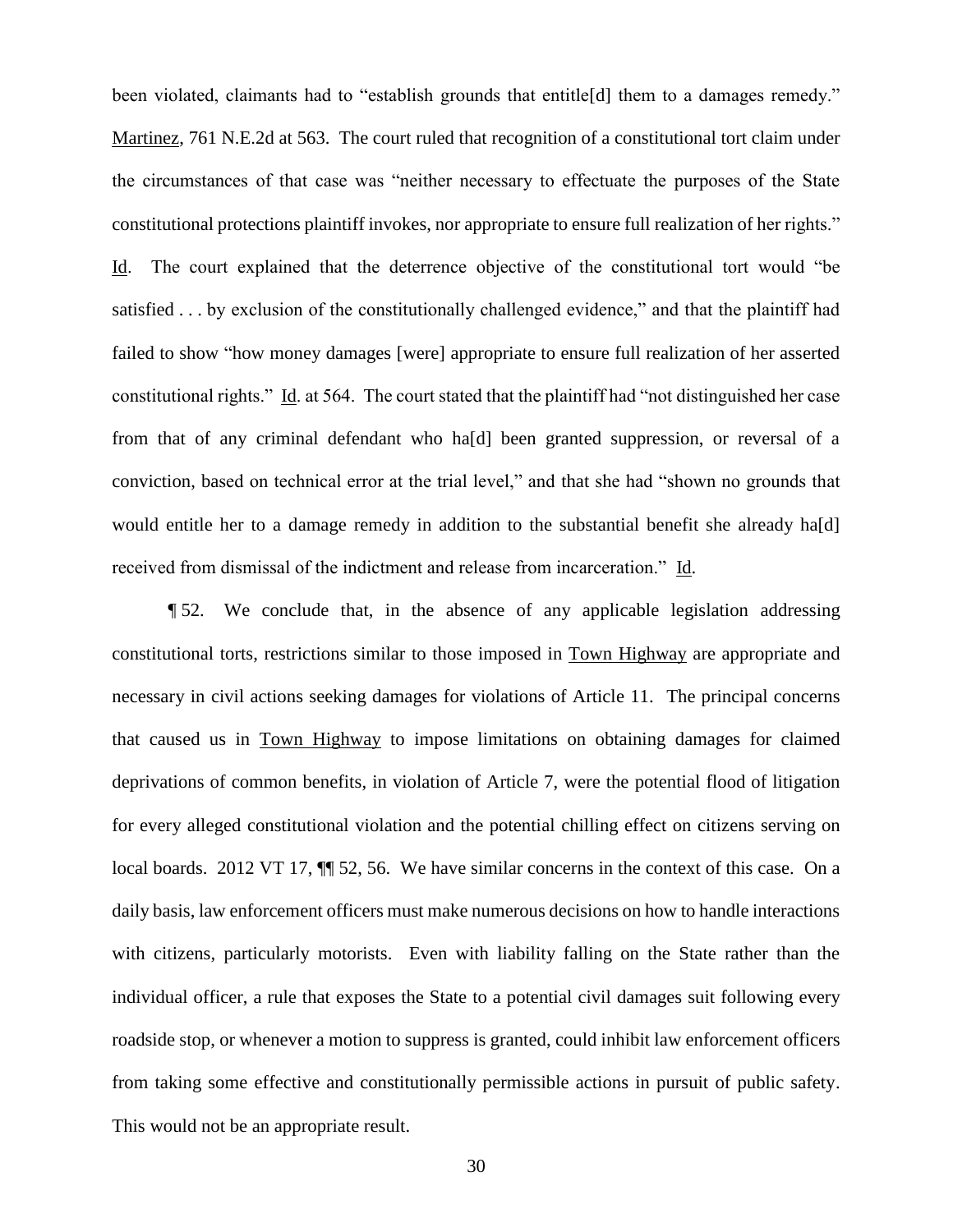¶ 53. Accordingly, imposing restrictions akin to qualified immunity is appropriate. See id. ¶ 57 (stating that imposing restrictions on constitutional torts "serves the equivalent function of the qualified immunity doctrine" and acts "as a buffer against liability in all but the most egregious of cases"); see also M. Wells, Civil Recourse, Damages-As-Redress, and Constitutional Torts, 46 Ga. L. Rev. 1003, 1038-39 (2012) (noting that U.S. Supreme Court has justified qualified immunity "as an accommodation between the social value in compensating the plaintiff and deterring constitutional violations, on the one hand, and the social need to avoid overdeterrence of bold and effective official action, on the other"); L. Rosenthal, A Theory of Governmental Damages Liability: Torts, Constitutional Torts, and Takings, 9 U. Pa. J. Const. L. 797, 800, 856 (2007) (opining that although discretionary and categorical immunities are inappropriate for constitutional violations, damages-limiting doctrines such as qualified immunity are appropriate to "protect the interests of the taxpayers and avoid unwarranted reallocation of scarce public resources"); cf. Anderson v. Creighton, 483 U.S. 635, 643-44 (1987) (rejecting plaintiff's argument in Bivens action "that it is inappropriate to give officials alleged to have violated the Fourth Amendment—and thus necessarily to have unreasonably search or seized—the protection of a qualified immunity intended only to protect reasonable official action"). Although we have rejected herein a blanket governmental immunity from constitutional tort actions, we are cognizant of our need to be cautious when judicially recognizing potential damage liability to be imposed on another branch of government. See D. Dobbs et al., The Law of Torts § 334, at 331 (2d ed. 2011) (retaining limited immunity prevents judicial branch from intruding upon functions of legislative and executive branches through adjudication of tort suits); see also Meyer, 510 U.S. at 486 ("If we were to recognize a direct action for damages against federal agencies, we would be creating a potentially enormous financial burden for the Federal Government.").

¶ 54. With these considerations in mind, we hold that a plaintiff seeking damages against the State directly under Article 11 based on a law enforcement officer's alleged violation of that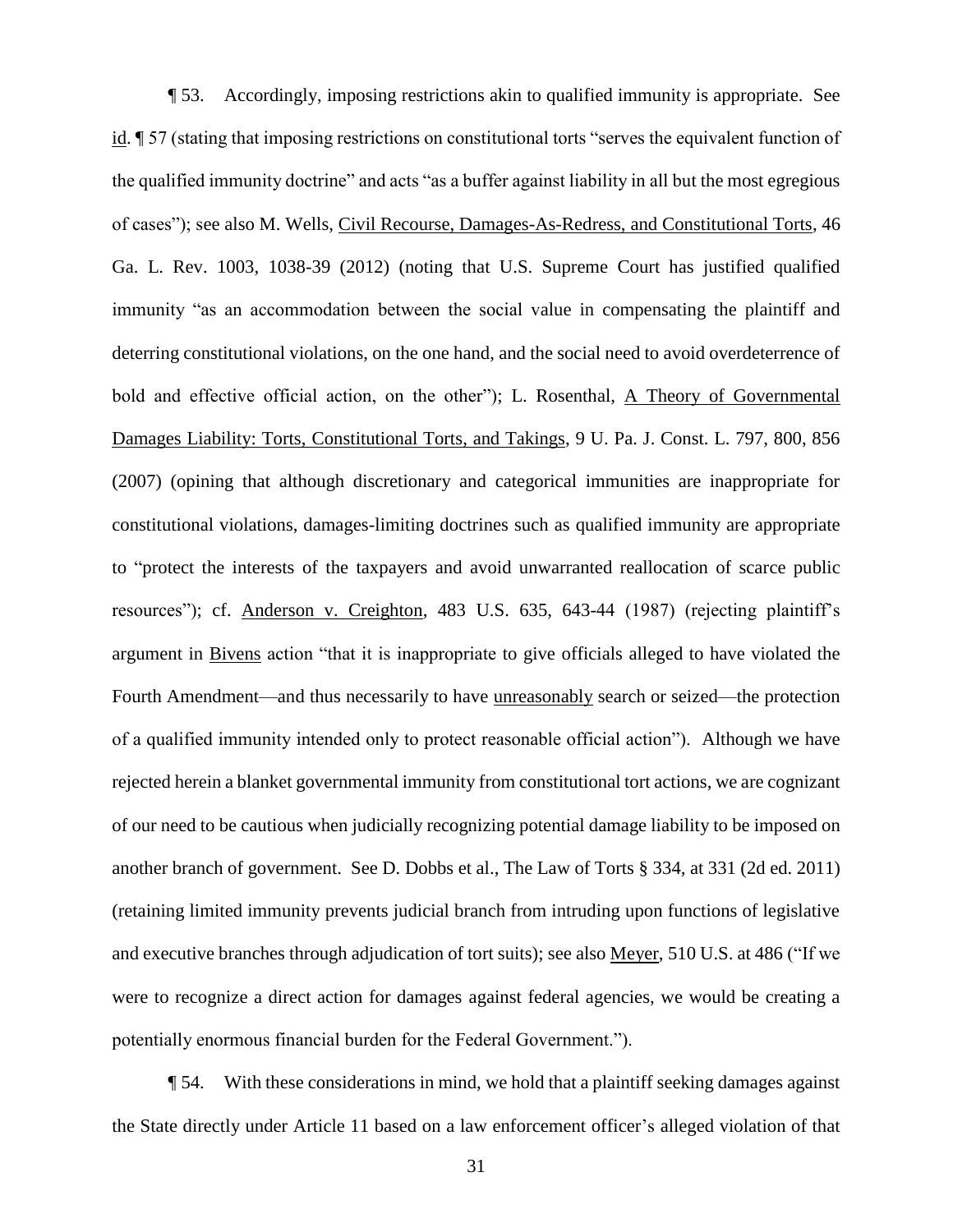constitutional provision must show that: (1) the officer violated Article 11; (2) there is no meaningful alternative remedy in the context of that particular case; and (3) the officer either knew or should have known that the officer was violating clearly established law or the officer acted in bad faith. Cf. Spackman, 2000 UT 87, ¶ 23 (stating that requiring flagrant conduct "ensures that a government employee is allowed the ordinary human frailties of forgetfulness, distractibility, or misjudgment without rendering [him or her]self liable for a constitutional violation" (quotation omitted)). "A clearly established right is one that is sufficiently clear that every reasonable official would have understood that what he is doing violates that right." Mullenix v. Luna, \_\_\_ U.S. \_\_\_, \_\_\_, 136 S. Ct. 305, 308 (2015) (quotation omitted); see Anderson, 483 U.S. at 641 (stating that relevant question is "whether a reasonable officer could have believed [the] warrantless search to be lawful, in light of clearly established law and the information the searching officers possessed"). "This 'clearly established' standard protects the balance between vindication of constitutional rights and government officials' effective performance of their duties by ensuring that officials can reasonably anticipate when their conduct may give rise to liability for damages." Reichle v. Howards, 566 U.S. 658, 664 (2012) (quotations omitted); see Malley v. Briggs, 475 U.S. 335, 341 (1986) (noting that qualified immunity's clearly-established-right test protects "all but the plainly incompetent or those who knowingly violate the law"). On the other hand, bad faith, which may exist even when the officer's conduct could be viewed as objectively reasonable, is characterized by ill will or wrongful motive, including discriminatory animus.

¶ 55. The third element set forth above includes a potential alternative showing of bad faith that in some instances would require the factfinder to make an objective assessment of the officer's subjective motivations. We recognize that the U.S. Supreme Court has abandoned a subjectively based malice component that would defeat a qualified immunity defense, reasoning that a judicial inquiry into subjective motivation might entail broad-ranging discovery that is inherently incompatible with immunity from suit. See Harlow v. Fitzgerald, 457 U.S. 800, 815-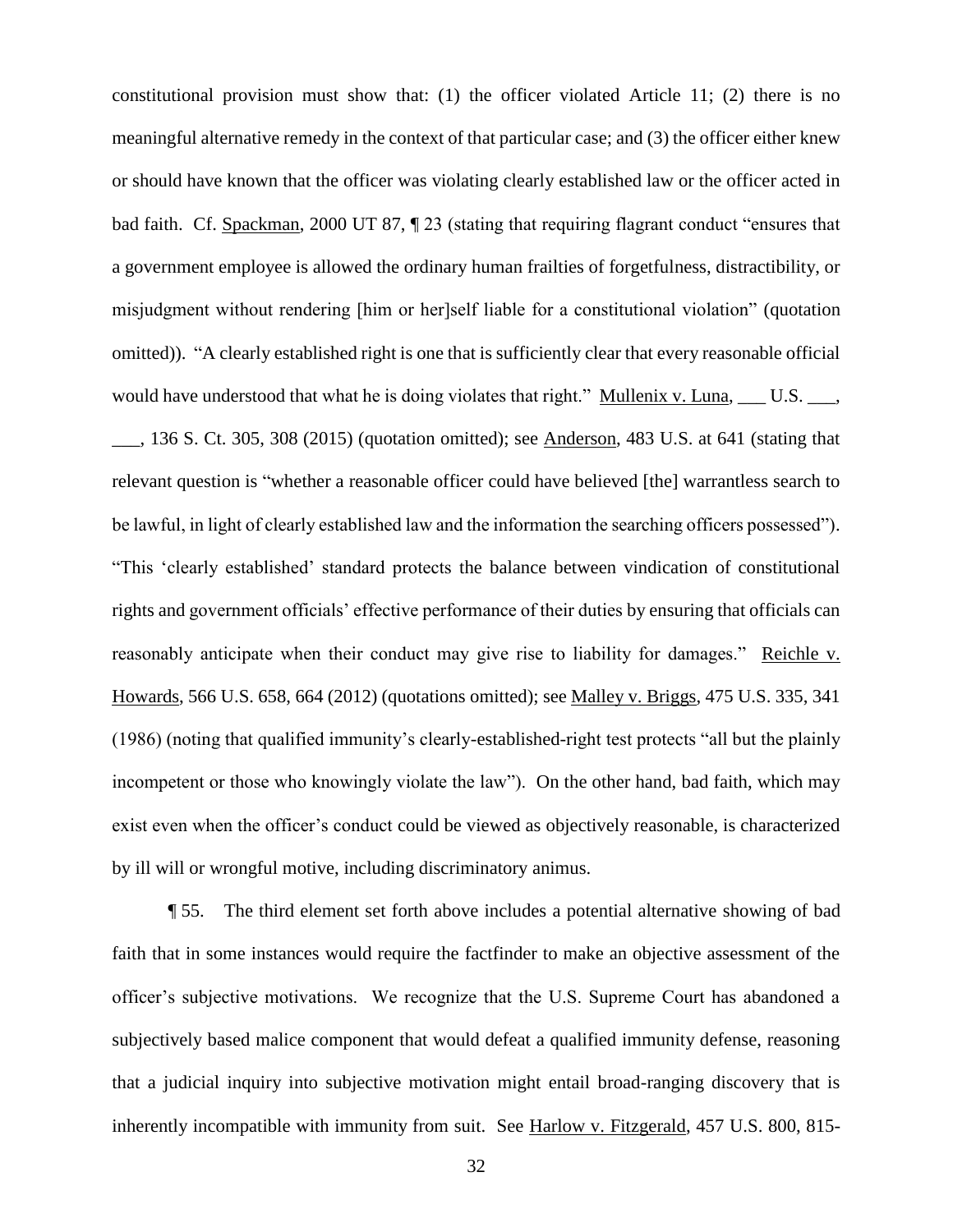18 (1982). We also recognize that plaintiff is suing the State, and that qualified immunity is generally recognized as a common law defense against government officials. We emphasize, however, that the third element set forth above, although akin to qualified immunity in some respects, is not an immunity from suit but rather an element that a plaintiff must prove to obtain damages in a civil action directly under Article 11 for alleged constitutional violations.

¶ 56. To the extent that the element is similar to qualified immunity, imposing such an element is appropriate not only for the reasons discussed above, but because a plaintiff's claims against the State in such circumstances will generally be derivative of a law enforcement officer's actions. Cf. Czechorowski v. State, 2005 VT 40, ¶ 28, 178 Vt. 524, 872 A.2d 883 (mem.) (rejecting plaintiff's argument that trial court erred by immunizing State from suit for actions of its employees because "claims against the State are derivative of the claims against the individual defendants"). Moreover, we emphasize that although subjective motivation may often have to be resolved by the factfinder, a plaintiff cannot withstand summary judgment without producing colorable facts upon which a reasonable jury could find bad faith. Cf. Lee v. Cline, 863 A.2d 297, 312 (Md. 2004) (concluding that there was jury question with regard to malice where officer sought to search plaintiff's car without cause or consent, officer unnecessarily and unjustifiably extended stop for suspected motor vehicle violation in order to obtain canine unit, and officer unjustifiably labeled plaintiff as uncooperative).

### IV. The Alleged Violations

### A. The Stop

¶ 57. Having rejected the State's claim of blanket immunity and established the standard for evaluating plaintiff's constitutional tort claim, we now examine each of the alleged Article 11 violations. Plaintiff first challenges Trooper Hatch's decision to stop his vehicle. The law on vehicle stops is well-settled. Like the Fourth Amendment, Article 11 "protect[s] citizens against unreasonable searches and seizures." State v. Manning, 2015 VT 124, ¶ 11, 200 Vt. 423, 132 A.3d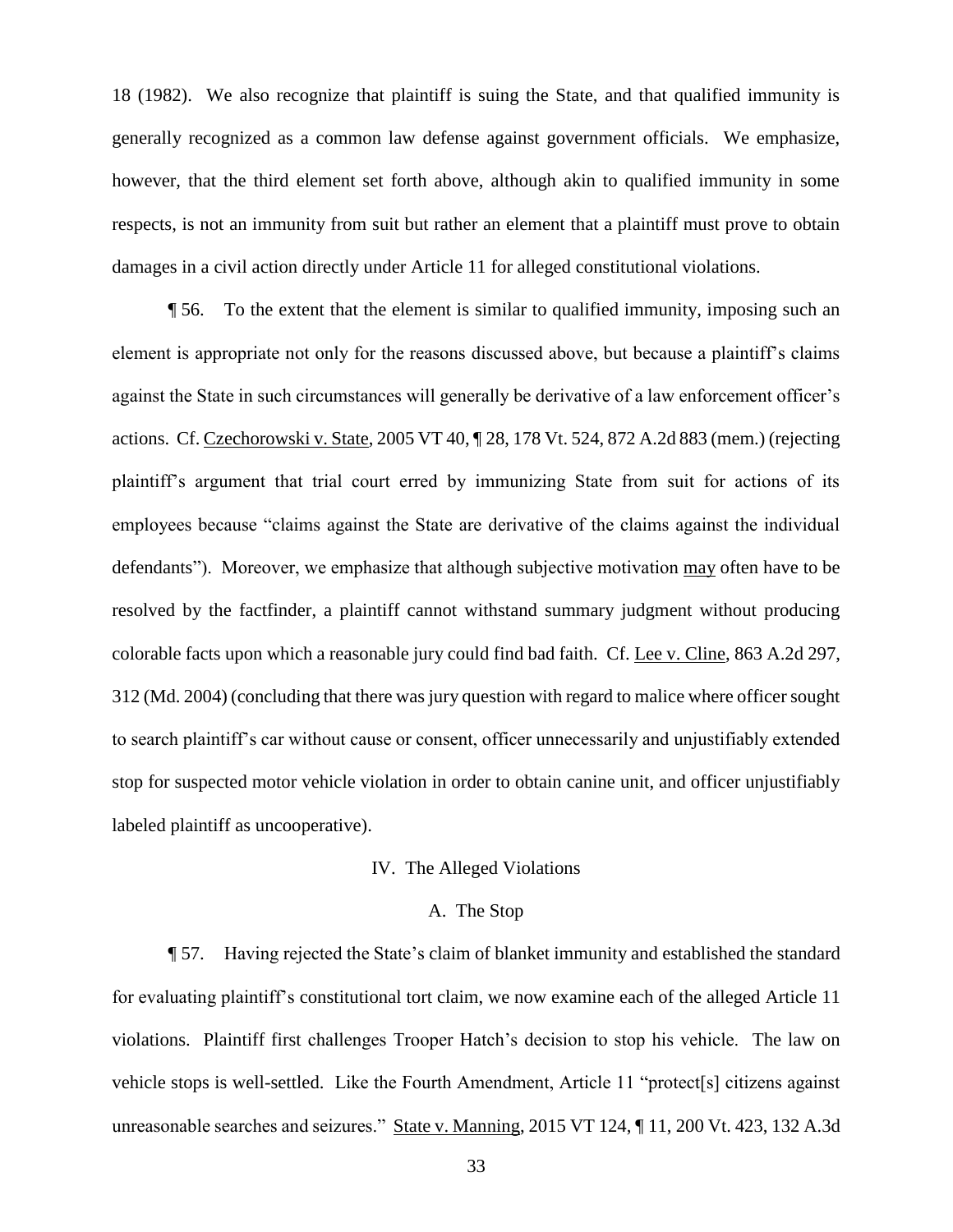716; see State v. Berard, 154 Vt. 306, 309, 576 A.2d 118, 120 (1990) (noting that Article 11 imports Fourth Amendment's "reasonableness" standard). The temporary stop of a vehicle is a seizure subject to Article 11 protection from governmental invasions of privacy. State v. Winters, 2015 VT 116, ¶ 13, 200 Vt. 296, 131 A.2d 186.

¶ 58. Although seizures normally require that a law enforcement officer have probable cause to believe that the person being seized has engaged in criminal activity, the lesser standard of reasonable suspicion of either criminal activity or even a minor traffic violation can form the basis of a valid temporary stop. State v. Tuma, 2013 VT 70, ¶ 8, 194 Vt. 345, 79 A.3d 883 ("[E]ven a minor traffic infraction can be the basis of a traffic stop."); see Manning, 2015 VT 124, ¶ 12 (stating that "an officer's reasonable suspicion of a traffic violation can form the basis for a lawful stop"); State v. Lussier, 171 Vt. 19, 34, 757 A.2d 1017, 1027 (2000) ("[T]he law is well-settled that police may stop a vehicle and briefly detain its occupants to investigate a reasonable and articulable suspicion that a motor vehicle violation is taking place."). The detention, however, "must be temporary and last no longer than necessary to effectuate the purpose of the stop," unless "an officer gathers additional information providing reasonable suspicion that some other criminal activity is afoot," in which case "the officer may extend the detention to investigate that activity." Winters, 2015 VT 116, ¶ 14.

¶ 59. "The level of suspicion required for a lawful investigatory stop is considerably less than a preponderance of the evidence, but it must be more than an inchoate and unparticularized suspicion or hunch." State v. Thompson, 175 Vt. 470, 471, 816 A.2d 550, 552 (2002) (mem.) (quotation omitted). "In determining whether an officer had reasonable suspicion to effectuate a seizure or extend an investigative detention, we look at the totality of the circumstances." Manning, 2015 VT 124,  $\P$  14. "In determining the legality of a stop, courts do not attempt to divine the arresting officer's actual subjective motivation for making the stop; rather, they consider from an objective standpoint whether, given all of the circumstances, the officer had a reasonable and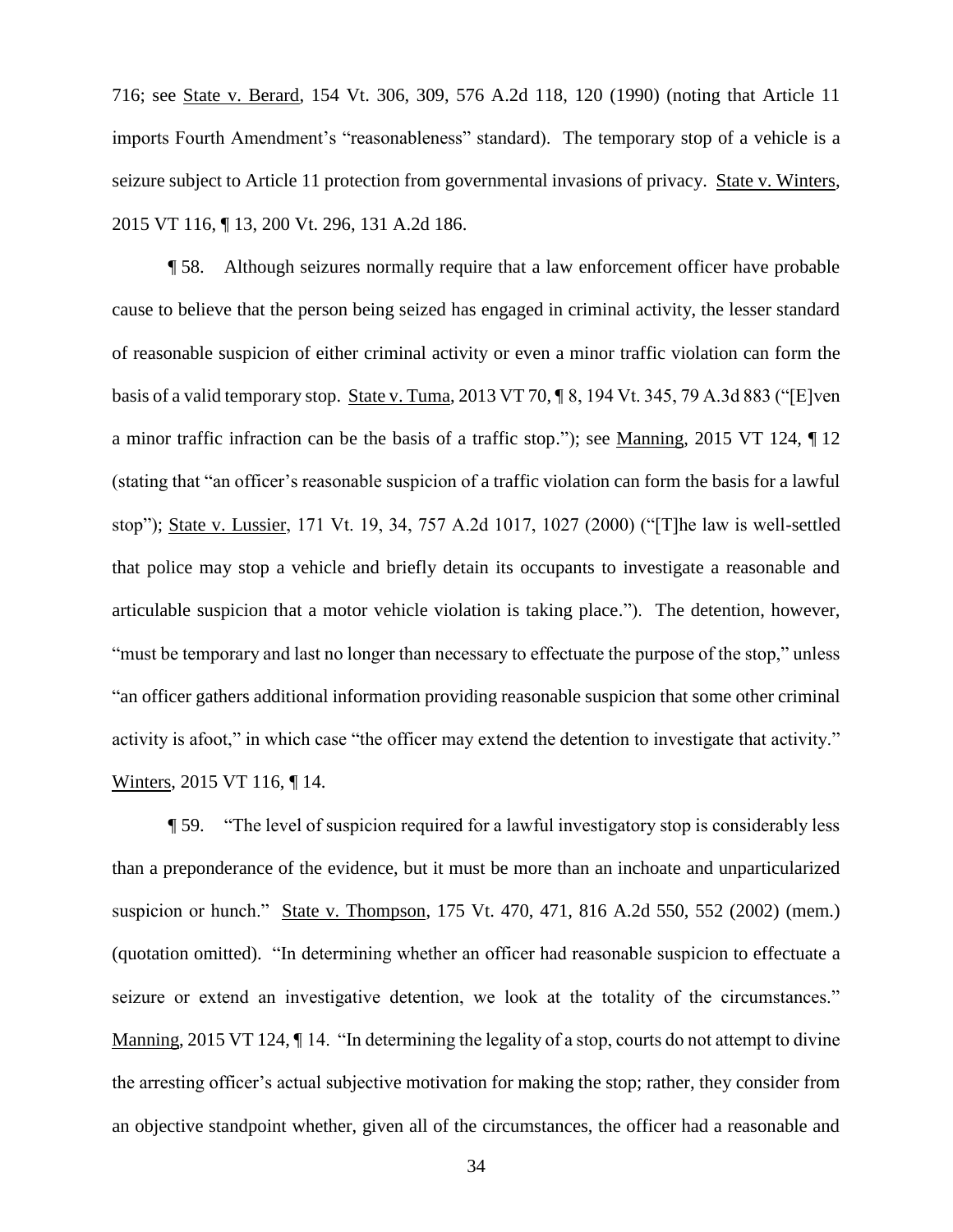articulable suspicion of wrongdoing." Lussier, 171 Vt. at 23-24, 757 A.2d at 1020; see State v. Rutter, 2011 VT 13, ¶ 16, 189 Vt. 574, 15 A.3d 132 (mem.) ("We conclude that the protections of Article 11 do not extend to prohibiting law enforcement officers from stopping motor vehicles where there is an objectively reasonable suspicion that a motor vehicle violation has occurred, even if in a particular situation these infractions may appear 'trivial' or the officer's motivation is suspect.").

¶ 60. Here, the parties debate whether there actually was a motor vehicle infraction justifying the stop and, if there was not, whether this Court should adopt under Article 11 the U.S. Supreme Court's holding in Heien that a stop based on a law enforcement officer's objectively reasonable mistake of law as to whether there was a motor vehicle violation may "rise to the reasonable suspicion necessary to uphold the seizure under the Fourth Amendment."<sup>14</sup> Heien,

<sup>&</sup>lt;sup>14</sup> Regarding the latter argument, plaintiff contends that adopting the Heien holding would be inconsistent with the broader protection we have established under Article 11, see State v. Pitts, 2009 VT 51, ¶ 19, 186 Vt. 71, 978 A.2d 14 (stating that this Court has construed Article 11 to provide greater protection than Fourth Amendment and has "regularly invoked this principle to place reasonable restrictions on the scope of police authority to detain and search citizens"), particularly with respect to our rejection under Article 11 of the U.S. Supreme Court's good-faith exception to the exclusionary rule pursuant to the Fourth Amendment, see State v. Oakes, 157 Vt. 171, 172, 598 A.2d 119, 120 (1991) (declining to adopt holding in United States v. Leon, 468 U.S. 897 (1984)). Plaintiff asserts that this Court has rejected the balancing test that the U.S. Supreme Court applies in its Fourth Amendment jurisprudence, see State v. Savva, 159 Vt. 75, 85-86, 616 A.2d 774, 780 (1991) (stating that Article 11's warrant requirement itself reflects "the balance reached by the constitutional drafters, a balance in which the individual's interest in privacy outweighs the burdens imposed on law enforcement"), as exemplified by our rejection of the goodfaith exception to the exclusionary rule. See Oakes, 157 Vt. at 183, 598 A.2d at 126-27 ("We will not impose such a significant limitation upon our state exclusionary rule on the basis of the [U.S. Supreme] Court's cost-benefit analysis in Leon."). The State responds that the Heien standard for determining the existence of a reasonable mistake of law—whether there was an objectively reasonable interpretation of a genuinely ambiguous statute, see Heien, L.C.S. at <sub>1</sub>, 135 S.Ct. at 541 (Kagan, J., concurring)—is an appropriate standard for determining whether there exists reasonable suspicion for a stop under Article 11. In support of this contention, the State asserts that no clear distinction can be drawn between reasonable mistakes of law and fact and that allowing mistakes of law to justify stops will not have any repercussions distinct from those resulting from allowing reasonable mistakes of fact to justify stops. See State v. Roberts, 160 Vt. 385, 391, 393, 631 A.2d 835, 839, 840 (1993) (concluding under Article 11 and Fourth Amendment "that, if the officer had a reasonable belief that the premises had been abandoned, his entry was lawful even if the premises had not been abandoned"). Courts have noted the difficulty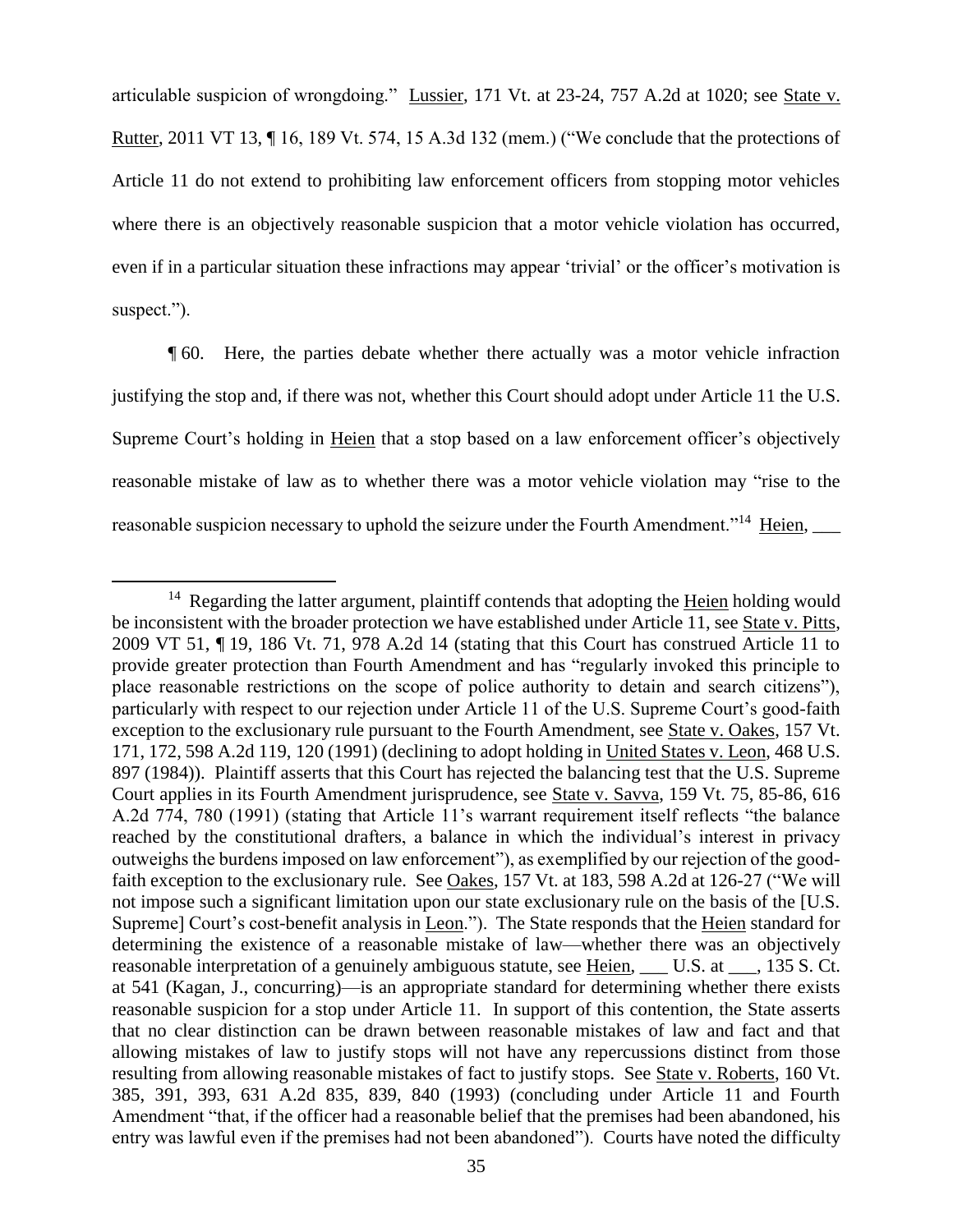U.S. at  $\ldots$ , 135 U.S. at 534; see id. at 541 (Kagan, J., concurring) ("If the statute is genuinely ambiguous, such that overturning the officer's judgment requires hard interpretive work, then the officer has made a reasonable mistake.");<sup>15</sup> see also State v. Hurley, 2015 VT 46, ¶¶ 19-21, 198 Vt. 552, 117 A.3d 433 (concluding that motor vehicle operator did not violate statute at issue, but that defendant's challenge to stop under Fourth Amendment was unavailing because statute was genuinely ambiguous and thus officer's misapprehension of statute provided objectively reasonable basis to allow stop pursuant to holding in Heien). We need not resolve this issue because, as explained below, we conclude that any mistake of law in this case was not objectively reasonable under the standard advocated by the State and set forth in Justice Kagan's concurrence in <u>Heien</u>.<sup>16</sup>

¶ 61. The State relies upon the then-current version of 23 V.S.A. § 511 to support Trooper Hatch's stop of plaintiff's vehicle. The statute, titled "Manner of display," is within the

of distinguishing mistakes of law and fact, see People v. Glick, 203 Cal. App. 3d 796, 801 (Cal. Ct. App. 1988) (noting that distinction between mistake of fact and mistake of law "is often hard to draw"), and have at times disagreed as to whether a mistake was one of law or fact. Compare United States v. Pena-Montes, 589 F.3d 1048, 1054, 1064 (10th Cir. 2009) (majority and dissent disagree about whether officer's mistake regarding dealer plates was one of law or fact), with State v. Horton, 246 P.3d 673, 676-77 (Idaho Ct. App. 2010) (noting that mistakes of fact and law are inextricably connected and concluding that officer's mistake regarding repossession plates "was primarily one of fact, not one of law").

<sup>&</sup>lt;sup>15</sup> As noted by Justice Sotomayor's dissent in Heien, all but one of the federal circuit courts, and five states, had previously "held that police mistakes of law [could not be] a factor in the reasonableness inquiry." U.S. at  $n.1$ , 135 S. Ct. at 544 n.1.

<sup>&</sup>lt;sup>16</sup> In Lussier, the defendants in separate consolidated cases challenged motor vehicle stops based on their contention that they had not violated the statutes at issue. We upheld one conviction, concluding that the State had demonstrated a reasonable and articulable basis for the stop because the defendant violated the statute, and we reversed the other conviction, concluding that the State had failed to demonstrate a reasonable and articulable basis for the stop because the defendant did not violate the statute. Lussier, 171 Vt. at 35-37, 757 A.2d at 1028-29. However, the parties did not raise, and we did not address, whether the statutes involved were ambiguous or, if they were, whether the stops could have been justified as long as the officers had an objectively reasonable basis to believe that violations of motor vehicle laws had occurred—even if they had not occurred.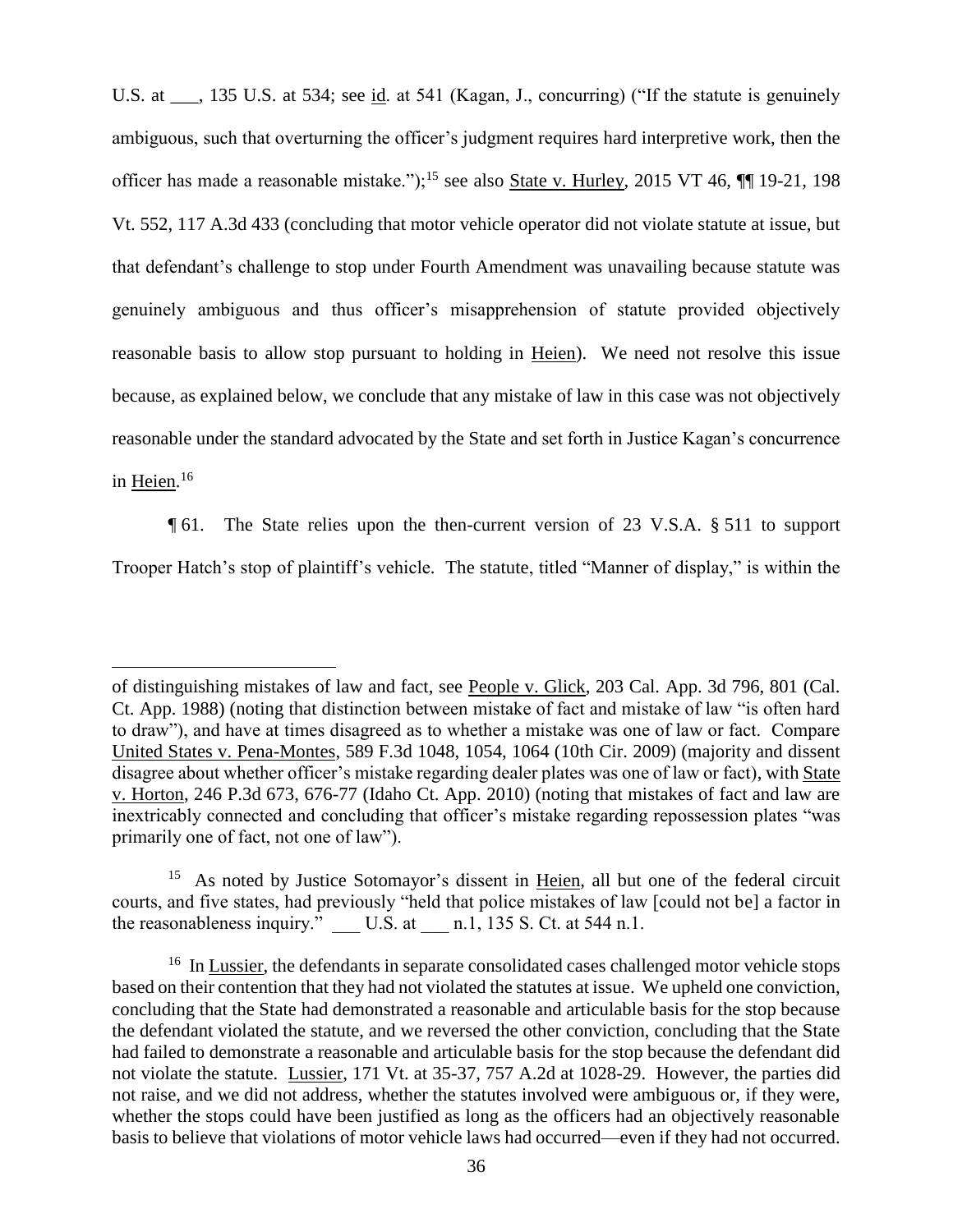subchapter heading titled, "Display of Number Plates." At the time of the stop in question in this

case, § 511 provided in its entirety as follows, with the key sentence highlighted:

 A motor vehicle operated on a public highway shall have displayed in a conspicuous place either one or two number plates as the commissioner of motor vehicles may require. Such number plates shall be furnished by the commissioner of motor vehicles, showing the number assigned to such vehicle by the commissioner. If only one number plate is furnished, the same shall be securely attached to the rear of the vehicle. If two are furnished, one shall be securely attached to the rear and one to the front of the vehicle. The number plates shall be kept entirely unobscured, the numerals and the letters thereon shall be plainly legible at all times. They shall be kept horizontal, shall be so fastened as not to swing, excepting however, there may be installed on a motor truck or truck tractor a device which would, upon contact with a substantial object, permit the rear number plate to swing toward the front of the vehicle, provided such device automatically returns the number plate to its original rigid position after contact is released, and the ground clearance of the lower edges thereof shall be established by the commissioner pursuant to the provisions of chapter 25 of Title 3. A person shall not operate a motor vehicle unless the number plates are displayed as provided in this section.

23 V.S.A. § 511 (2014) (emphasis added).

¶ 62. We enforce unambiguous statutes according to their plain language to effectuate legislative intent, without the need to resort to legislative history. State v. Porter, 2012 VT 97, ¶ 10, 192 Vt. 601, 70 A.3d 915. The plain language of the former § 511 provided that the identifying numerals and letters of a license plate had to remain "entirely unobscured" so that vehicles could be readily identified. See Tuma, 2013 VT 70,  $\P$  12 (stating that "all of the mandates of § 511 governing the manner of display of license plates are related to visibility and readability of the plate"); see also 23 V.S.A. § 304(b)(2)(B) ("[T]he primary purpose of motor vehicle number plates is vehicle identification."); Martin v. State, 2003 VT 14, ¶ 43, 175 Vt. 80, 819 A.2d 742 (Johnson, J., dissenting) ("[T]he stated goal of Vermont in issuing . . . license plates . . . is to aid in vehicle identification."). Thus, under the former § 511, a license plate was not obscured unless the identifying numerals and letters were obscured. Although a registration sticker contains small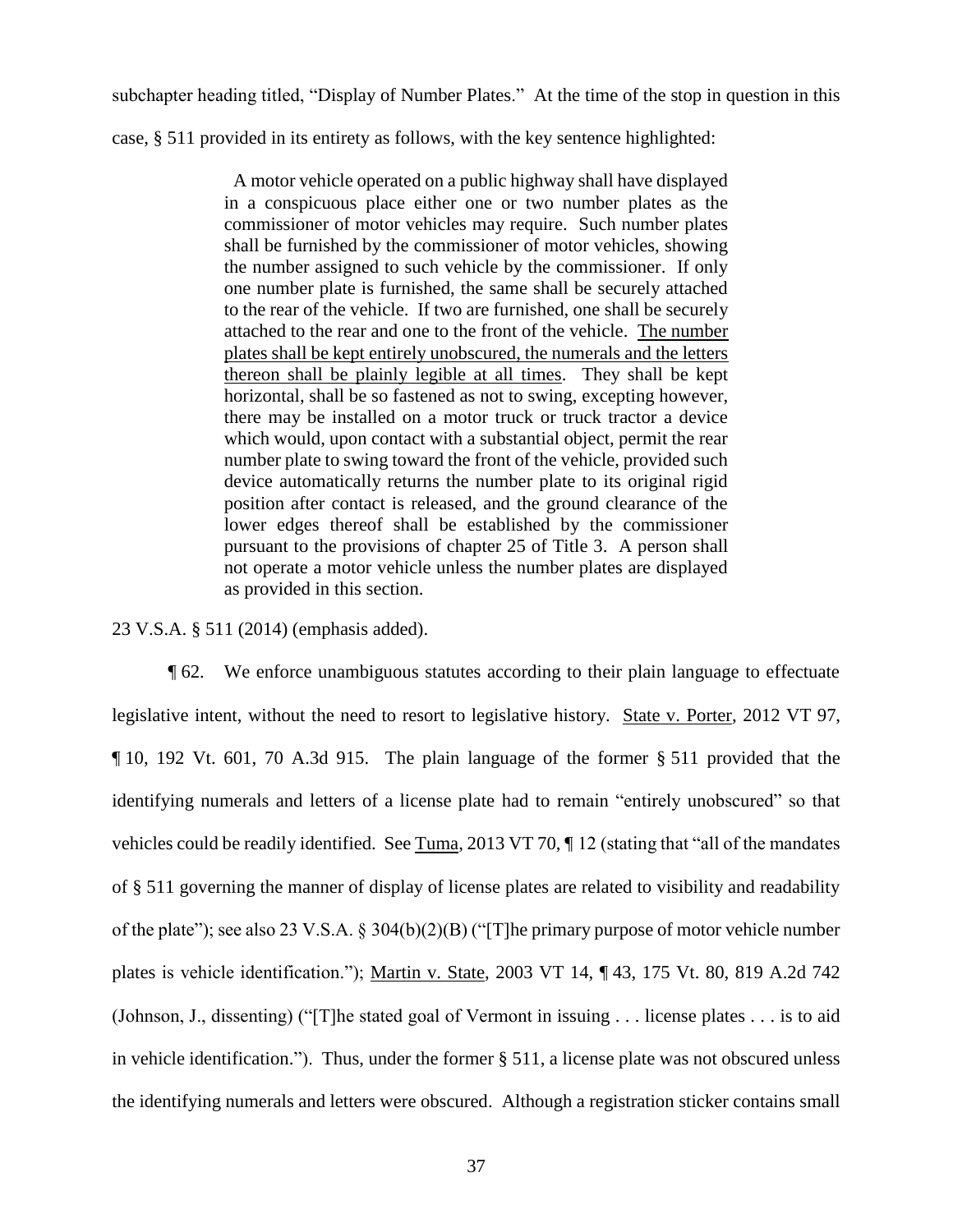numbers and letters and is affixed to a corner of the plate, those numbers and letters do not serve the purpose of identifying the vehicle. Hence, an obscured registration sticker did not violate the former § 511.

¶ 63. Our decision in Tuma is instructive in this regard. There, relying on § 511's requirement that number plates "be kept horizontal," a police officer stopped the defendant's vehicle based on his observation that one side of the front license plate was one to two inches below the other side. Without finding the need to examine § 511's legislative history, we upheld the trial court's grant of the defendant's motion challenging the legality of the stop, holding that "a proper reading of the statute" is "that a license plate ceases to be 'horizontal' when the angle of the license makes it difficult for a person with normal vision to read it." Tuma, 2013 VT 70, ¶¶ 12, 14. Because the prosecution had failed to present any evidence that the numerals or letters on the plate were not legible as the result of the plate's positioning, it could not show that the officer had reason to suspect that the defendant had violated § 511, which was aimed at ensuring the visibility and readability of number plates. Id. ¶¶ 8, 15.

¶ 64. The same is true here. Even if we were to adopt the Heien concurrence allowing seizures based on a law enforcement officer's objectively reasonable mistake as to the meaning of a genuinely ambiguous statute, it would not benefit the State in this case because the statute at issue is not genuinely ambiguous, and thus the State cannot show that Trooper Hatch had an objectively reasonable basis for concluding that plaintiff had violated the statute.<sup>17</sup>

<sup>&</sup>lt;sup>17</sup> The majority in Heien did not set forth a standard for determining whether a law enforcement officer's mistaken interpretation of a law was objectively reasonable, but the concurrence emphasized that, to pass constitutional muster, the mistake would have to be one of those rare instances where the statute was "genuinely ambiguous, such that overturning the officer's judgment [would] require[] hard interpretive work." Heien, \_\_\_ U.S. at \_\_\_, 135 S. Ct. at 541 (Kagan, J., concurring). Since then, other courts, including this Court, have referred to the standard espoused in the Heien concurrence. See Hurley, 2015 VT 46, ¶¶ 16, 20 (acknowledging that broad interpretation of statutes to support reasonable basis for motor vehicle stops could impinge on driver's constitutional privacy interests, and emphasizing high bar Heien concurrence set for determining when motor vehicle stops can be predicated on objectively reasonable mistake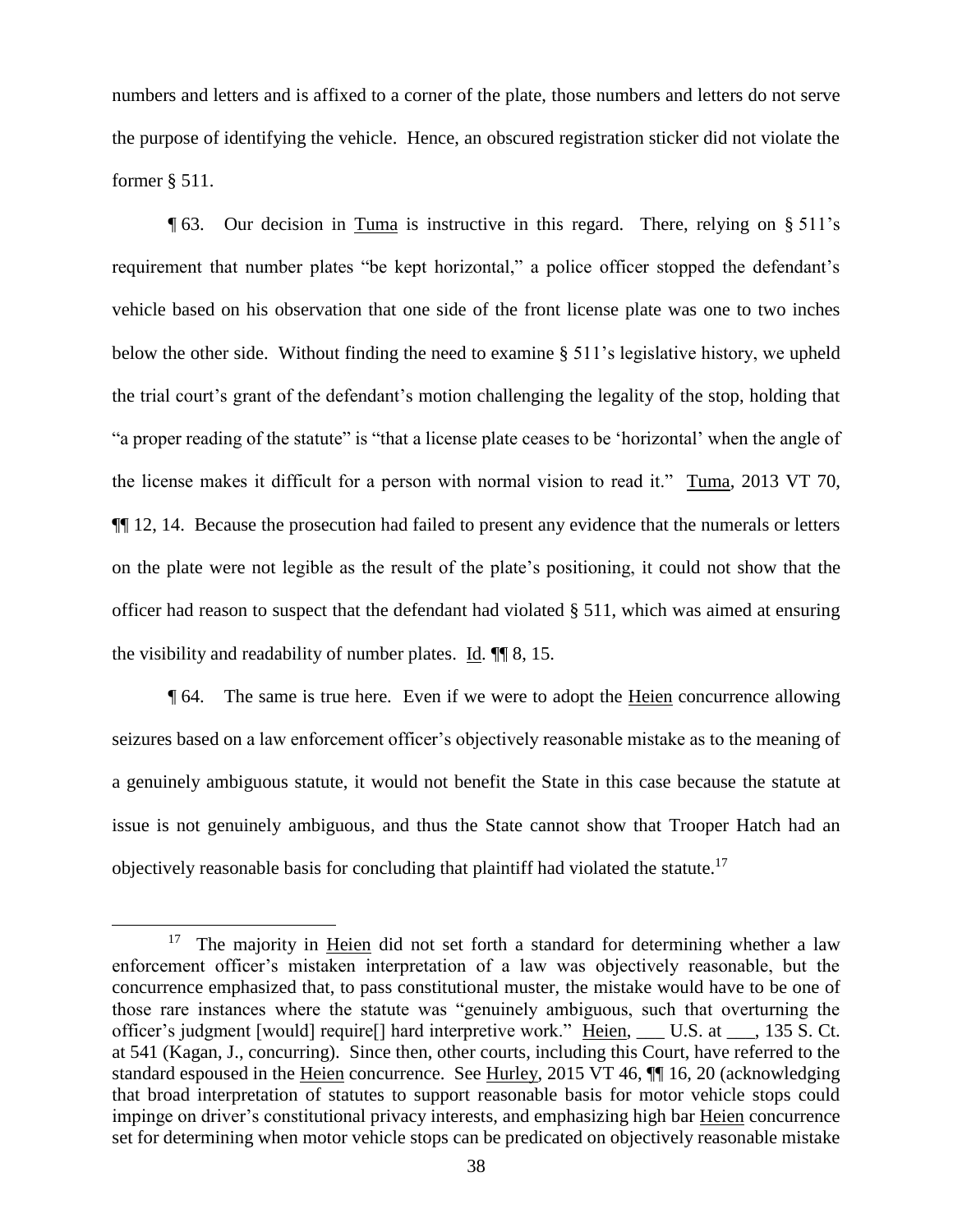¶ 65. Our conclusion is supported by the Legislature's enactment of the 2014 Amendment to § 511, which plainly created a new statutory obligation by requiring that registration stickers be unobstructed. See Doe v. Vt. Office of Health Access, 2012 VT 15A, ¶ 26, 191 Vt. 517, 54 A.3d 474 ("We presume that the Legislature intended to change the meaning of a statute when it amends it, but we will recognize clarification of the law where the circumstances clearly indicate it was intended." (quotation omitted)). In relevant part, § 511 was amended in 2014 as follows:

- $(a)$ .... The number plates shall be kept entirely unobscured, and the numerals and the letters thereon shall be plainly legible at all times.
- . . . .
- (b) A registration validation sticker shall be unobstructed, and shall be affixed as follows:
- . . . .
- (c) A person shall not operate a motor vehicle unless number plates and a validation sticker are displayed as provided in this section.

2013, No. 189 (Adj. Sess.), § 4.

 $\overline{a}$ 

¶ 66. Thus, there were three changes to § 511. First, the word "and" was inserted between the two clauses of section (a)—thereby indicating that henceforth keeping the number plates entirely unobscured is an additional requirement and not merely tied to the purpose of keeping the number plates' letters and numbers legible to allow identification of vehicles. Id. Second, section (b) was added to require that validation stickers be unobstructed. And third, the phrase "and a validation sticker" was added to the last sentence of § 511, thereby indicating that henceforth a person operating a motor vehicle must display as provided a validation sticker in addition to number plates. Id. These three changes complement each other and demonstrate that

of law pursuant to Fourth Amendment); see also State v. Dopslaf, 2015-NMCA-098, ¶¶ 16-17, 356 P.3d 559 (referring to standard set forth in Heien concurrence in determining that officer's stop of defendant's vehicle was based on objectively reasonable mistake of law).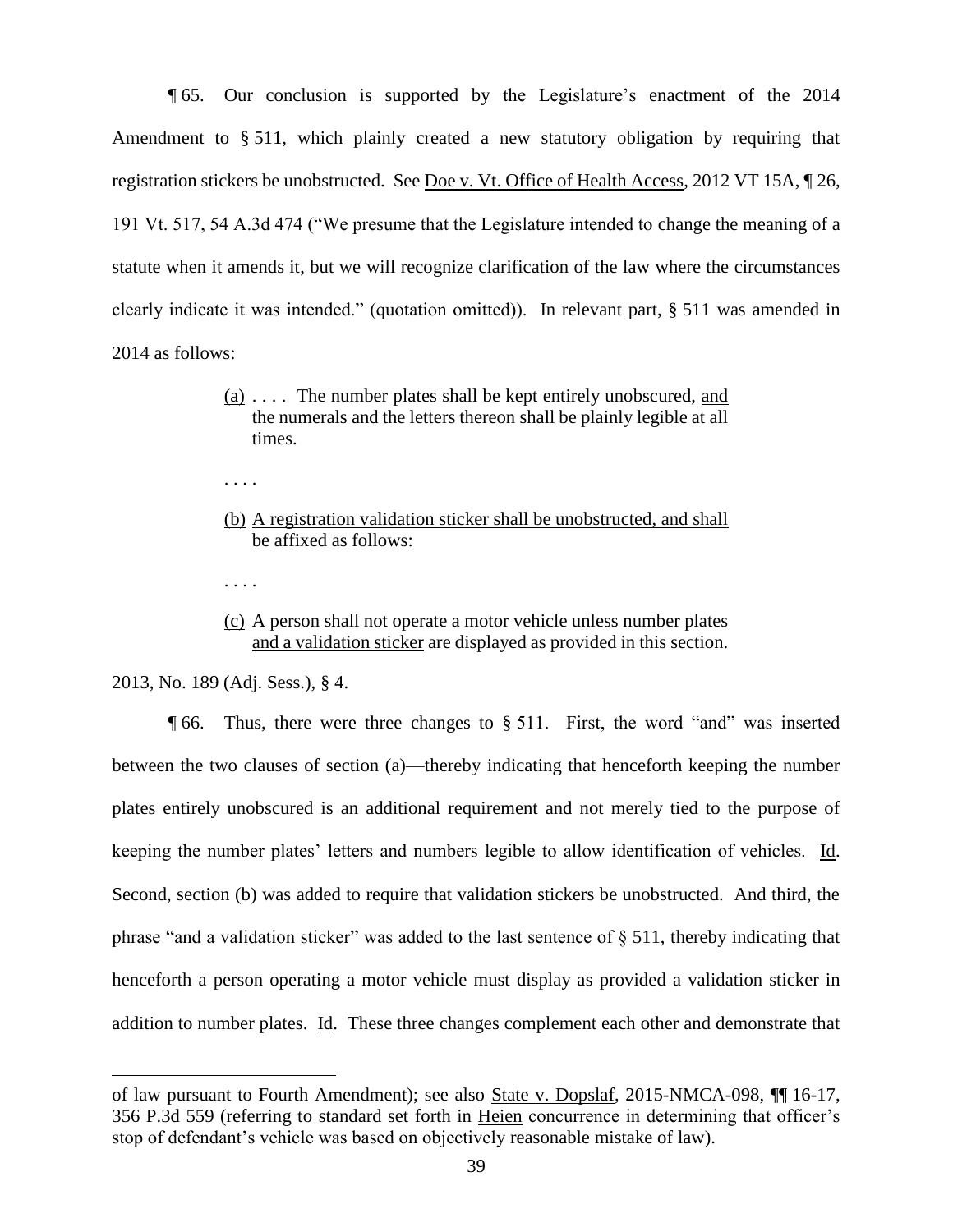the Legislature amended § 511 to add the requirement that registration stickers be displayed and kept unobscured, thus making the failure to display an unobscured validation sticker a motor vehicle violation.

 $\degree$  **67.** The State points to the then-current version of 23 V.S.A. § 305(c), which at the time of the stop in question provided, in relevant part, that "no plate is valid for the second and succeeding years unless the [registration] sticker is affixed to the rear plate in the manner prescribed by the Commissioner." The same act that amended  $\S$  511 amended  $\S$  305(c) to remove the words "for the second and succeeding years" and add the phrase "in section 511 of this title." 2013 No. 189 (Adj. Sess.), § 3. Nothing in the plain language of the then-current version of § 305(c) provided Trooper Hatch with a reasonably objective belief that plaintiff was in violation of a motor vehicle law when he stopped plaintiff's vehicle.<sup>18</sup>

<sup>&</sup>lt;sup>18</sup> Relying on **Thompson**, 175 Vt. at 471-72, 816 A.2d at 552-53, the State also cites the state inspection manual as requiring inspectors to ensure that the registration sticker is unobstructed. See Vermont Periodic Inspection Manual, at CAR 1.2, http://dmv.vermont.gov /sites/dmv/files/documents/DMV-VN112-Vehicle\_Inspection\_Manual.pdf [https://perma.cc/SM K2-GDJS]. The State does not indicate that the cited portion of the manual was in place at the time of the incident in question. In any event, the State's reliance on Thompson is unavailing. In the cases consolidated in Thompson, the defendants were stopped because in one case the vehicle was missing a bumper and in the other case a side rearview mirror. Because the inspection manual required that any car manufactured with a bumper or a rearview mirror must have them to pass inspection, and the officers who stopped the vehicles could not tell at night whether the vehicles had current inspection stickers, we concluded that the stops were supported by a reasonable and articulable suspicion that a motor vehicle violation had occurred. Id. at 472, 816 A.2d at 553. In so ruling, we emphasized that the vehicles in their condition would not have passed inspection. Id. Here, in contrast, the undisputed facts indicate that, at best from the perspective of the State, plaintiff had a visible registration sticker affixed to his vehicle's rear plate at the time of the stop, but that it was partially covered by snow temporarily because of the weather. This is not a situation where the officer had an objectively reasonable basis to assume that plaintiff was driving a vehicle that could not pass inspection or that posed a public safety hazard. We decline to extend our reasoning in Thompson beyond situations where observed violations of the inspection manual give rise to a reasonable suspicion that a vehicle is being operated without a valid inspection sticker which was not the case here. Cf. Hurley, 2015 VT 46,  $\P$  17 (rejecting broad interpretation of motor vehicle statute that "would significantly reduce the personal liberty of drivers, and passengers, on Vermont's highways by subjecting a substantial proportion of them to police stops without any commensurate benefit to public safety").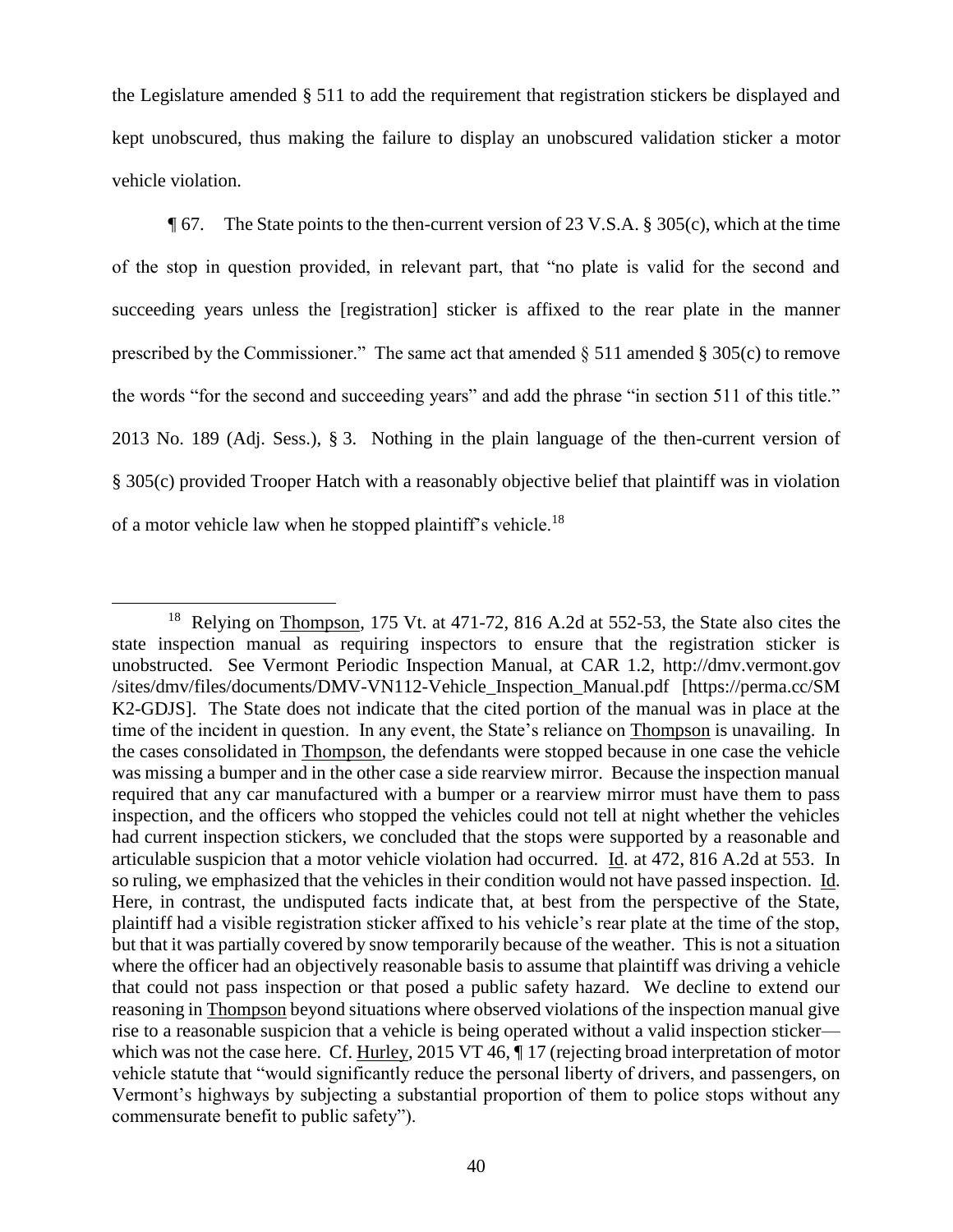¶ 68. Accordingly, we conclude that Trooper Hatch's stop of plaintiff's vehicle violated Article 11 because it was not supported by a reasonable and articulable suspicion that plaintiff had committed a motor vehicle violation. Although our inquiry would most likely end at this point if this were an appeal from a criminal conviction or a civil suspension violation, in which the fruits of any illegal stop would be suppressed, in this civil constitutional tort action against the State, we must examine plaintiff's other allegations that his Article 11 rights were violated during the incident in question. See Townes v. City of New York, 176 F.3d 138, 145 (2d Cir. 1999) (stating that "[t]he fruit of the poisonous tree doctrine is an evidentiary rule that operates in the context of criminal procedure" and "has generally been held to apply only in criminal trials" (quotation omitted)).

¶ 69. As the Second Circuit reasoned in Townes, § 1983 actions alleging constitutional torts are analogous to common law actions aimed at compensation, and thus they generally employ the principle of proximate cause to determine damages; whereas, the fruit of the poisonous tree doctrine disregards traditional causation analysis to serve the objective of deterring unlawful police conduct by creating an incentive for state actors to respect suspects' constitutional rights. Id. at 145-46. Because "[t]he fruit of the poisonous tree doctrine is not available to elongate the chain of causation," id. at 146, and "constitutional tort liability . . . is limited to the kind of injury that [the constitutional right at issue] was designed to prevent," id. at 148 (quotation omitted, alteration in original), "police-civilian interactions [are] discrete links that must be analyzed largely independent of what came before or after; damages are tied tightly to the specific right associated with each link and tend not to expand into other stages of the interactions." Willis v. Mullins, No. 1:04-CV-6542 AWI BAM, 2017 WL 3208714, at \*4 (E.D. Cal. July 28, 2017); see also Foster v. Land, No. 2:16-cv-45 RLM, 2017 WL 6805319, at \*5 (N.D. Ind. Nov. 16, 2017) (stating "that because the 'fruit of the poisonous tree' rationale doesn't apply in suits for constitutional torts, lack of probable cause to stop and search doesn't affect the reasonableness of an ensuing arrest,"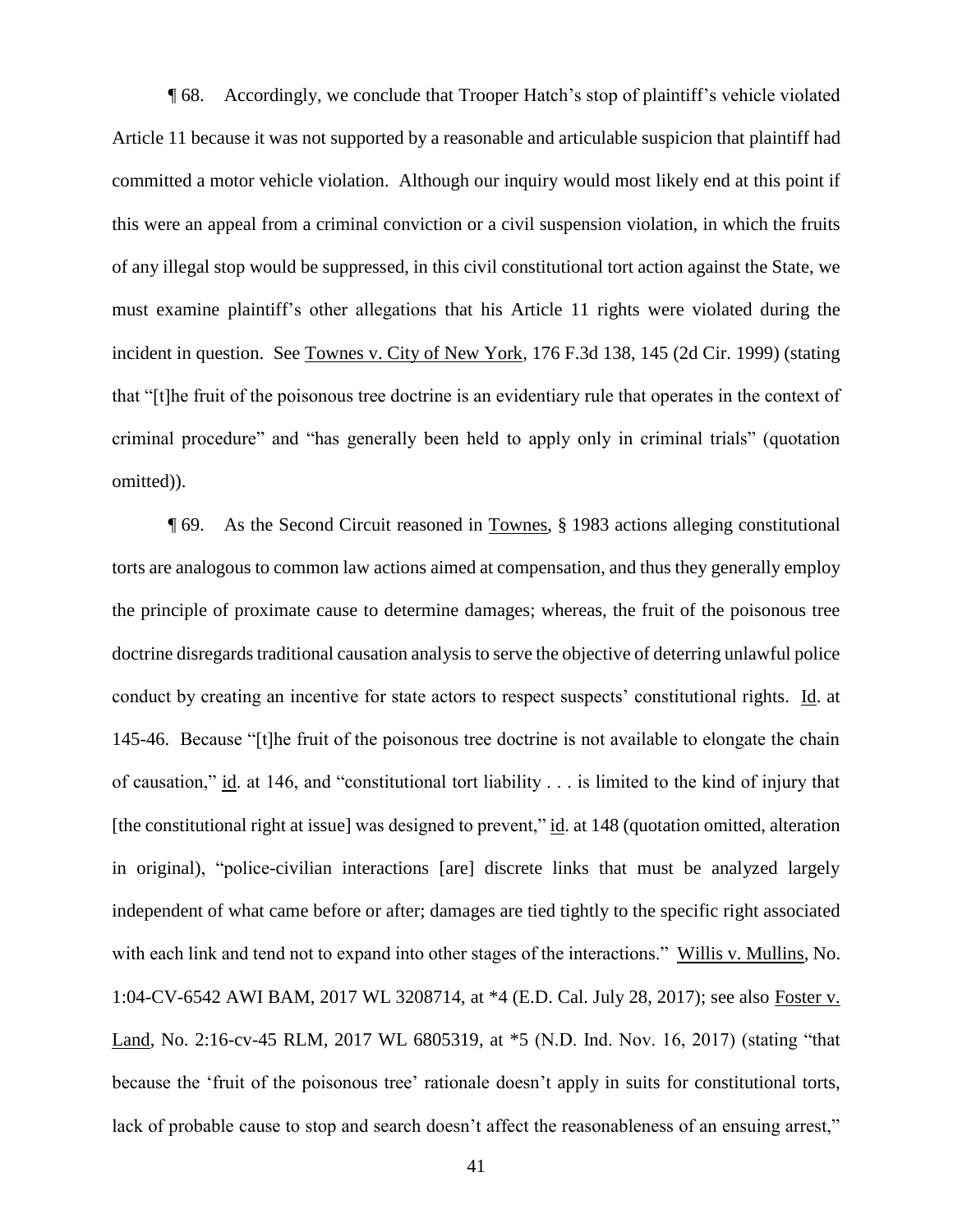and, "[b]y the same reasoning, an unreasonable stop, if found by the jury, wouldn't affect [the officer's] entitlement to immunity from any constitutional claim arising from the arrest or from the seizure and inventory search of the automobile").

¶ 70. Because a jury could determine that one or more of the alleged Article 11 violations does not satisfy the elements for seeking damages to remedy the alleged violations, we must examine each of the alleged violations.

#### B. The Exit Order

¶ 71. Plaintiff also argues that his Article 11 rights were violated when Trooper Hatch ordered him to exit his car. In Sprague, this Court held that an exit order following a traffic stop offends Article 11 unless "the objective facts and circumstances would support a reasonable suspicion that the safety of the officer, or of others, was at risk or that a crime has been committed." 2003 VT 20, ¶ 16. We declined to adopt under Article 11 the U.S. Supreme Court's determination pursuant to the Fourth Amendment that police officers could automatically order a driver to exit a vehicle following a routine traffic stop, which we believed would "invite[] arbitrary, if not discriminatory, enforcement." Id.  $\P$ 1, 19 (explicitly rejecting U.S. Supreme Court's majority holding in Pennsylvania v. Mimms, 434 U.S. 106 (1977)); see Mimms, 434 U.S. at 122 (Stevens, J., dissenting) (stating that majority holding would subject some citizens to indignity of exit orders, but not "others—perhaps those with more expensive cars, or different bumper stickers, or different-colored skin"). We concluded that requiring an objective justification for exit orders recognized the need to ensure the safety of law enforcement officers while enforcing "the constitutional imperative of requiring individualized, accountable decision-making for every governmental intrusion upon personal liberties." Sprague, 2003 VT 20, ¶ 16.

¶ 72. Here, nothing in the record suggests that Trooper Hatch feared for his safety or the safety of others—and the State makes no such argument. Thus, to pass muster under Article 11, the exit order must have been based on reasonable suspicion of criminal wrongdoing, which must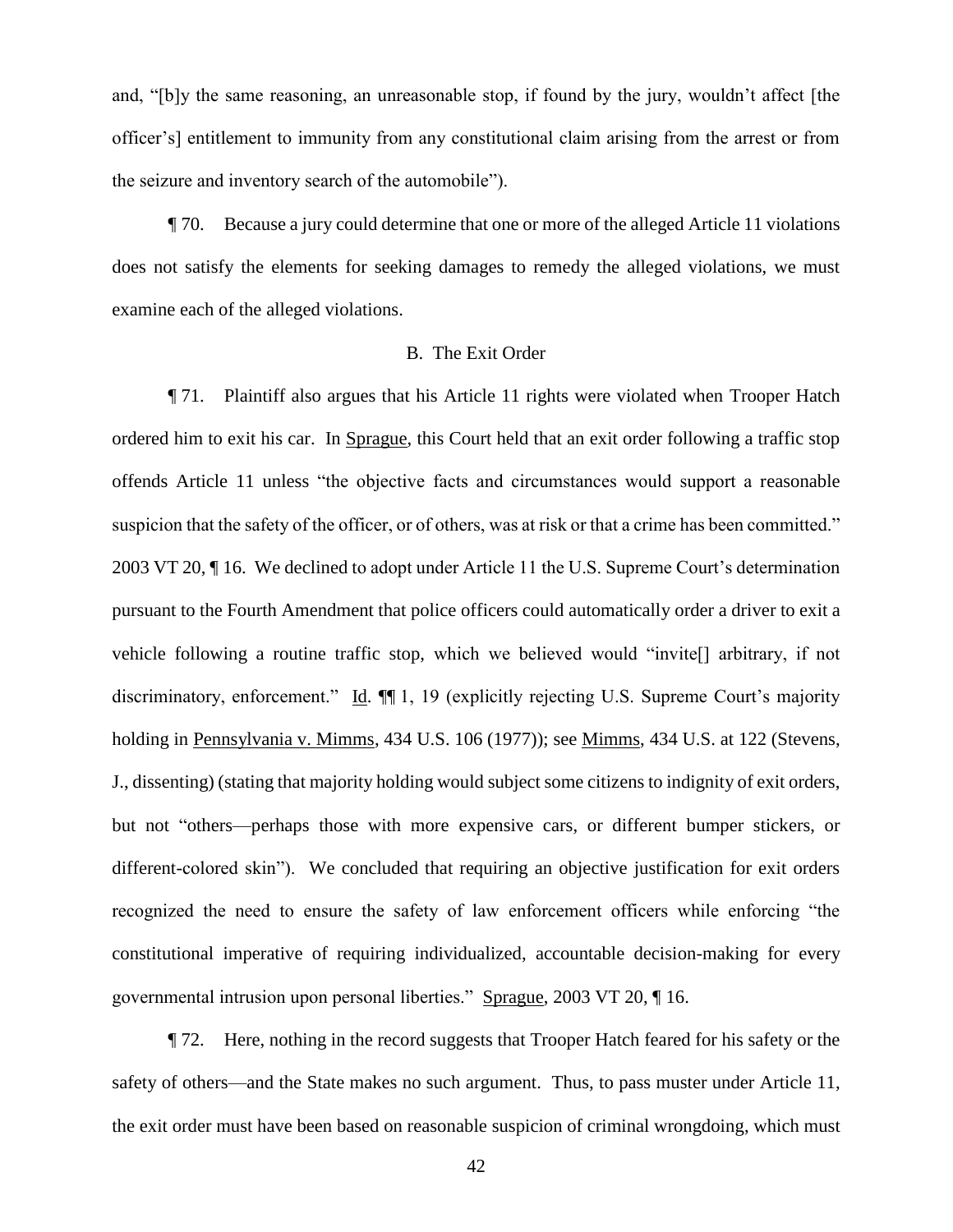arise from "specific and articulable facts" rather than an "inchoate and unparticularized suspicion or hunch." See State v. Alexander, 2016 VT 19, ¶ 21, 201 Vt. 329, 139 A.3d 574 (quotations omitted); see also Cunningham, 2008 VT 43, ¶ 40 ("[A]ny expansion of the stop into a drug investigation require[s] a reasonable, articulable, suspicion that defendant was committing a drugrelated crime."). We look to the totality of the circumstances to determine if an officer had an objective reasonable suspicion of criminal wrongdoing. Manning, 2015 VT 124, ¶ 14.

¶ 73. In this case, the superior court concluded that the faint odor of burnt marijuana, along with what appeared to be masking paraphernalia—a bottle of Visine eyedrops and an air freshener—justified the exit order based on the officer's reasonable suspicion that plaintiff had additional contraband on his person or in the car.<sup>19</sup>

¶ 74. We agree that, in and of itself, the exit order was lawful, but not on the basis relied upon by the superior court. Operating a motor vehicle while under the influence of alcohol or "any other drug" was a criminal offense at the time of the stop and remains so. 23 V.S.A.  $\S$  1201(a)(2)-

 $\overline{a}$ <sup>19</sup> With respect to the exit order and the seizure and search of plaintiff's vehicle, the parties extensively debate the significance of the fact that at the time of the stop adult possession of less than one ounce of marijuana was not a crime but rather a civil violation subject only to a fine. Compare 18 V.S.A. § 4230a(a)-(b) (2017), with 2017, No. 86 (Adj. Sess.), § 4 (amending § 4230a to remove all criminal and civil penalties for adult possession of one ounce or less of marijuana). Plaintiff contends that Article 11 does not permit exit orders for suspected civil violations and that, in this case, Trooper Hatch had no objectively reasonable suspicion that plaintiff had in his possession more than one ounce of marijuana. On that basis, plaintiff seeks to distinguish State v. Ford, where we upheld an exit order based in part on the odor of marijuana emanating from the vehicle. 2007 VT 107, ¶¶ 2, 8, 182 Vt. 421, 940 A.2d 687 (upholding legality of exit order where police officer received anonymous tip that woman and bald man had been using illegal drugs while driving on interstate and police smelled odor of marijuana upon approaching parked vehicle). The State counters that, in decriminalizing marijuana, the Legislature explicitly provided that it did not "intend[] to affect the search and seizure laws afforded to duly authorized law enforcement officers" and that marijuana remained contraband pursuant to 18 V.S.A. § 4242 "subject to seizure and forfeiture" unless possessed lawfully for the rapeutic use. Id.  $\S$  4230a(c)(2) (2017). In this instance these statutes do not inform our determination of whether the exit order and seizure of plaintiff's vehicle violated Article 11.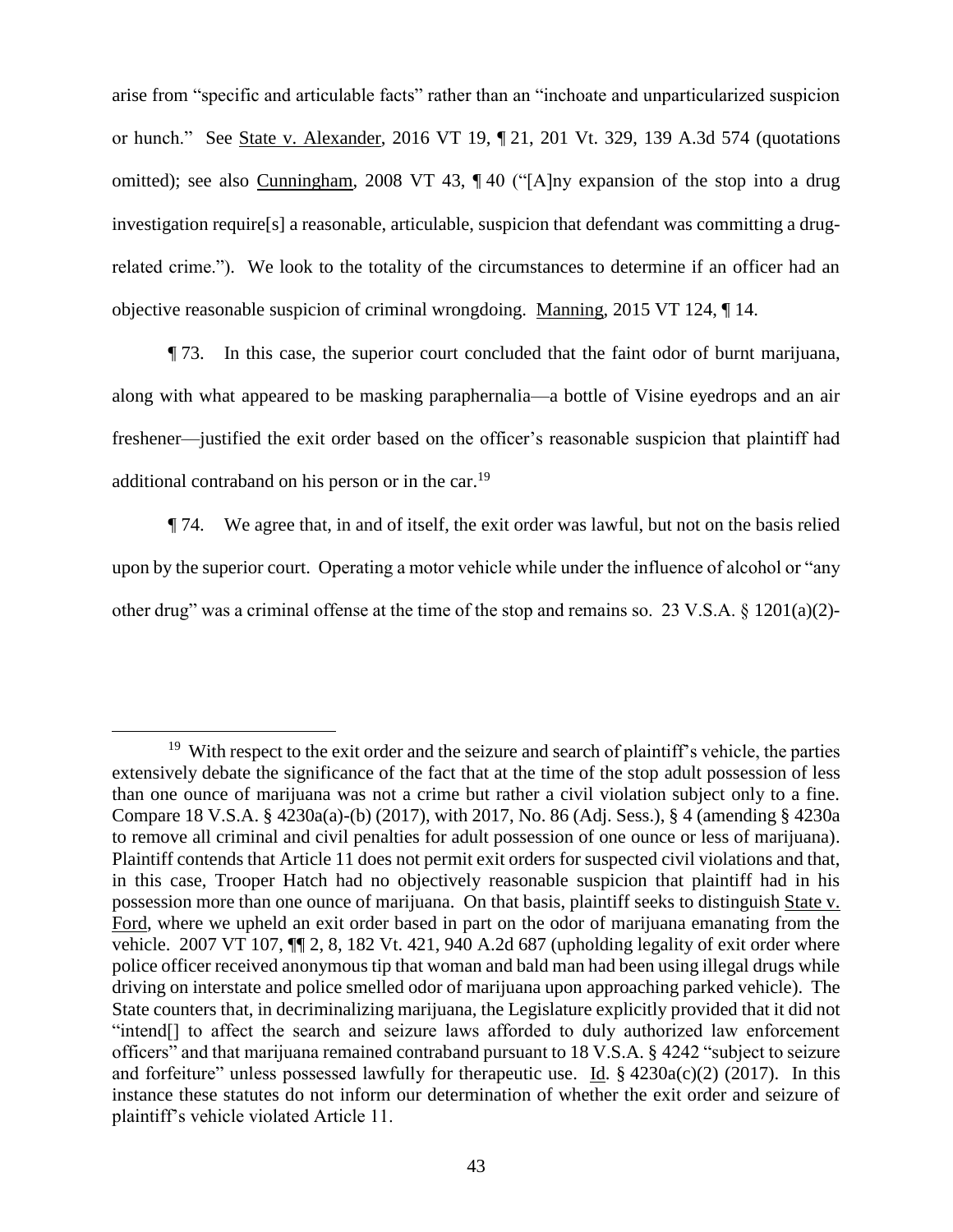$(3)$ ;<sup>20</sup> see 18 V.S.A. § 4230a(c)(1) (2017) (stating that section decriminalizing adult possession of less than one ounce of marijuana "does not exempt any person from arrest or prosecution for being under the influence of marijuana while operating a vehicle of any kind and shall not be construed to repeal or modify existing laws or policies concerning the operation of vehicles of any kind while under the influence of marijuana"); see also 2017, No. 86 (Adj. Sess.), § 4 (deleting § 4230a(c)(1) but adding equivalent language in § 4230a(b)(2)). Trooper Hatch indicated that he detected the faint odor of burnt marijuana when he approached plaintiff's car after stopping plaintiff. He also observed items that, although they have perfectly common and legal uses, he knew from his experience in law enforcement to be used to mask the effects of marijuana use. In his deposition testimony, Trooper Hatch indicated that the faint odor of burnt marijuana emanating from plaintiff's car and the redness of plaintiff's eyes<sup>21</sup> aroused his suspicion that plaintiff was driving while impaired, but he agreed that his suspicion of plaintiff's impaired driving dissipated during the course of his discussions with plaintiff. Although it is not entirely clear from the record when Trooper Hatch's suspicion of impairment dissipated, that may have occurred following the exit order, as the superior court suggested in its decision.

¶ 75. We conclude that the faint smell of burnt marijuana, in conjunction with the trooper's observations of items that may be used to mask the effects of smoking marijuana, provided the trooper with an articulable and reasonable basis to order plaintiff to exit his vehicle to determine whether plaintiff was driving impaired. Cf. State v. Young, 2010 VT 97, ¶ 21, 189

<sup>20</sup> In 2014, after the instant stop occurred, the Legislature amended  $\S 1201(a)(3)$  by deleting the phrase, "to a degree which renders the person incapable of driving safely," which had followed the words, "and any other drug." See 2013, No. 169 (Adj. Sess.), § 1. This fact has no impact on our analysis.

<sup>&</sup>lt;sup>21</sup> Neither Trooper Hatch in his application for a search warrant, nor the State in its statement of undisputed facts, indicated that the trooper observed redness in plaintiff's eyes following the stop.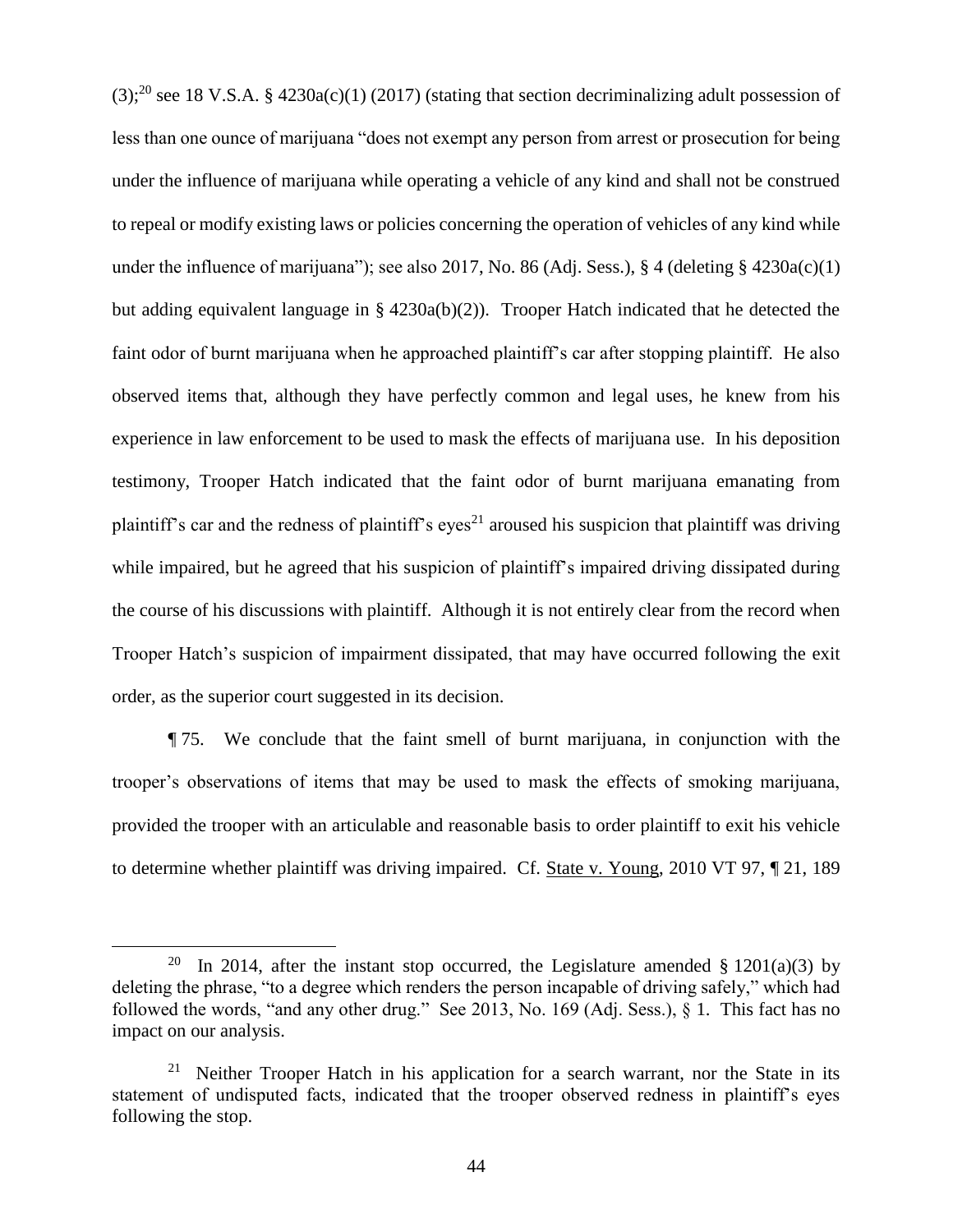Vt. 37, 12 A.3d 510 (concluding that "the strong smell of alcohol and defendant's slurred speech are sufficient indicia of driving under the influence to allow the officer to go further and initiate field sobriety exercises"); State v. Santimore, 2009 VT 104, ¶ 8, 186 Vt. 638, 987 A.2d 332 (mem.) ("Indicia of intoxication, such as an officer's detection of the odor of alcohol emanating from a driver as well as observation of a driver's watery and bloodshot eyes, are sufficient to establish reasonable suspicion of DUI."); State v. Mara, 2009 VT 96A, 186 Vt. 389, 987 A.2d 939 (concluding that police officer was justified in ordering defendant to exit vehicle after defendant admitted to having drunk alcohol and officer detected odor of alcohol and observed defendant's bloodshot and watery eyes). In so concluding, we acknowledge that Trooper Hatch did not observe any indication of erratic driving on plaintiff's part. Moreover, we acknowledge that Trooper Hatch admitted in his deposition testimony that he did not ask plaintiff to engage in any field dexterity exercises after plaintiff exited his vehicle. Although these facts could conceivably inform a factfinder's determination as to the existence of malice in the overall interaction between plaintiff and Officer Hatch, cf. State v. Goff, 239 P.3d 467, 471 (Kan. Ct. App. 2010) ("The trial court had to have found the officer's testimony that he smelled marijuana was credible to have found the officer had probable cause."), we conclude that, from an objective viewpoint, there was a reasonable basis to support the exit order under our Article 11 jurisprudence. Accordingly, the exit order does not support a claim of damages.

### C. The Seizure and Search of Plaintiff's Vehicle

¶ 76. The subsequent seizure and search of plaintiff's vehicle, which had to be supported by probable cause rather than the less-rigorous standard of reasonable suspicion, is another matter, however. See State v. Platt, 154 Vt. 179, 184, 574 A.2d 789, 792 (1990) (requiring, pursuant to Article 11, probable cause and exigent circumstances to support warrantless seizure of car followed by post-seizure search pursuant to warrant). "The finding of probable cause is a decidedly fact-specific determination, turning on whether the particular circumstances establish a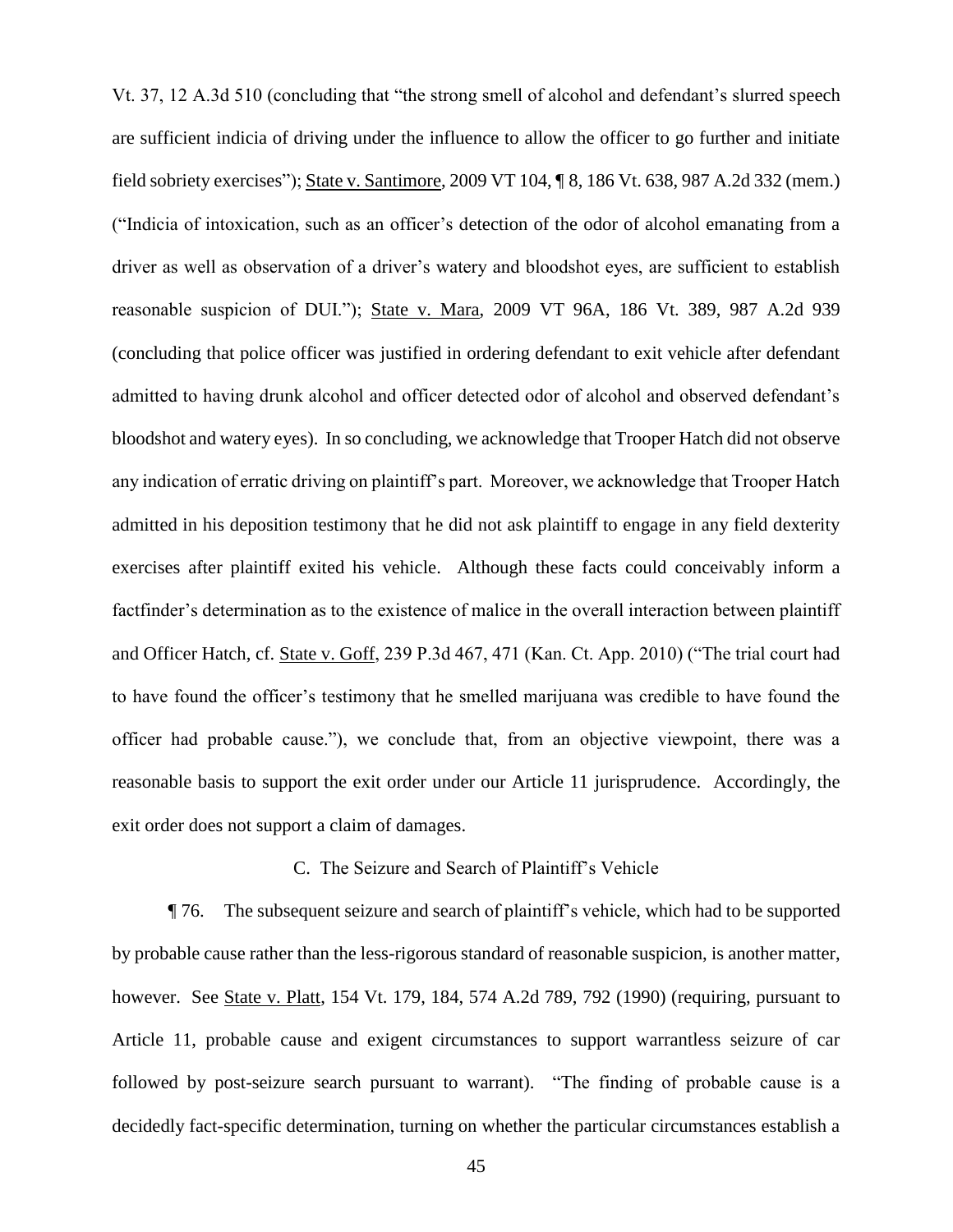nexus between the crime, the suspect, and the place to be searched." State v. Bauder, 2007 VT 16, ¶ 25, 181 Vt. 392, 924 A.2d 38 (quotation omitted). "The concept of probable cause is a practical, nontechnical one that we evaluate in a common sense manner" based on "the totality of the circumstances." State v. Guzman, 2008 VT 116, ¶ 11, 184 Vt. 518, 965 A.2d 544 (quotation omitted); see People v. Zuniga, 2016 CO 52, ¶ 16, 372 P.3d 1052 ("[T]he totality of the circumstances test for probable cause is an all-things-considered approach that calls for consideration of any and all facts that a reasonable person would consider relevant to a police officer's belief that contraband or evidence of a crime is present." (quotation omitted)).

¶ 77. We now examine the facts upon which Trooper Hatch relied to seize plaintiff's vehicle. Following his exit order, Trooper Hatch found no incriminating evidence resulting from the consented search of plaintiff's person. Further, as noted, any suspicions that the trooper may have had about plaintiff driving while impaired had been allayed. Nonetheless, Trooper Hatch elected to seize plaintiff's vehicle and tow it to the Rutland state police barracks based on his original detection of a faint odor of burnt marijuana, the presence of the air freshener and the bottle of Visine in plaintiff's vehicle, and plaintiff's acknowledgment that he had smoked marijuana in the past few days and that someone likely had smoked marijuana in the vehicle at some point in the past. With the trooper's concerns about impaired driving dispelled and his attention turned to possible possession of marijuana, we agree with the superior court that the presence of the air freshener and the Visine in the vehicle, as well as plaintiff's acknowledgment of prior marijuana use by him sometime in the last few days and by someone in the vehicle at some time in the past, lost their probative value. Air fresheners and eye drops, though they can be used to mask the effects of marijuana use, are commonplace items ubiquitously used by persons who do not use marijuana, and their presence in the car did not indicate the presence of marijuana. Nor does the fact that plaintiff smoked marijuana in the past or that someone smoked marijuana in plaintiff's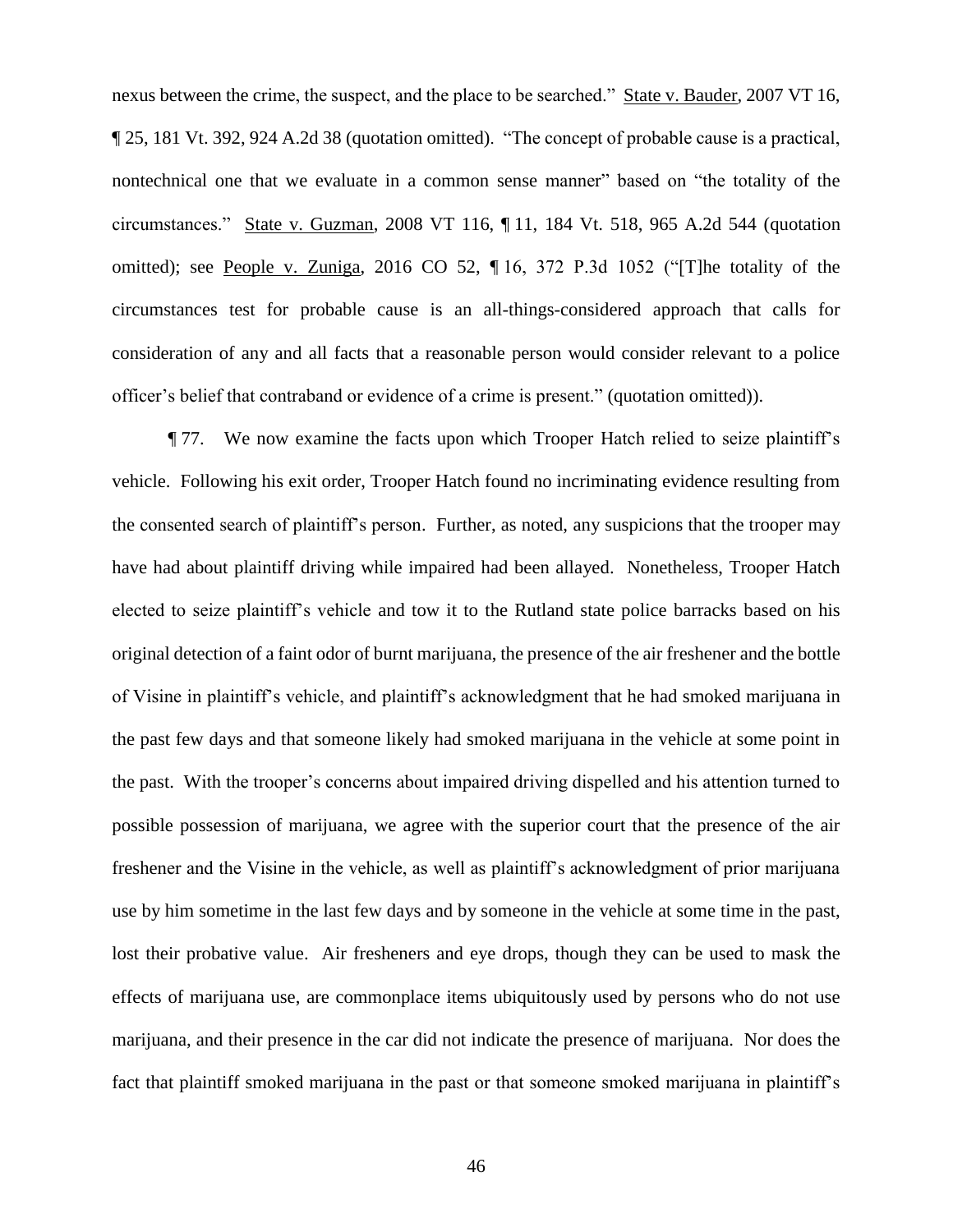vehicle at some point in the past indicate the presence of marijuana in the vehicle at the time of the stop.

¶ 78. Thus, as the superior court acknowledged, we are left only with the faint odor of burnt marijuana as a justification for the vehicle's seizure and subsequent search. The court concluded that that was enough. We disagree. We have concluded "that the odor of marijuana, detected by a trained and experienced police officer, can provide a reasonable basis to believe that marijuana is present," but also "that the odor alone may not always be sufficient [to provide probable cause] to arrest an individual." Guzman, 2008 VT 116, ¶ 14 (noting caution by other courts that "the odor of marijuana will not always produce probable cause to search or to arrest," but rather is one factor "within the context of the entire factual situation" under which "the grounds for probable cause must be examined"); see Zuniga, 2016 CO 52, ¶ 23 ("[T]he odor of marijuana is relevant to the totality of the circumstances test and can contribute to a probable cause determination.").

¶ 79. In Guzman, a police officer stopped the defendant for speeding and, following the stop, "detected the distinct odor of marijuana coming from defendant's vehicle." 2008 VT 116, ¶ 2. The defendant acted very nervous "and was sweating, fidgeting, and moving his hands around the vehicle," which caused the officer to be concerned that the defendant had a weapon. Id. Following an exit order, the officer smelled the odor of marijuana on the defendant's person and, after patting him down, found, among other things, a packet of fresh marijuana and cocaine. We concluded that the search was permissible incident to an arrest supported by probable cause "given the odor of marijuana from the car, followed by the stronger odor of marijuana that [the officer] detected coming from defendant's person—the only individual present, combined with the officer's other observations of defendant's suspicious conduct." Id. ¶ 15.

¶ 80. In another case in which we considered the odor of marijuana as a factor in determining whether probable cause existed, State v. Senna, 2013 VT 67, 194 Vt. 283, 79 A.3d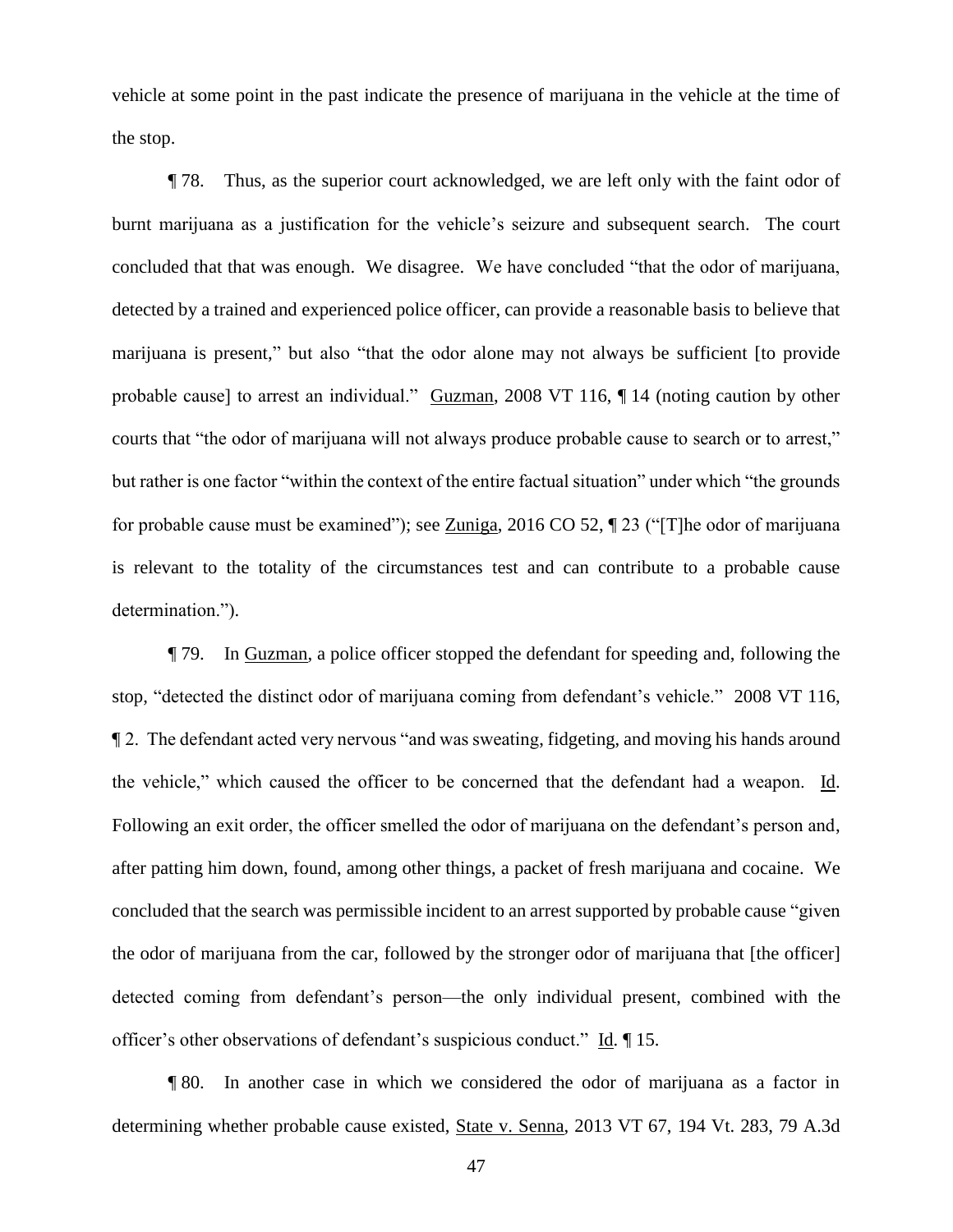45, police officers investigating a complaint about a screaming child arrived at the house where the child was located and noted the odor of fresh marijuana, which got stronger as the officers approached the door. Upon learning from the defendant's neighbors that the defendant and his partner were using heroin and selling marijuana out of their residence, the officers obtained a warrant to search the residence. We considered "whether, in light of Vermont's 'medical marijuana' law, the smell of fresh marijuana outside the entry to a home can be a factor supporting a finding of probable cause to search the house." Id. ¶ 9. We concluded that, notwithstanding the small possibility that someone in the residence was a registered medical patient immune from prosecution, "the trial court properly considered the odor of fresh marijuana emanating from defendant's home in assessing probable cause to search his residence." Id. ¶ 16; see State v. Greenslit, 151 Vt. 225, 228, 559 A.2d 672, 674 (1989) (concluding that odor of burning marijuana emanating from vehicle, along with contemporaneous presence of smoke, made it reasonable "for the officer to infer that the smell and smoke were related and together more likely than not indicated a criminal transaction").

¶ 81. In short, our caselaw has made it clear that an odor of marijuana is a factor, but not necessarily a determinative factor, as to whether probable cause exists. See Guzman, 2008 VT 116, ¶¶ 13-14 (agreeing with courts that treat odor of marijuana as factor in totality-ofcircumstances test rather than those courts concluding that odor of marijuana alone can provide probable cause to believe that marijuana is nearby).<sup>22</sup> The weight of that factor in determining

 $22$  In Guzman, we quoted a Massachusetts court for the proposition that most other courts considering the question of when the odor of marijuana is sufficient to support probable cause "agree that 'the odor of marijuana is sufficiently distinctive that it alone can supply probable cause to believe that marijuana is nearby.' " Guzman, 2008 VT 116, ¶ 13 (quoting Commonwealth v. Garden, 883 N.E.2d 905, 910 (Mass. 2008)). But see Commonwealth v. Rodriguez, 37 N.E.3d 611, 618 (Mass. 2015) ("Garden's conclusion that the odor of marijuana alone creates probable cause to believe that the drug is still present is insufficiently nuanced, because it fails to account for the significant possibility that the odor of burnt marijuana may be present on a person or in a vehicle, but the drug itself is not."). In fact, many, if not most, courts concluding that the odor of marijuana created probable cause to support a search have also relied on other accompanying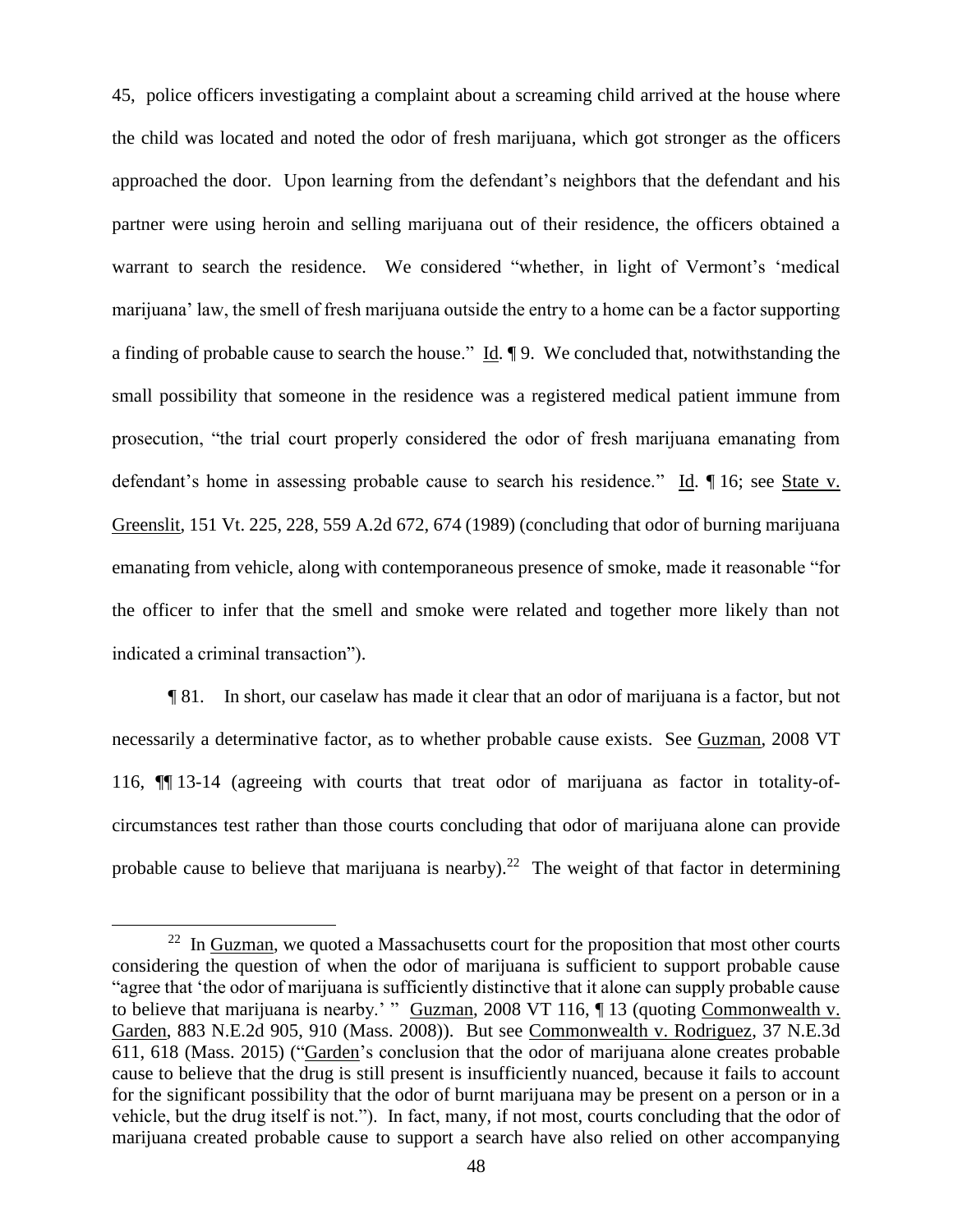whether probable cause exists generally depends not only the nature and strength of the odor and other factors accompanying the odor, but also how those factors relate to the offense being investigated. While adjectives assessing the strength of an odor may be subjective and unhelpful at times in assessing whether probable cause exists, see Commissioner v. Overmyer, 11 N.E.3d 1054, 1059 (Mass. 2014) (stating that "characterizations of odors as strong or weak are inherently subjective"), the faint smell of burnt marijuana is far less probative as to whether a car contains marijuana than, say, an overpowering odor of fresh marijuana emanating from the trunk of a car.

¶ 82. Given the circumstances of this case and considering our relevant caselaw examined above, we conclude that Officer Hatch's seizure of plaintiff's vehicle violated plaintiff's rights under Article 11. The seizure, aimed at immobilizing plaintiff's vehicle while the officer sought a search warrant, was essentially based solely on the trooper's initial detection of the faint odor of burnt marijuana, which did not, in and of itself, create a fair probability that marijuana would be found in the vehicle. The other factors posited by the State—the presence of an air freshener and a bottle of Visine, in addition to plaintiff's statement that he had smoked marijuana in the past few days—did not add any probative evidence to establish probable cause to support the seizure.

factors, such as the suspect's extreme nervousness or admissions or other visible signs of marijuana use or possession, to support their probable cause determination. See, e.g., People v. Waxler, 224 Cal. App. 4th 712, 725 (Cal. Ct. App. 2014) (holding that "a law enforcement officer may search a vehicle pursuant to the automobile exception to the warrant requirement where the officer smells burnt marijuana and sees burnt marijuana in the defendant's car"); Brown v. State, 715 S.E.2d 802, 805 (Ga. Ct. App. 2011) (concluding that smell of marijuana in car, in addition to flakes of marijuana on floorboards of car and suspect's visible agitation, gave officer probable cause to believe vehicle contained contraband); see also A. Levinson Ben-Yosef, Annotation, Validity of Warrantless Search of Motor Vehicle Based on Odor of Marijuana—State Cases, 114 A.L.R.5th 173 (2003) (collecting cases in which courts found or did not find probable cause for warrantless searches based on odor of marijuana and other factors); E. Lauzon, Annotation, Odor Detectable by Unaided Person as Furnishing Probable Cause for Search Warrant, 106 A.L.R.5th 397 (2003) (collecting cases in which courts found or did not find probable cause to support issuance of search warrant).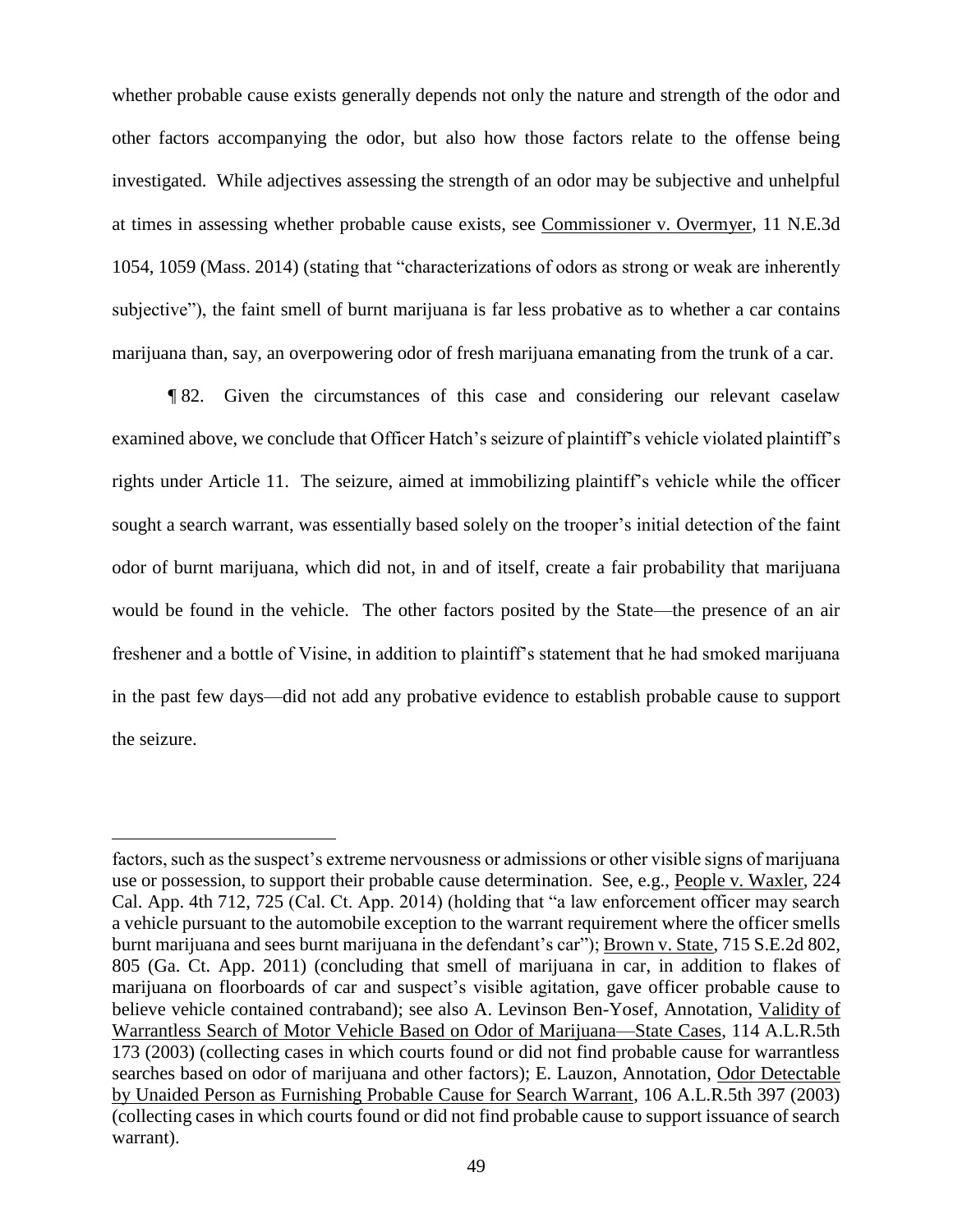¶ 83. In its March 2015 order dismissing plaintiff's count alleging that the information supplied by Trooper Hatch did not support the search warrant, the superior court concluded that the probable existence of any amount of marijuana supported the issuance of a warrant to search for contraband. Plaintiff briefly argues on appeal that the court failed to consider whether issuance of the search warrant was unreasonable under the circumstances of this case and that, even if a warrant could be issued for a suspected civil violation, the search could not stand because the preceding seizures were illegal. The critical difference between the seizure of plaintiff's vehicle and the issuance of the search warrant was Officer Hatch's statement in his warrant application, in addition to the other bases he alleged for seeking the warrant, that a dog certified to detect the presence of narcotics, including marijuana, had alerted twice on the trunk of plaintiff's vehicle at the police barracks. This unchallenged statement, in addition to the other indicia of drug use discussed above, established probable cause to issue the warrant. Accordingly, the issuance of the warrant does not constitute a basis for damages pursuant to plaintiff's lawsuit.

### V. Summary

¶ 84. In sum, we conclude that a direct private right of action for damages based on alleged flagrant violations of Article 11 is available against the State. The common law doctrine of sovereign immunity does not preclude such an action, even though the VTCA is not applicable. A plaintiff must show either a violation of clearly established law, which the actor knew or should have known he or she was violating, or bad faith, which may take the form of discriminatory animus. In this particular case, we conclude that the stop and seizure of plaintiff's car constituted violations of Article 11. Accordingly, we reverse the superior court's summary judgment ruling in favor of the State. Because the parties heretofore have not had the opportunity to address the elements of a direct action under Article 11 as established in this opinion, we remand the matter to give them an opportunity to file renewed motions for summary judgment, if they so choose. We